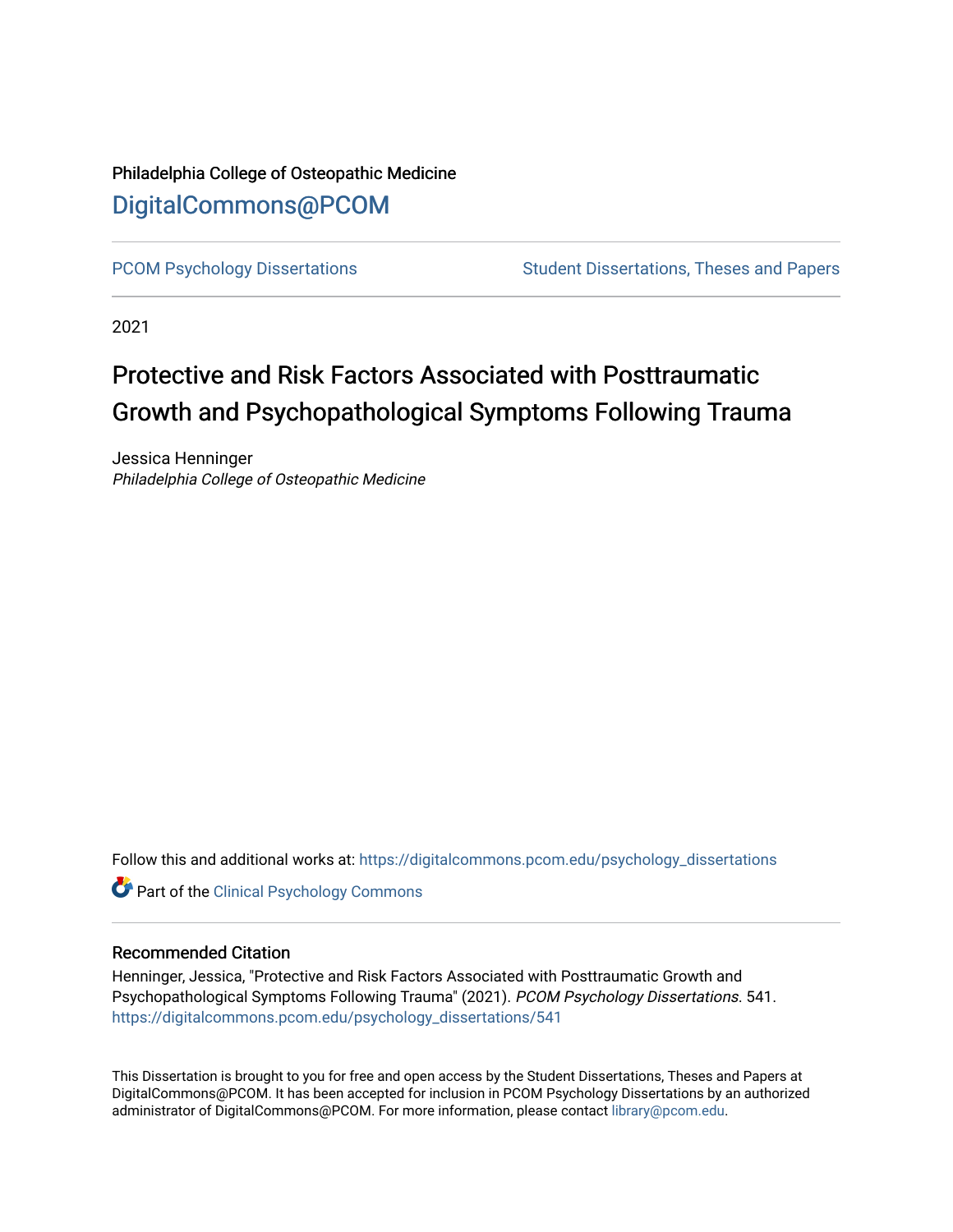Philadelphia College of Osteopathic Medicine School of Professional and Applied Psychology Department of Clinical Psychology

# PROTECTIVE AND RISK FACTORS ASSOCIATED WITH POSTTRAUMATIC GROWTH AND PSYCHOPATHOLOGICAL SYMPTOMS FOLLOWING TRAUMA

By Jessica Henninger

Submitted in Partial Fulfillment of the Requirements for the Degree of

Doctor of Psychology

April, 2021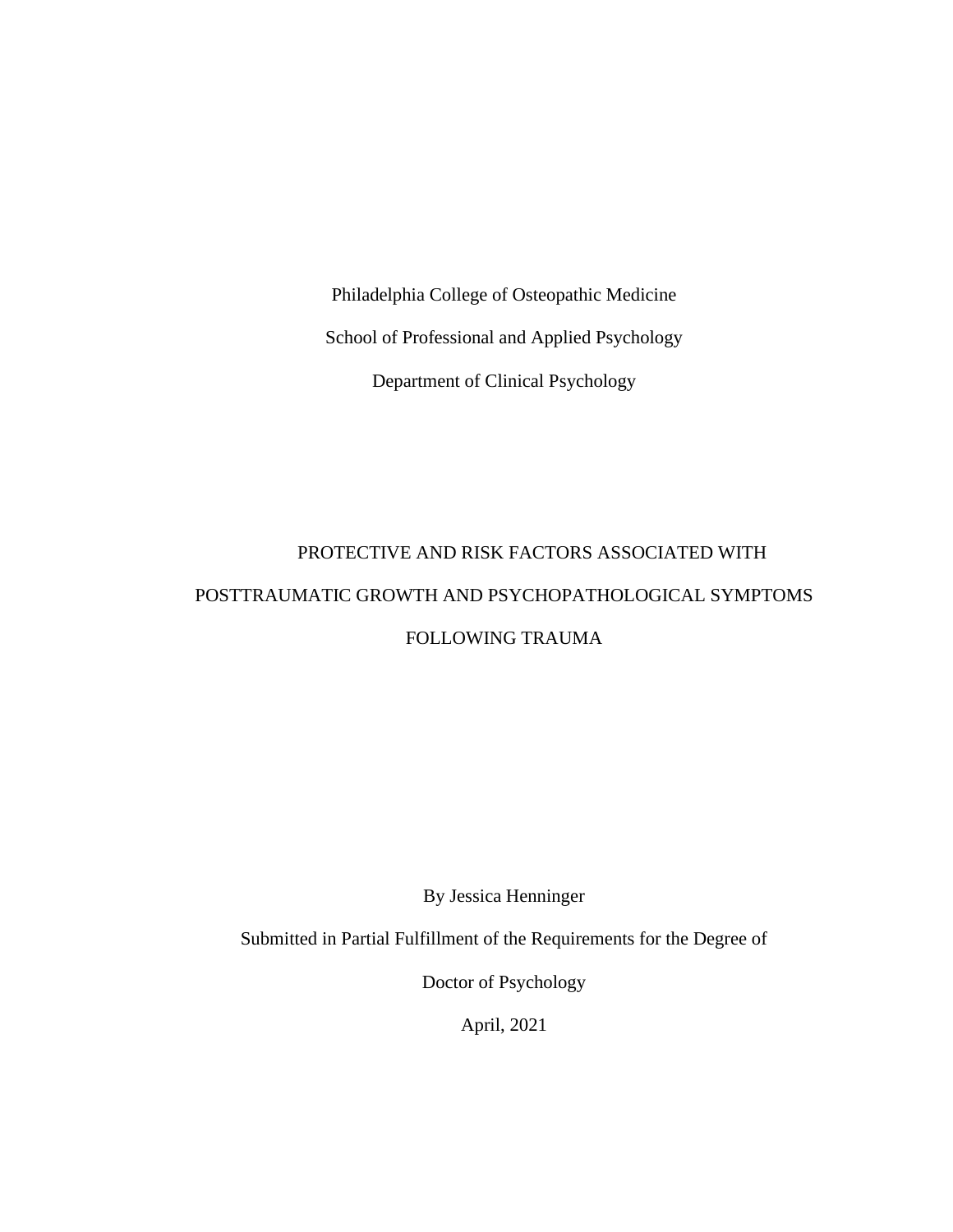# PCOM SCHOOL OF PROFESSIONAL AND **APPLIED PSYCHOLOGY**

## DISSERTATION APPROVAL

| This is to certify that the thesis presented to us by Jessica |  |
|---------------------------------------------------------------|--|
| Henninger                                                     |  |

on the \_\_\_\_\_24th\_\_\_\_\_\_\_\_\_ day of \_\_\_\_\_September\_\_\_\_\_\_\_\_\_\_\_\_\_\_\_\_\_, 2020\_, in partial fulfillment of the

requirements for the degree of Doctor of Psychology, has been examined and is

acceptable in both scholarship and literary quality.



#### COMMITTEE MEMBERS' SIGNATURES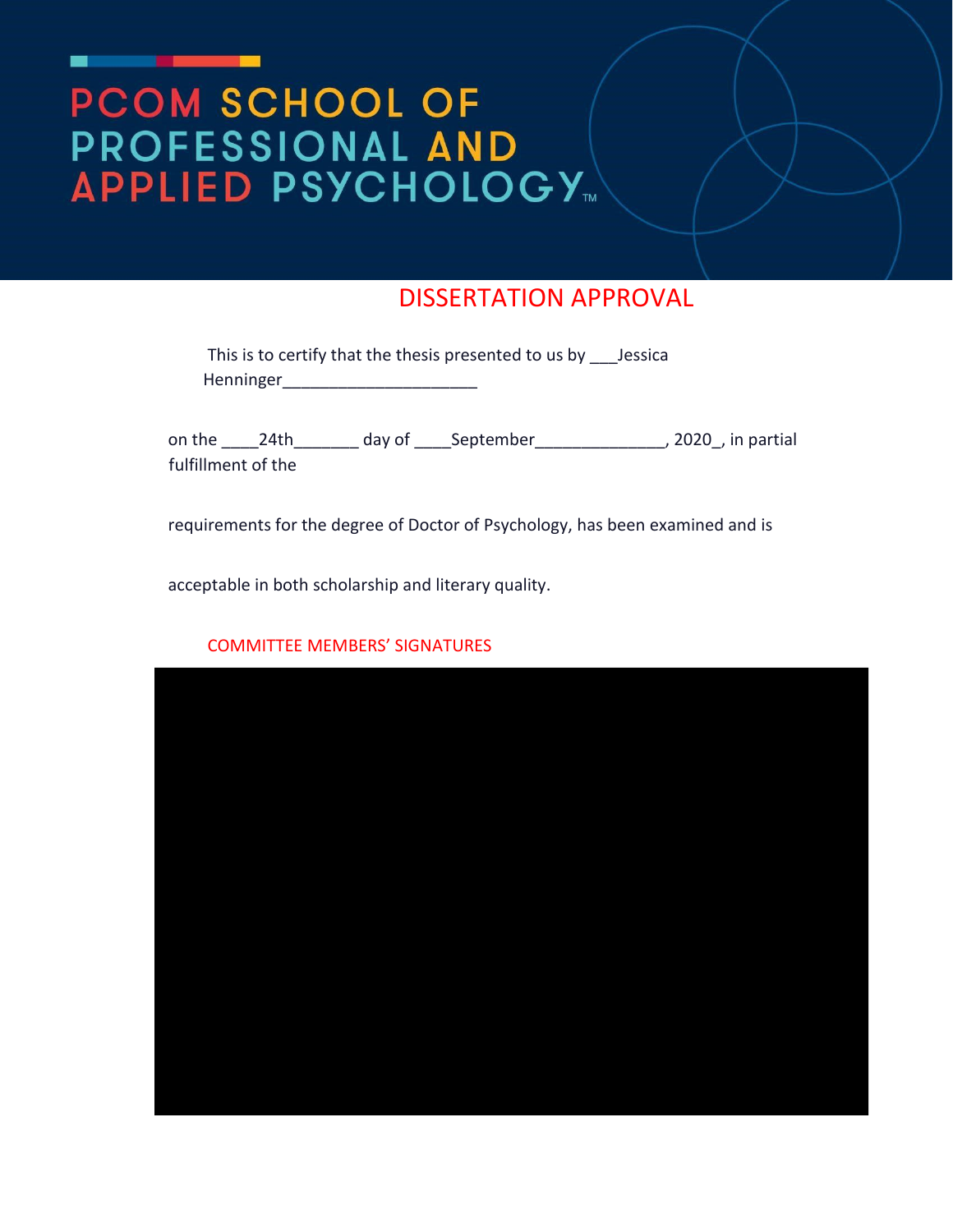#### **ACKNOWLEDGEMENTS**

First and foremost, I want to acknowledge the support of my dissertation chair, Dr. Beverly White, PsyD, who heard my ideas and shared in the excitement of this project from the beginning. I greatly appreciate your support and encouragement throughout this entire process. I also want to acknowledge my other committee members, Dr. David Festinger, PhD, and Dr. Michael Roberts, PsyD, without whom this research would not have been possible. Thank you for sharing your expertise, patience, and flexibility as we navigated completing a dissertation during a global pandemic.

To my family and friends, thank you for your encouragement and uplifting words throughout the last five years. I appreciate the grace you offered when I was unable or too tired to attend events these last couple of years. And to my colleagues, thank you for having my back, offering honest insight, and letting me learn from you throughout this journey.

And to my children, Tyler, Elliette, and Thomas, thank you for providing light, joy, and balance throughout this journey. I hope your witness to this milestone serves as inspiration to follow your dreams and continue to make this world a better place. Thank you to my husband, Christian, who has stood by me, made me countless cups of coffee over the years, and reminded me to take a breath in between chasing down my goals.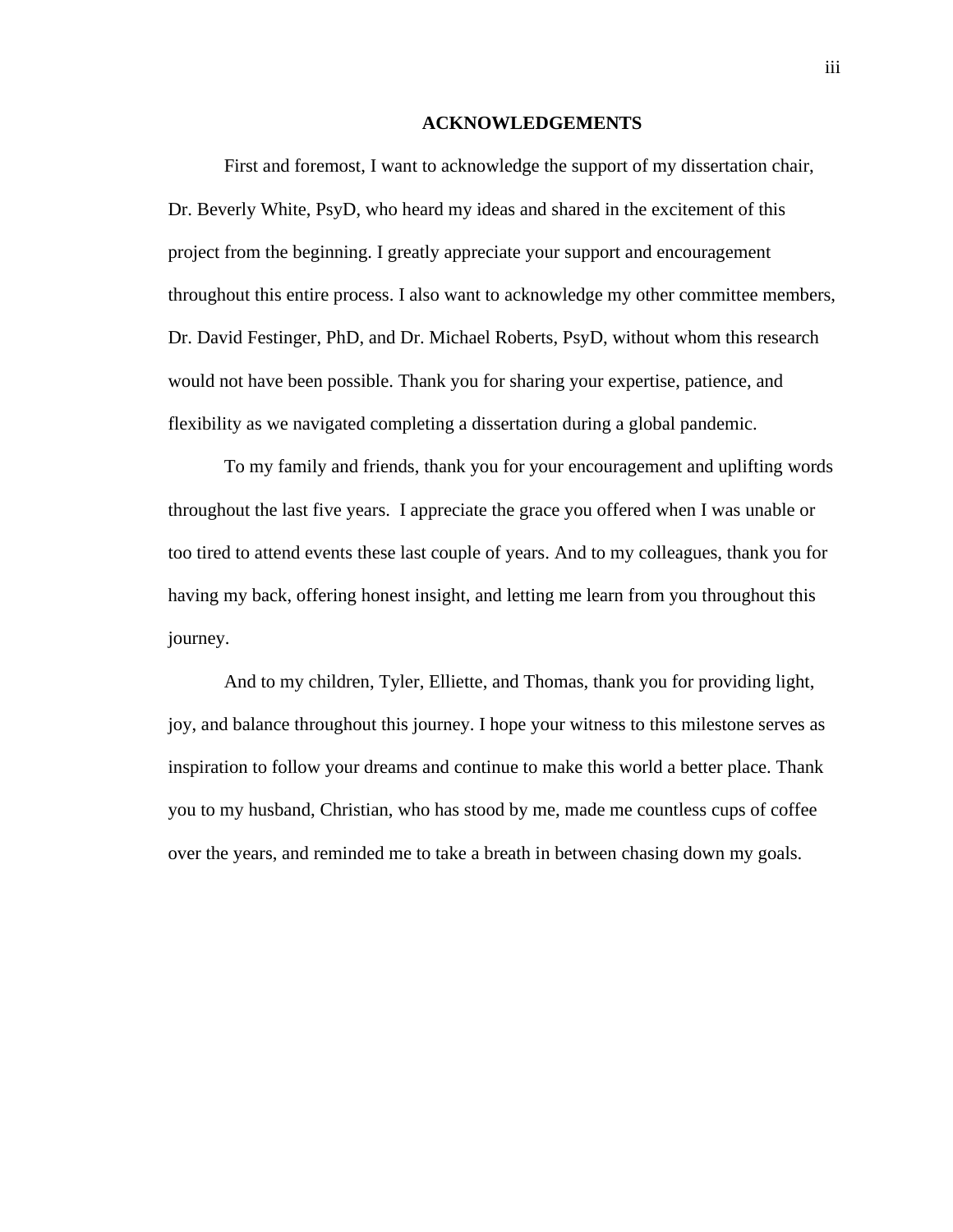### **TABLE OF CONTENTS**

| Childhood Experiences and Prior Trauma Exposure that Contribute to Risk 18 |
|----------------------------------------------------------------------------|
|                                                                            |
|                                                                            |
|                                                                            |
|                                                                            |
|                                                                            |
|                                                                            |
|                                                                            |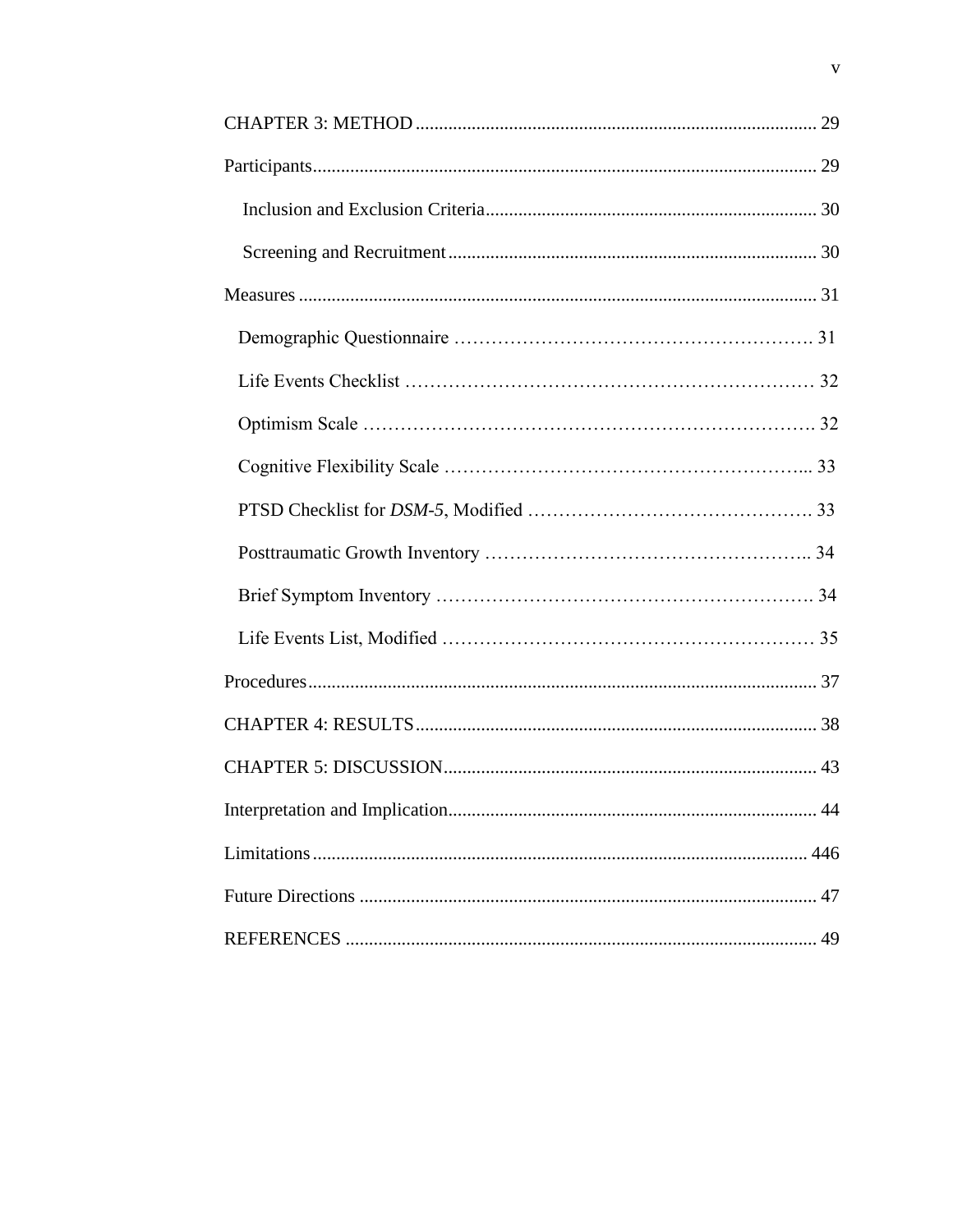Most people experience at least one traumatic event in their lifetimes, yet only a small proportion of individuals develop posttraumatic stress disorder. Many studies have examined risk factors associated with psychopathological symptoms in individuals with trauma, but few have examined protective factors associated with posttraumatic growth, and even fewer have examined risk and protective factors concurrently. Factors that contribute to discrepancies between individuals who experience pathology and those who experience growth are unclear Recent studies suggest that mild stressful life events in childhood may impact the way in which an individual experiences later stress via a strengthening or "steeling" effect. In a sample of 523 individuals who endorsed direct traumatic exposure, risk factors (i.e., number of traumas, heightened arousal, and number of previous pathological diagnoses) and protective factors (i.e., optimism, cognitive flexibility, and social support) significantly predicted pathology, as evidenced by total scores on the Brief Symptom Inventory. In a separate regression model, protective and risk factors significantly predicted growth, as evidenced by scores on the Posttraumatic Growth Inventory, but the effect size was small. A Pearson product-moment correlation revealed a negative relationship between the number of protective factors and pathology and a positive relationship between the number of protective factors and growth. However, growth was not significantly correlated with pathology. Individuals who endorsed low, moderate, and high posttraumatic growth did not significantly differ on the number of stressful life events endorsed on the Life Events List. While risk and protective factors appear to predict negative outcomes, this study suggested that the processes by which individuals demonstrate growth or pathology may be independent.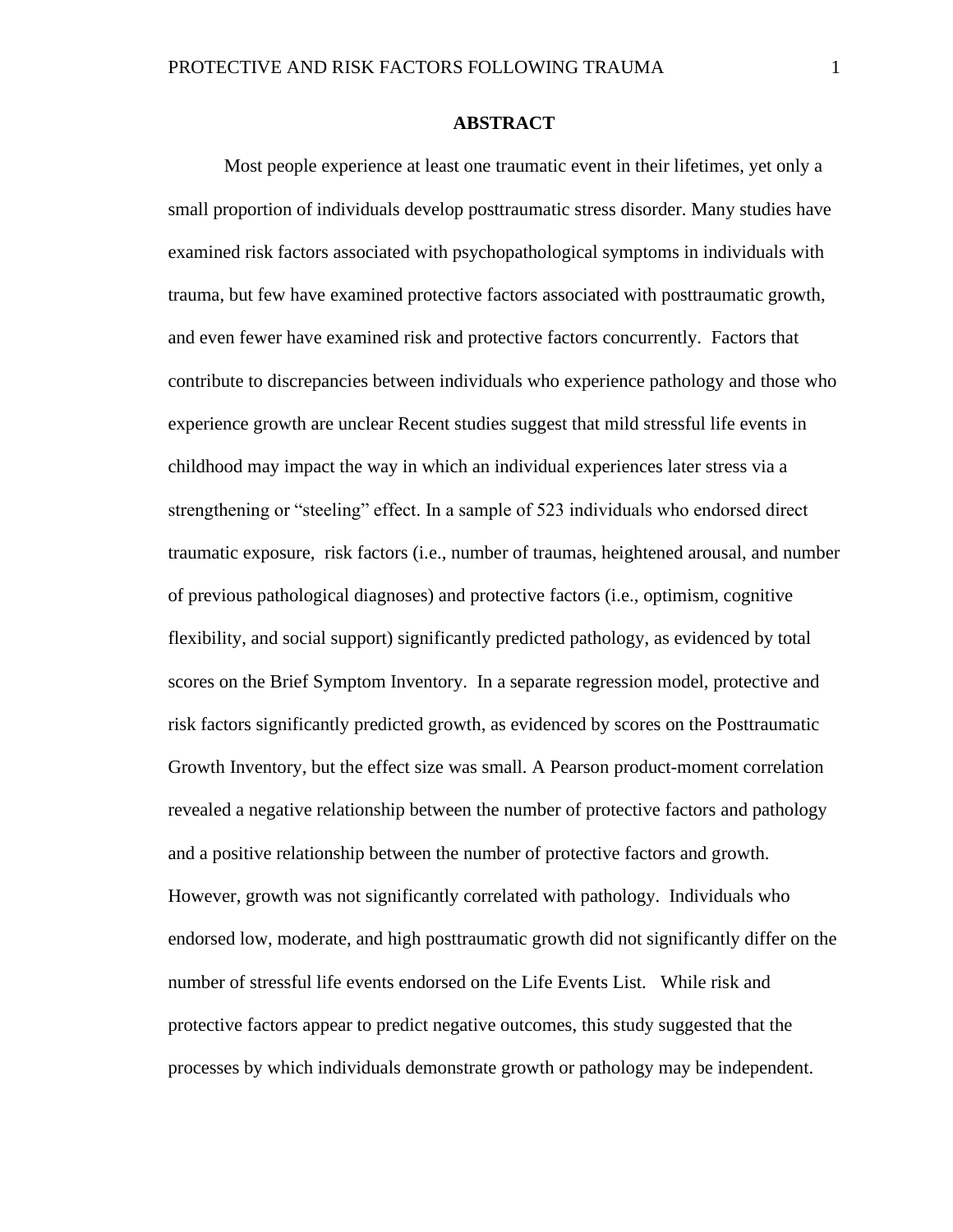#### **CHAPTER 1: INTRODUCTION**

#### **Statement of the Problem**

According to the American Psychological Association (2004), most people experience at least one traumatic event in their lifetimes; other research suggests that this estimate may be 70% or even as high as 89.7% (Kilpatrick et al., 2013; Sidran Institute, 2016). The Center for Epidemiology of Disasters suggests that the number of both naturally occurring and man-made disasters, such as those resulting from conflict, continues to increase (Ganeshan & Diamond, 2009). Yet, according to the *Diagnostic and Statistical Manual of Mental Disorders* (5th ed.; *DSM-5;* American Psychiatric Association [APA], 2013), the lifetime prevalence of posttraumatic stress disorder (PTSD) in the United States remains relatively low (8.7%). Factors that account for such a large disparity among outcomes associated with individuals who experience trauma are unclear. Why does only a small percentage of individuals who have experienced trauma develop pathology while other individuals remain symptom free?

According to the *DSM-5* (2013), trauma is defined as "exposure to actual or threatened death, serious injury, or sexual violence" (APA, 2013, p. 271). This could be in the form of direct exposure, witnessing someone else experiencing the event, or learning that a traumatic event happened to a close family member or friend (APA, 2013). Trauma is, by definition, a subjective experience. As a result, many factors, such as external experiences (e.g., early-childhood experiences, family dynamics, coping strategies) and internal experiences (e.g., appraisal, resilience, perceived support) could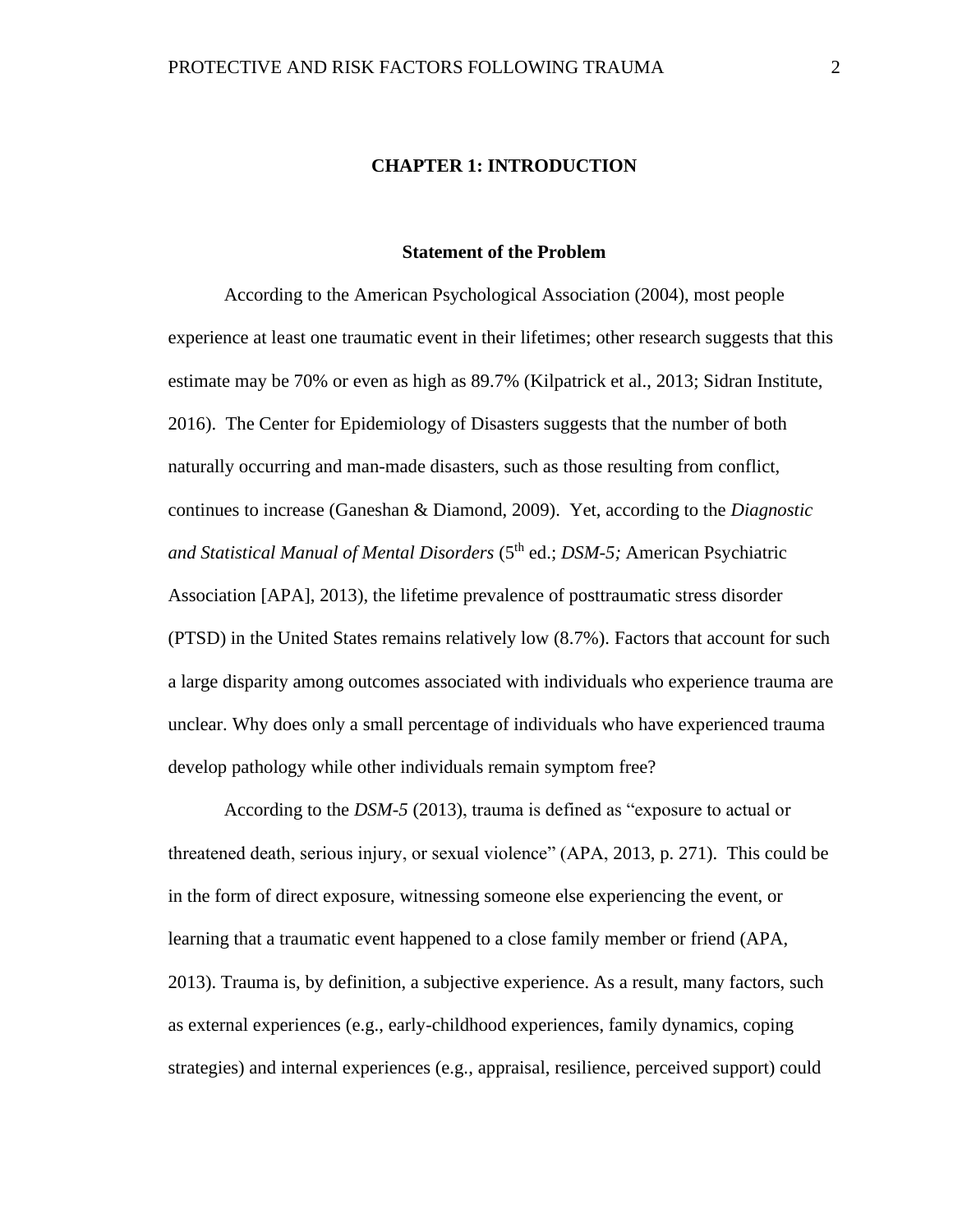potentially influence the way in which individuals process trauma. Some of these factors may be more predictive of negative outcomes while others factors may be more predictive of positive outcomes.

In 1998, Felitti et al. (1998) published a landmark study, typically referred to as the Adverse Childhood Experiences (ACEs) Study, outlining the relationship between adverse childhood experiences and later medical and mental health outcomes. Results from this study suggested that individuals who experienced early-childhood trauma, such as physical and/or sexual abuse, were much more likely than their peers to experience mental health pathology and certain medical conditions in adulthood. However, that same year, Calhoun and Tedeschi (1998) published a study emphasizing a phenomenon they coined *posttraumatic growth* in which individuals seem to actually benefit from traumatic exposure. Calhoun and Tedeschi (1998) purported that the traumatic exposure and an individual's ability to survive yielded significant cognitive changes, such as individuals learning what is really important in life or reconnecting with spiritual practices. While Felitti et al. (1998) found that early adverse events in childhood significantly predicted negative outcomes for two thirds of the participants who endorsed abuse, one third of them essentially did not develop or manifest such outcomes. These individuals might have been able to cope with the abuse effectively. Calhoun and Tedeschi's (1998) research provided evidence for strategies that may lead to better outcomes. Specifically, if individuals who endorse growth following trauma describe changes in their relationships or reorganization of their priorities, intentional teaching of these strategies to clients who have experienced a trauma may possibly elicit more positive outcomes in a therapeutic setting.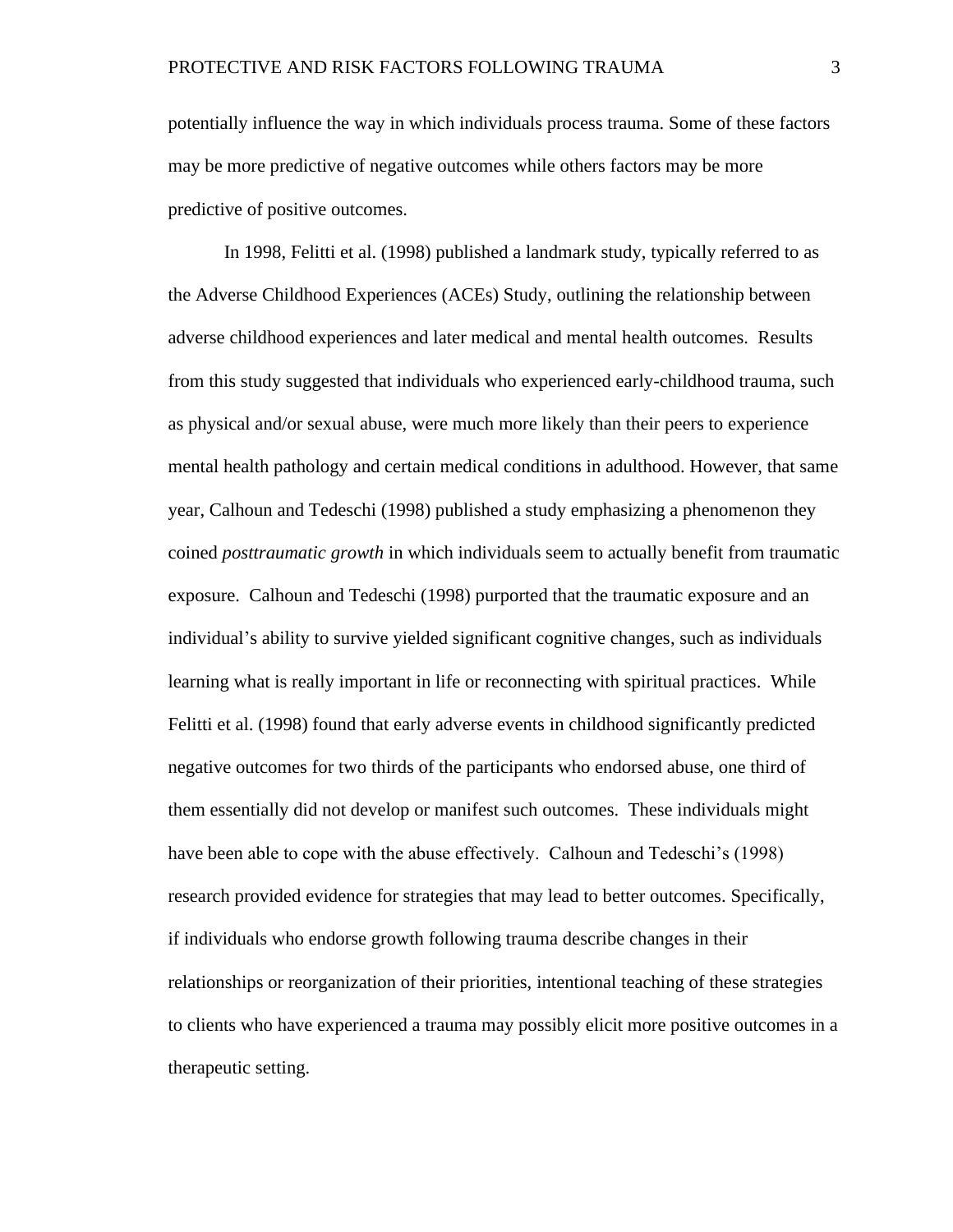Evidence-based treatments, such as cognitive reprocessing (Forbes et al., 2012) and prolonged exposure (Foa et al., 2005), purport to support individuals in reprocessing traumatic events to identify and balance maladaptive thoughts related to the event and help individuals learn that the thoughts associated with the previous trauma are not in and of themselves dangerous. With continued exposure and processing of such events, both the cognitive and emotional impacts of these events can be decreased (Foa et al., 2005). Typically, evidence-based treatments for PTSD are used after symptoms manifest. What if clinicians could provide treatment prior to the development of symptoms? What if psychology could prevent pathology in the area of trauma? Positive coping skills could be taught in schools or in settings considered to be at greater risk for trauma, such as military settings (Sadeh et al., 2017) and urban communities, particularly those of low socioeconomic status (Cross et al., 2018; Gold, 2018).

Research in other populations in regard to mental health is already making strides in the area of prevention. The U.S. Preventative Services Task Force released a draft recommendation statement in August 2018 (later published in February 2019) for the treatment of postpartum women to prevent perinatal depression. Researchers found that disseminating screening tools, such as the Edinburgh Postnatal Depression Scale, to women who were either pregnant or had delivered a baby within the previous 12 months was an effective strategy to identify individuals who were at risk for developing symptoms consistent with major depressive disorder. They then provided various types of treatment to these individuals and found that cognitive-behavioral therapy and interpersonal therapy were evidenced-based strategies for the prevention of perinatal depression (U.S. Preventative Services Task Force, 2018).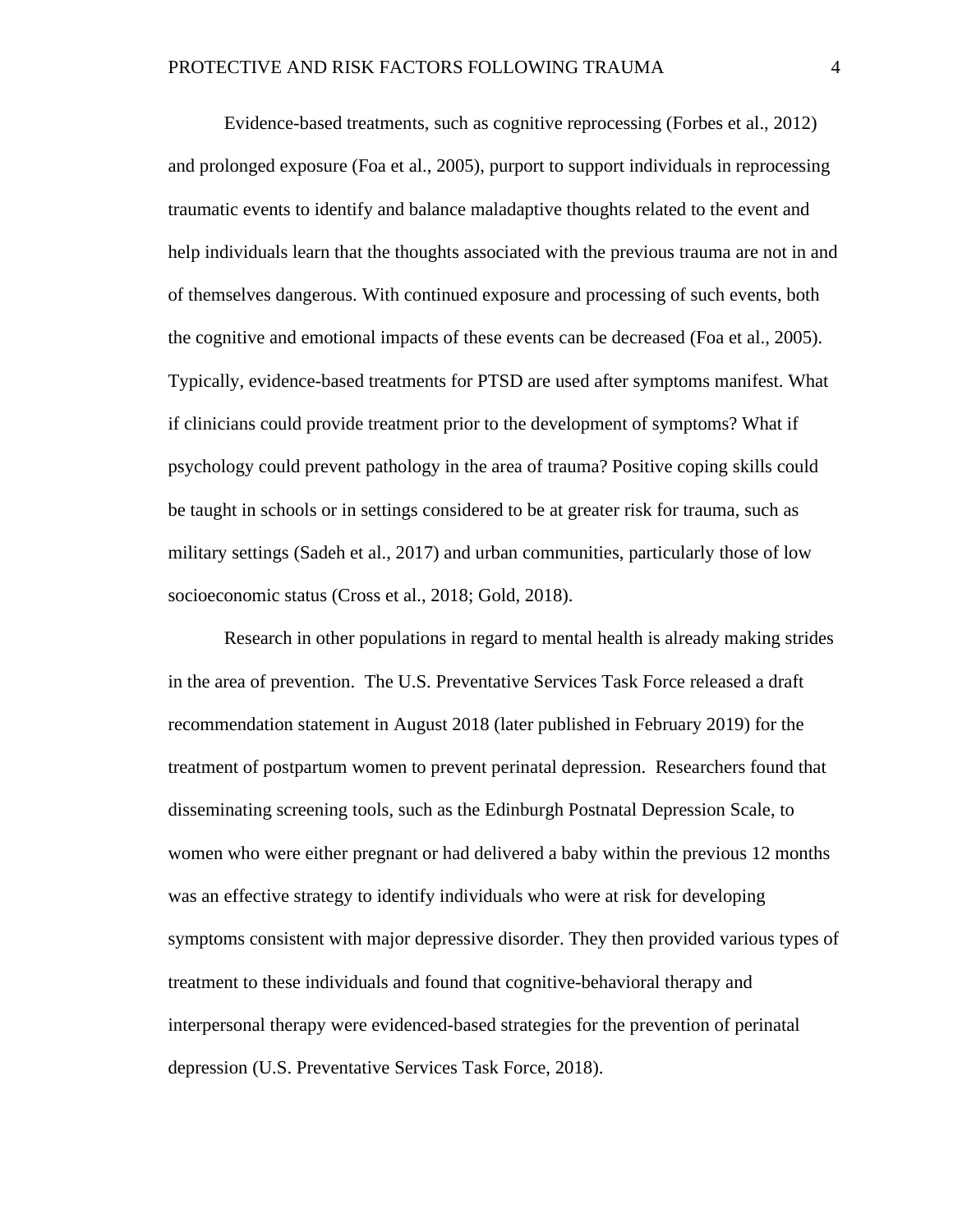Similar efforts are being made in the area of trauma, with some success.

Sijbrandij et al. (2015) examined the preventative effects of pharmacological treatments in individuals who had experienced a trauma. They conducted their meta-analysis by examining individuals who were prescribed beta blockers, hydrocortisone, and selective serotonin reuptake inhibitors (SSRIs) within 1 month of being exposed to a traumatic event. They found some evidence to suggest that hydrocortisone may prevent PTSD following trauma. Unfortunately, their study did not find significant effects when randomized control trials were included in their analyses. Bolton et al. (2017) suggested that most research on the effectiveness of psychopharmacological interventions aimed at the prevention of PTSD has similar methodological limitations. such as small sample size or lack of randomly controlled trials. More research is needed to identify medications or other treatments that may be helpful in preventing or decreasing the subsequent impact of trauma.

Rothbaum et al. (2012) provided early intervention to individuals presenting in the emergency department following a traumatic injury with positive effect. After providing three 1-hour prolonged exposure sessions, they found significantly fewer posttraumatic stress reactions and less overall depression at 4- and 12-week follow-up sessions. However, this study had a relatively small sample size  $(n = 137)$ , suggesting more research is needed to determine the generalizability of their findings.

Trauma may also be viewed as a more complex pathology compared to perinatal depression because outcomes can vary according to type of trauma (e.g., natural disaster, physical/sexual assault, vehicular accident, combat exposure), coping strategies, appraisal, and other factors. This may account for the controversial literature currently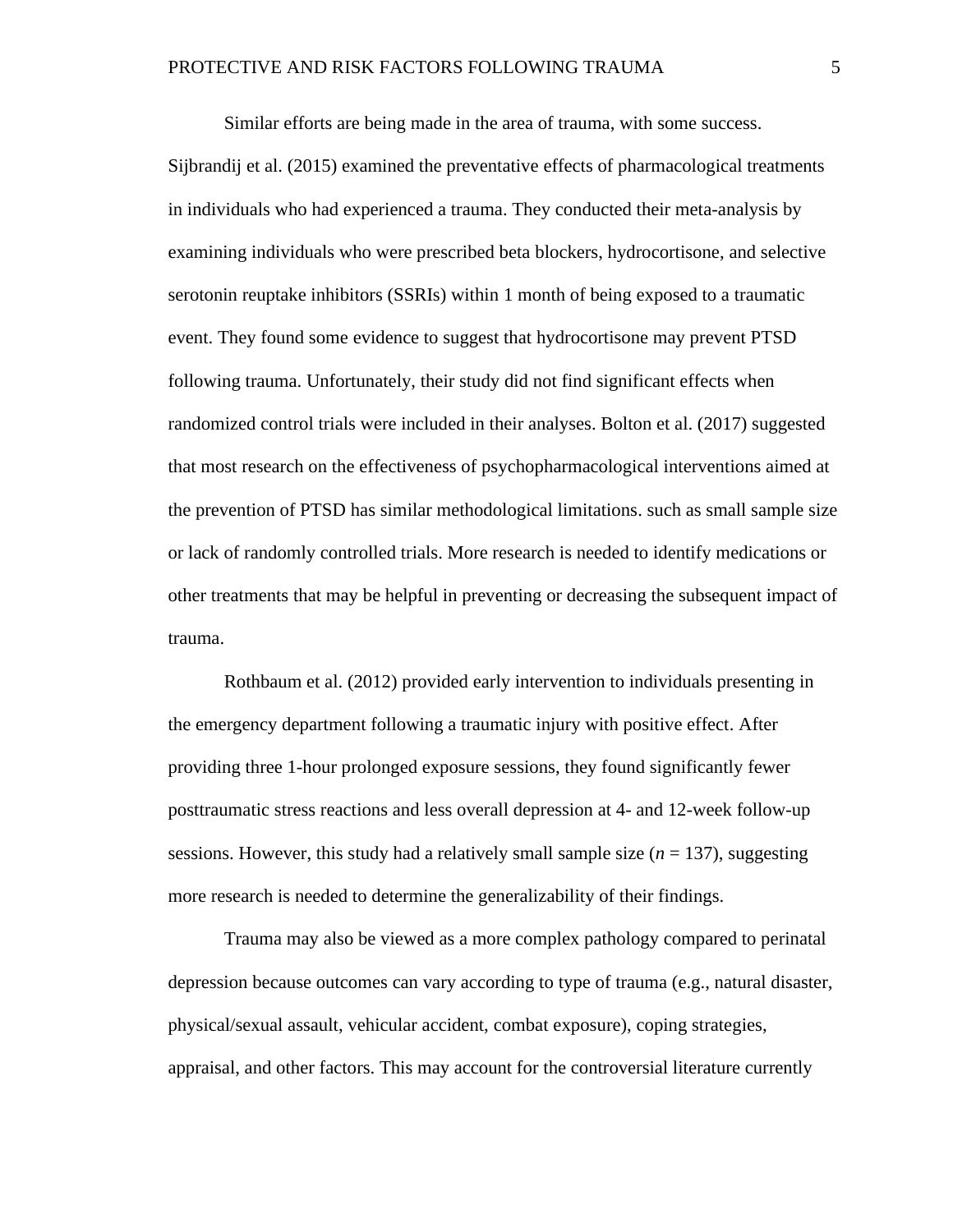available regarding which coping skills are most effective for which individuals under which specific circumstances. Therefore, taking a broader scope of preventative efforts may be beneficial. Bolton et al. (2017) did just that in their meta-analysis of studies aimed at preventing the manifestation of symptoms that meet full criteria for PTSD following *potentially traumatic events* (PTEs; p. 483). Interventions, including debriefing, psychopharmacology, brief cognitive-behavioral therapy, and psychological first aid, have attempted to moderate pathology following exposure to PTEs with varying degrees of effectiveness (Bolton et al., 2017).

The more pressing question, however, seems to be who should receive these interventions. One way to address this is to evaluate individual risk factors associated with PTSD. Bolton et al. (2017) identified several risk factors in the literature, including gender (female individuals appear to endorse more PTSD), lower cognitive functioning, lower levels of education, difficult temperament in early childhood, negative attitudes toward life in general, general patterns of avoidance as a coping strategy, prior exposure to traumatic events, previous history of psychiatric symptoms, lower social support, and lower tolerance for emotional distress. Research aimed at identifying these factors may contribute to identifying individuals at risk for developing PTSD, in turn possibly assisting the development of preventative strategies. King et al. (2012) emphasized the importance of using an analytical model that includes both risk and protective factors. However, at present, the risk factors most clearly linked to negative outcomes are not known, and no measures known to date measure risk and protective factors concurrently. King et al. (2012) also acknowledged the need to account for developmental changes throughout a lifetime because traumatic events that occur during one developmental stage may have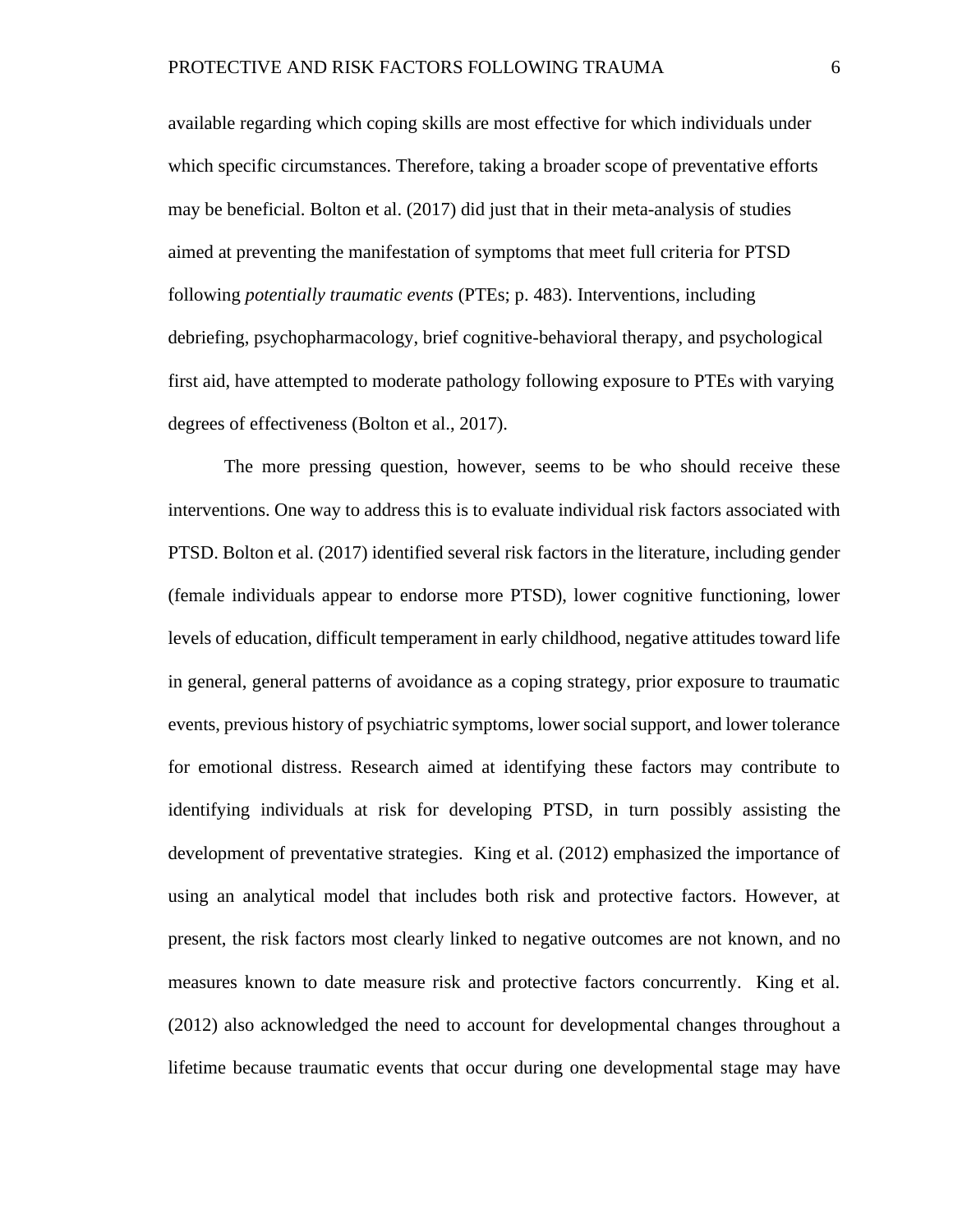effects different from those of traumatic events that occur during a different stage. Studies that use a longitudinal model might be able to account for such a dynamic developmental perspective, but such models would also have the inherent disadvantage of time as a confounding variable (King et al., 2012). For example, a model that predicts outcome at a certain point in time based on known risk and protective factors may not account for change that occurs naturally over time based on the developmental stage of the individual. Few studies have evaluated the concurrent predicted value of risk and protective factors, and apparently none of these studies have evaluated effects using a longitudinal model that would account for a developmental perspective. Understanding the developmental history of individuals would likely augment the clinical understanding and facilitate more comprehensive treatment.

Using a developmental framework, Rutter (2012) reviewed the work by Lyons et al. (2009) that examined the effects of stress related to maternal separation in monkeys. He purported the existence of a strengthening or "steeling" effect that some organisms may experience following trauma (Rutter, 2012). According to his perspective, organisms may become either sensitized to or steeled (strengthened) against a traumatic event. In the former, the organism may develop a vulnerability to future negative outcomes, similar to the model outlined by Felitti et al. (1998). However, in the latter, an organism is thought to build up an immunity to stressors that helps prepare the organism to cope more effectively with future stress (Rutter, 2012).

The idea of a strengthening effect following stress is also reflected in Nassim Taleb's (2012) concept of *antifragility*. Taleb and Geddes (2012) distinguished antifragility from resilience, noting that resilience suggests that an organism, policy, or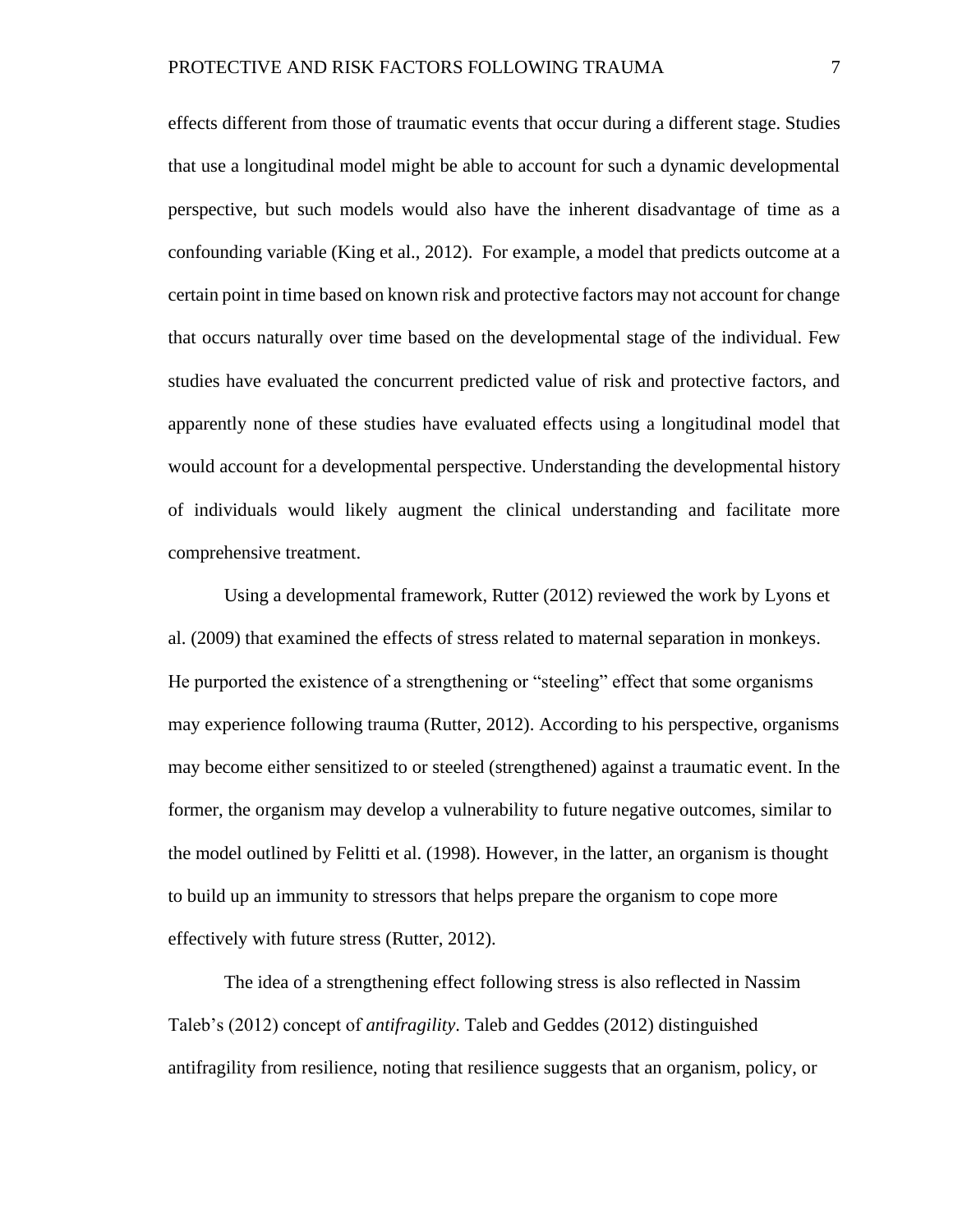system survives adversity and disorder, whereas antifragility suggests that an organism, policy, or system thrives because of adversity and even depends upon adversity/chaos/disorder for growth and evolution. Based on the work completed by Lyons et al. (2007) and Taleb and Geddes (2012), perhaps some experiences of stress inoculate individuals against future trauma, leading to fewer negative outcomes and more positive outcomes. Learning more about which circumstances or factors yield fewer negative outcomes and more positive outcomes could inform more beneficial treatment for individuals who have experienced or may experience trauma.

#### **Purpose of the Study**

The purpose of the present study was to examine the predictive value of both protective factors and risk factors as they relate to psychopathological symptoms and posttraumatic growth. Because many prior studies have examined effects only after exposure to one particular trauma type (e.g., vehicular accident), the present study used a broader scope to examine these factors across multiple types of trauma and determine the overall impact of these factors across a diverse population. Specifically, the current study examined the concurrent value of protective factors and risk factors in the prediction of pathology, as well as the value of protective and risk factors in the prediction of growth. In addition, the present study purported to examine the extent to which individuals endorse a steeling effect, that is, whether early childhood experiences with stress were related to trauma outcomes later in life.

In recent years, there has been a movement toward positive psychology and the increased focus on strengths and mental health rather than mental illness (Romano, 2015). This research has adopted a preventative framework (Romano, 2015) through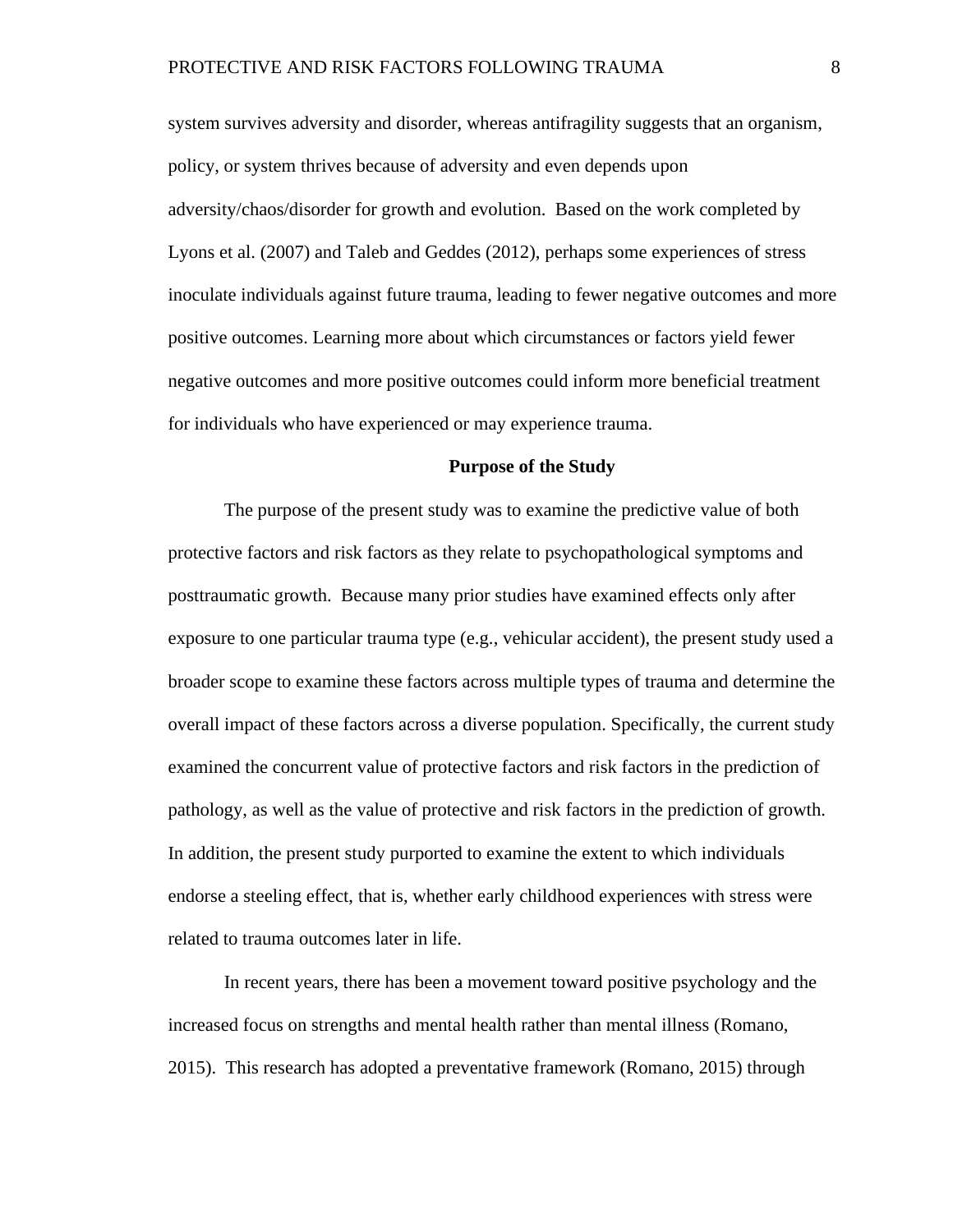which clinicians emphasize the personal strengths of individuals. Treatment has shifted toward using these strengths not only to recover from mental health challenges, but also to prevent future symptoms of psychopathology.

Furthermore, these protective factors can be conceptualized as factors that "inoculate individuals and larger systems against the development of risk behaviors that can lead to [later] problems" (Romano, 2015, p. 47). In other words, the present study looked at risk factors thought to predict psychopathological symptom distress and protective factors thought to predict posttraumatic growth. Furthermore, this study evaluated the extent to which steeling contributed to the prediction of pathology or growth in the current model. The present study aimed to provide insight into factors that predict outcomes associated with trauma. If these factors are identified in this study and supported in future research, preventing or otherwise decreasing the impact of trauma may be possible someday.

#### **Research Questions and Hypotheses**

In summary, the goal of the current study was to determine the risk and protective factors, if any, that predicted outcomes associated with trauma such as pathology and posttraumatic growth. We were also interested in exploring whether mild early-childhood stress impacted these outcomes. Using a multiple regression model, we hypothesized that risk factors (i.e., number of traumas, heightened arousal, and number of previous pathological diagnoses) and protective factors (i.e., optimism, cognitive flexibility, and social support) would significantly predict pathology as evidenced by total scores on the Brief Symptom Inventory in a sample of individuals who endorsed experiencing or witnessing a traumatic event(s). We also hypothesized that risk and protective factors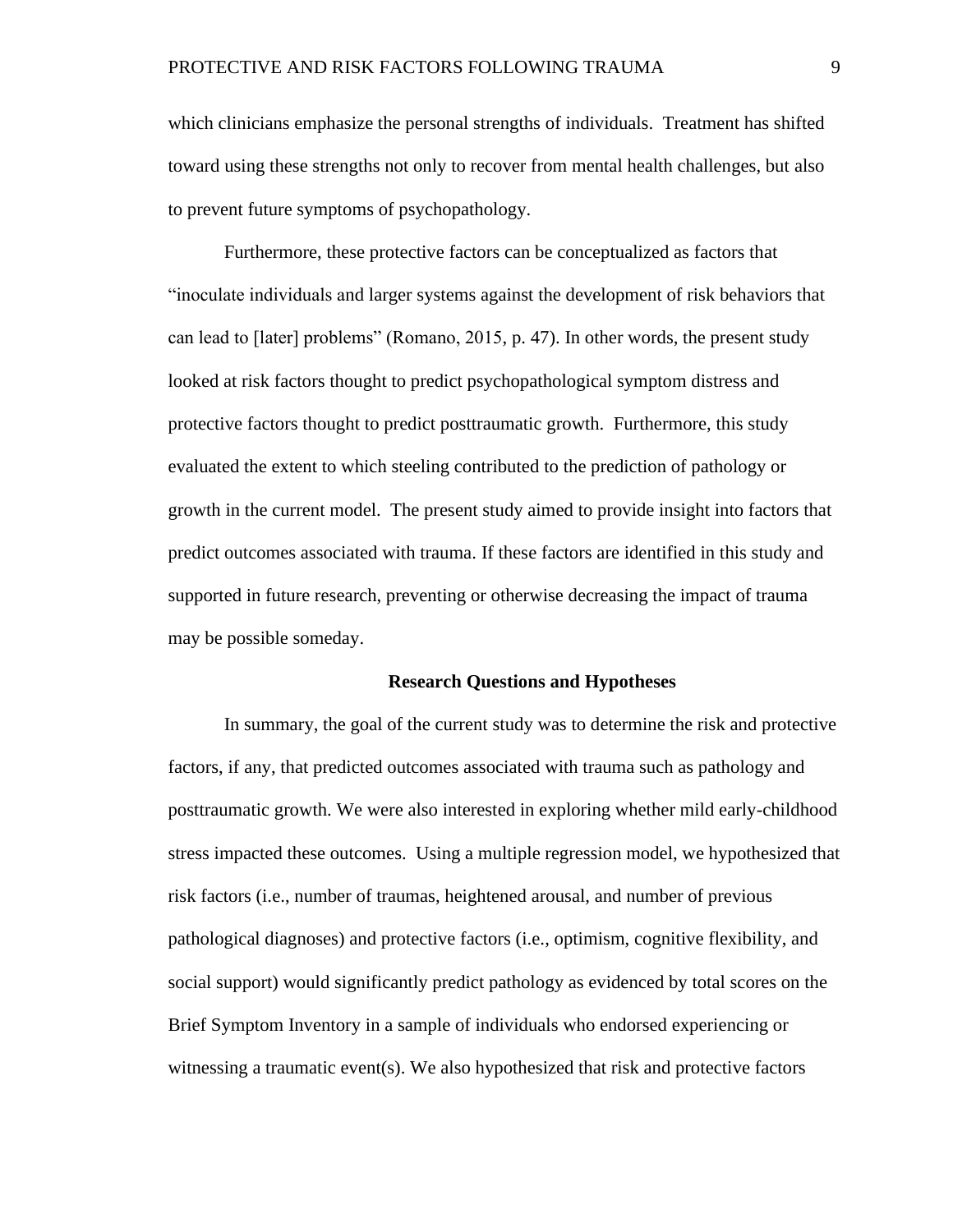would significantly predict posttraumatic growth, as evidenced by scores on the Post Traumatic Growth Inventory. Using a Pearson product-moment correlation coefficient, we hypothesized that as the number of protective factors and posttraumatic growth scores increased, pathology would decrease. Additionally, we hypothesized that individuals who endorsed low, moderate, and high posttraumatic growth would significantly differ on the number of stressful life events endorsed in childhood as evidenced by responses on the Life Events List using a one-way analysis of variance (ANOVA). This would provide evidence in support of the existence of a steeling effect.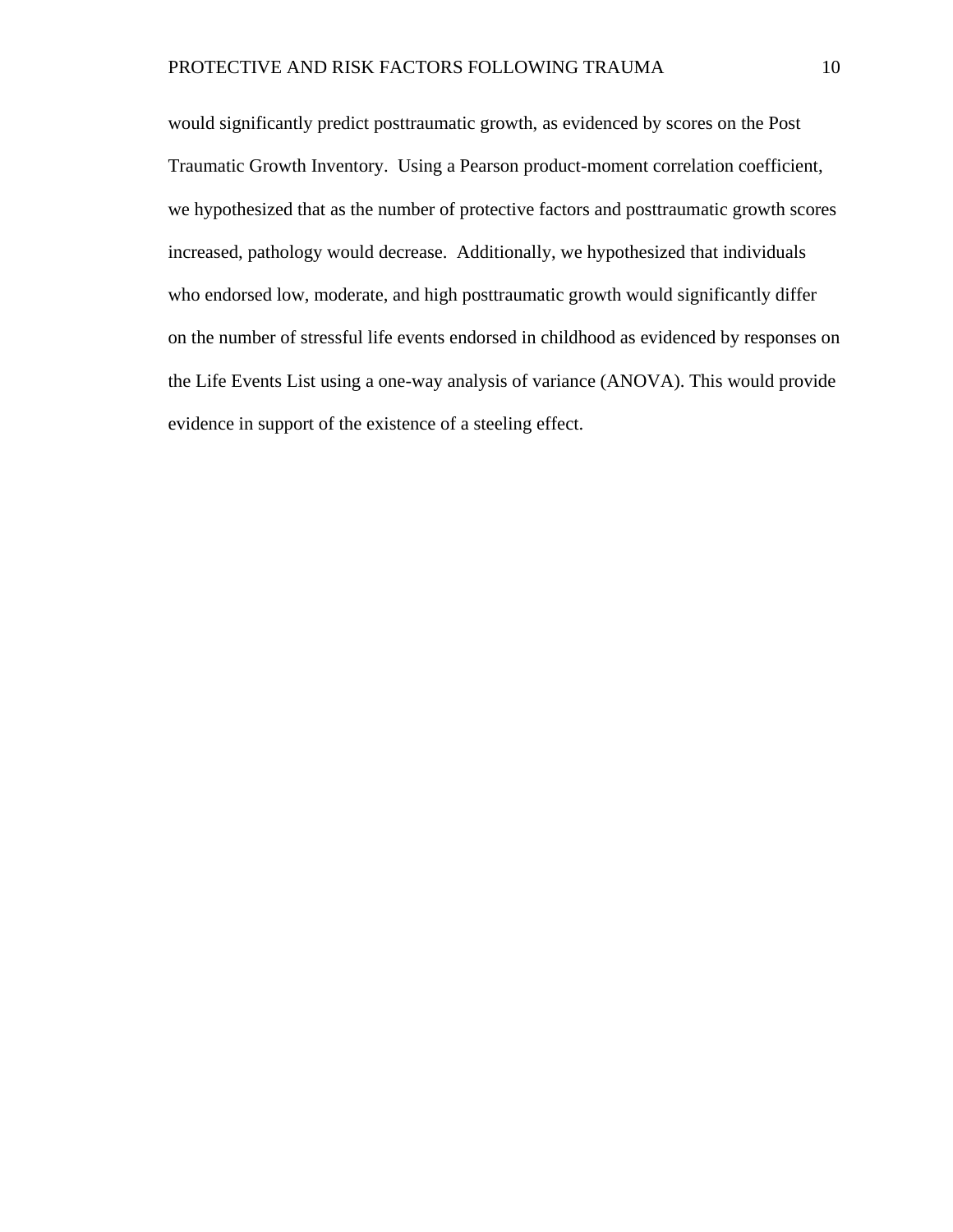#### **CHAPTER 2: REVIEW OF THE LITERATURE**

Most individuals (more than 70%) experience a traumatic event in their lifetimes (Sidran Institute, 2016). Yet, according to the American Psychiatric Association (APA), the lifetime prevalence of posttraumatic stress disorder (PTSD) in the United States is 8.7% (APA, 2013). It is unclear why so few individuals develop pathological symptoms following trauma. Some factors must serve to mitigate this relationship. Research does not appear to support a linear relationship between trauma and pathology. Rather, the relationship between trauma, pathology, and other outcomes appears to be highly complete and related to multiple factors in an individual's life.

The *Diagnostic and Statistical Manual of Mental Disorders* (5<sup>th</sup> ed.; *DSM-5*; American Psychiatric Association, 2013)) defines trauma as "exposure to actual or threatened death, serious injury, or sexual violence" (APA, 2013, p. 271). Many studies have indicated that trauma can yield deleterious effects on individuals and lead to the development of psychopathological symptoms (Amstadter & Vernon, 2008; Eftekhari, Zoellner, & Vigil, 2009; Kleim et al., 2012); however, the development of positive effects is possible as well (Sattler et al., 2014). Research suggests that such factors as early-childhood experiences may be related to one's reactions to later trauma exposure (Vogt et al., 2011). Internal and external events that occur prior to, during, and after trauma can impact individuals' abilities to effectively cope with a traumatic experience.

#### **Negative Outcomes**

#### **History of Trauma**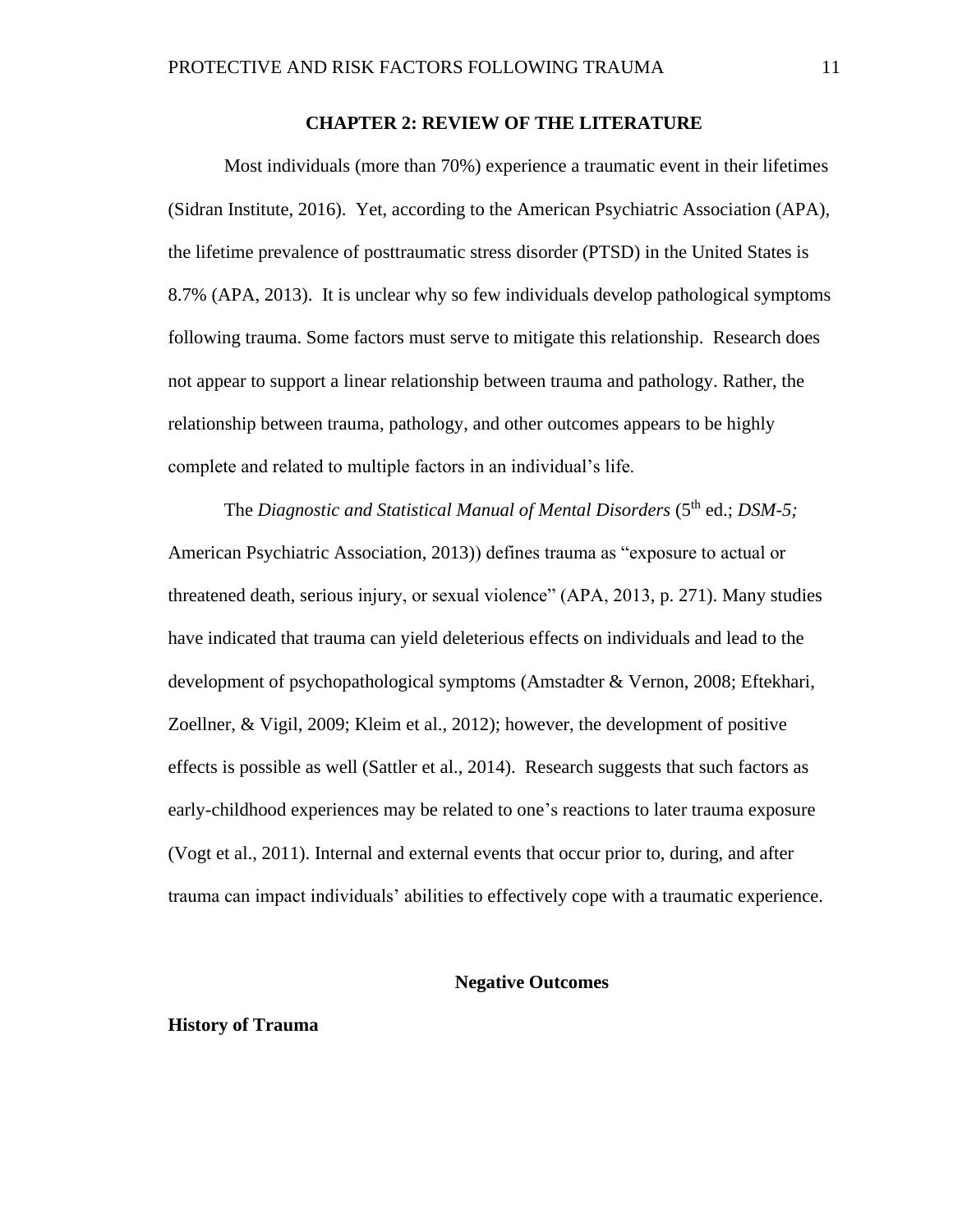The relationship between trauma and negative sequalae, such as

psychopathological symptoms, has been well documented in the literature. As the trauma literature has proliferated during the last century, so too have mental health professionals' conceptualizations and treatments of symptoms associated with PTSD. Early theorists, such as Sigmund Freud described traumatic events in the late 1800s as early-childhood sexual experiences that were later associated with mental illness in adulthood (Freud; US Department of Health, Education and Welfare, 1971). This early conceptualization seemed to suggest that while an external precipitating event occurred (i.e., trauma), an internal response also impacted outcome; in other words, the individual was thought to be at least partially responsible for the deleterious effects associated with the trauma (Freud; US Department of Health, Education and Welfare, 1971).While not formally identified, this conceptualization appeared to account for the role of appraisals on the individual's response to trauma. While the importance of appraisals has been maintained throughout many studies, a comprehensive discourse on appraisal is beyond the scope of the current document.

During World War I, trauma was referred to as *shell shock,* similarly placing an emphasis on both an external event (combat) and an internal event, the effect of which for some individuals remained long after combat had ceased (Walker, 2017). Walker (2017) opined that not until World War II was a need recognized for psychologists to assess, understand, and treat individuals following traumatic combat experiences. Walker (2017) further emphasized a significant shift in conceptualization, as evidenced by increased normalization of symptoms following traumatic exposure and a subsequent decreased blame on the individual experiencing negative symptoms. For the first time in history,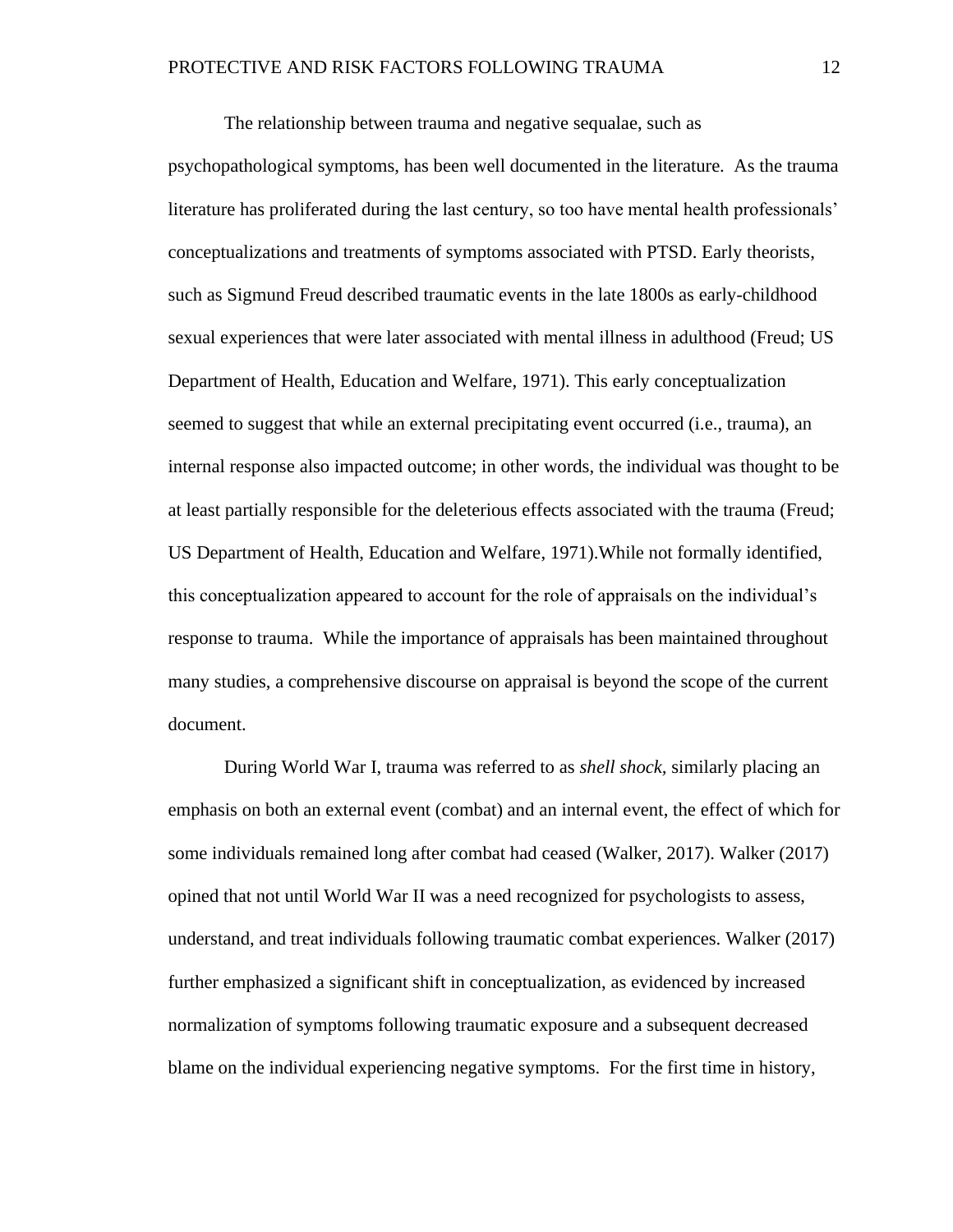professionals seemed to be discussing symptoms of PTSD (though not called by name at the time) as a common, albeit unfortunate, response to the highly negative and distressful event of combat.

Since that time, the relationship between trauma and pathology has been widely explored in contexts reaching beyond military combat, and the diagnosis of Posttraumatic Stress Disorder was formally added to the *Diagnostic and Statistical Manual of Mental Disorders* in its third edition (*DSM-III;* American Psychiatric Association, 1980). In 1998, Felitti et al. published the Adverse Childhood Experiences (ACEs) Study, which solidified a link between early-childhood trauma and increased rates of maladaptive outcomes on both mental and medical health. Specifically, Felitti et al. (1998) found that individuals who experienced at least one early-childhood trauma reported increased rates of not only PTSD but also depression, substance use, suicide, obesity, heart disease, cancer, and other medical conditions. Additionally, risk appeared to increase with the number of traumatic events experiences, such that individuals who experienced more than one trauma reported even higher rates of negative outcomes in adulthood than those reported by individuals who endorsed one traumatic event (Felitti et al., 1998). This landmark study emphasized the long-term consequences of early-childhood trauma on negative outcomes in adulthood. Later research also suggested a *dosage effect*, such that the quantity of traumatic experiences (rather that the severity of any particular trauma) may predict overall outcomes (Karam et al., 2013). In a sample of 51,295 participants, Karam et al. (2013 found that individuals who endorsed multiple traumas also endorsed significantly more functional impairment, more comorbidity with other anxiety and mood disorders, and more exposure to abuse or physical assault following the traumatic event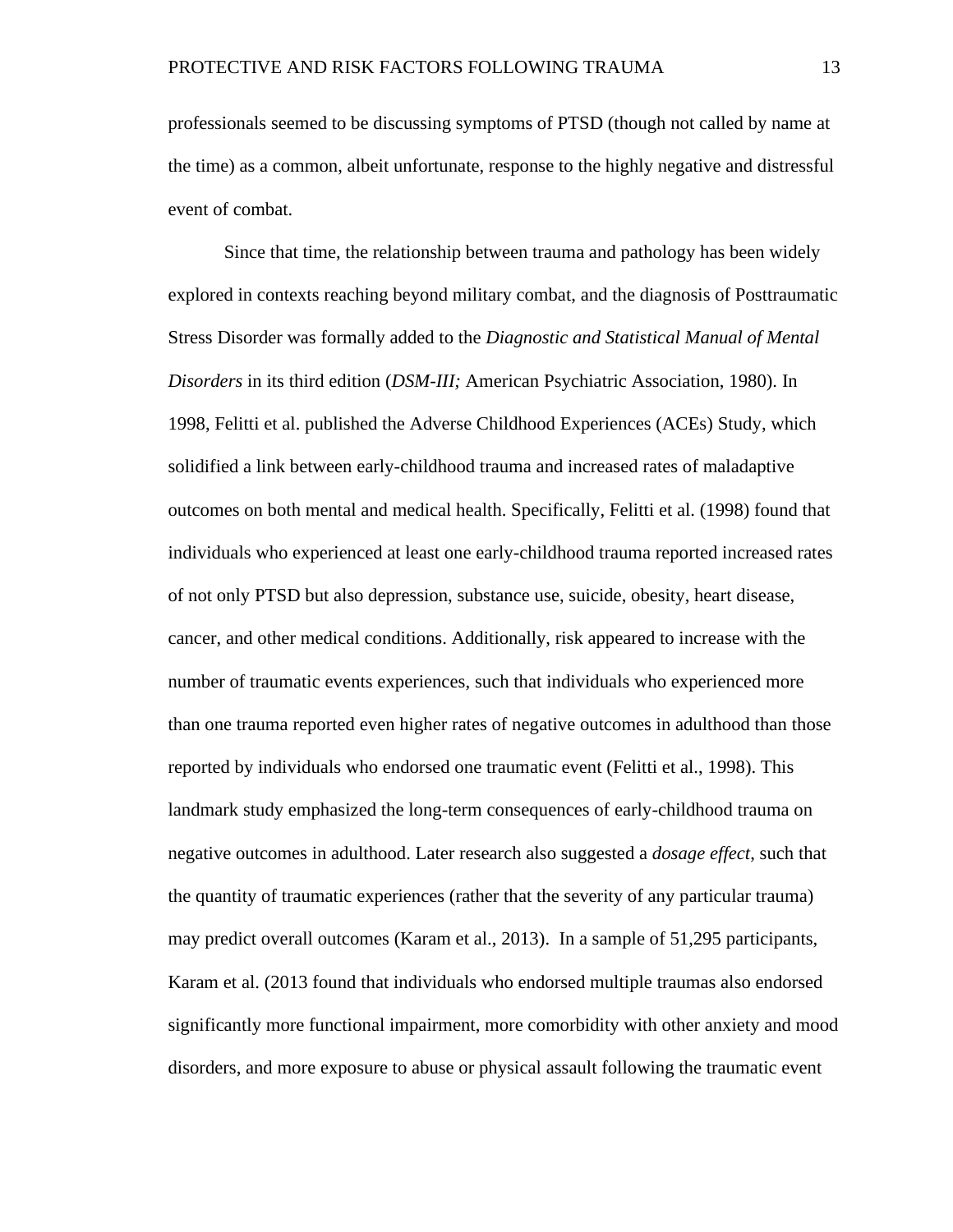compared to individuals who endorsed only one trauma, despite the trauma severity. In other words, individuals who experienced multiple traumas were even more likely to experience another trauma in the future, though the mechanism of action behind this phenomenon remains unclear.

#### **Proposed Causes of Negative Outcomes**

Felitti et al. (1998) proposed that early-childhood adversity may account for significant neurocognitive changes resulting in impaired development. This impairment likely impacts social, emotional, and cognitive aspects of individuals' development, leading to adverse outcomes, such as diminished decision-making and problem-solving skills. These individuals may be significantly more likely to smoke cigarettes or use other substances to cope with emotional distress or to engage in other high-risk behaviors, such as unprotected sex. These maladaptive strategies essentially increase the individual's risk of experiencing disease, disability, and social/emotional distress, even leading to various medical and mental health diagnoses and inadvertently resulting in early death (Felitti et al., 1998). Felliti et al. (1998) found that these effects appeared to increase substantially with each additional traumatic event endorsed.

Further support for the relationship between trauma and negative outcomes that extend beyond PTSD comes from Dutra and Sadeh (2018), who found that veterans with severe trauma presentations were more likely to engage in externalizing behaviors (e.g., aggression), significantly increasing their risk of future additional traumatic exposure, such as physical conflict. Similarly, Cross et al. (2018) found that parents who had experienced a traumatic event were significantly more likely to abuse their children than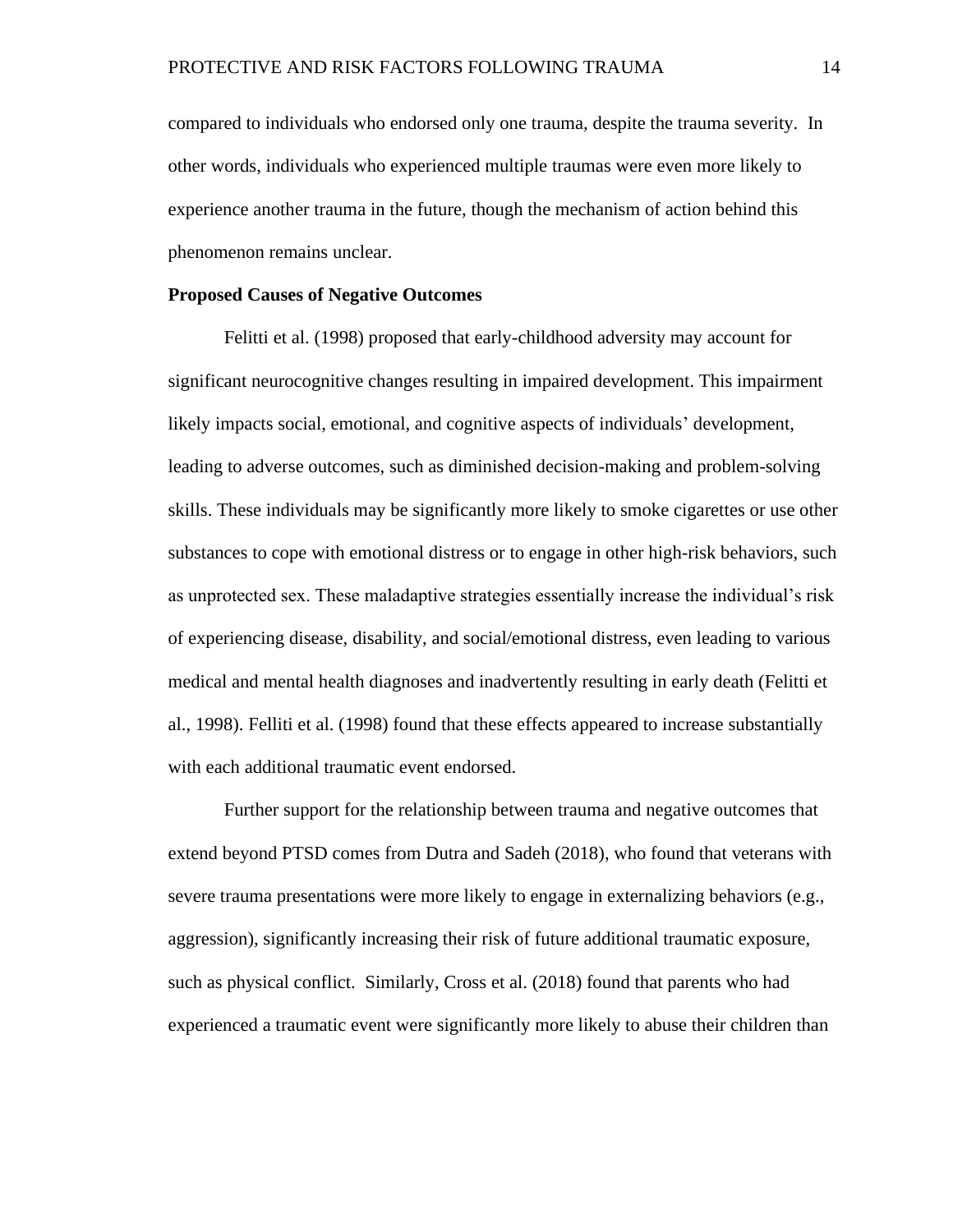parents who did not endorse a history of trauma; parents with a trauma history were also more likely to endorse symptoms of mental health distress.

In addition to negative behavioral sequelae, trauma has also been indicated in other psychopathological symptoms. For example, Amstadter and Vernon (2008) found that individuals who endorsed a history of trauma were significantly more likely to endorse symptoms consistent with generalized anxiety; this correlation was greater when individuals also endorsed patterns of avoidant coping related to the event. Other researchers have highlighted that individuals who experience trauma may later develop symptoms consistent with depression (Coifman et al., 2007; Eftekhari et al., 2009; Hill, 2003). Like Felitti et al. (1998), Hill (2003) suggested that neuroendocrine processes may be involved in predisposing an individual to experience depressive symptoms following an early-childhood trauma, such as abuse. Hill (2003) proposed a mechanism of action involving the hypothalamic-pituitary-adrenal (HPA) axis; early-childhood stress induces hyperactivity of the HPA axis, and hyperactivity of the HPA axis has been associated with increased vulnerability to mental health symptoms in adults. Bomyea et al. (2012) also indicated that biological factors may exist prior to trauma that can predict outcomes. However, a full review of the neurological processes involved in trauma is beyond the scope of the present study.

Similarly, other studies have identified a link between trauma and other pathological symptoms, including schizophrenia (Shannon et al., 2011), substance use disorders (Ouimette et al., 1999), personality disorders (Venta et al., 2012), and eating disorders (Frayne & Wade, 2006; Kong & Bernstein, 2009). Because of this, studies that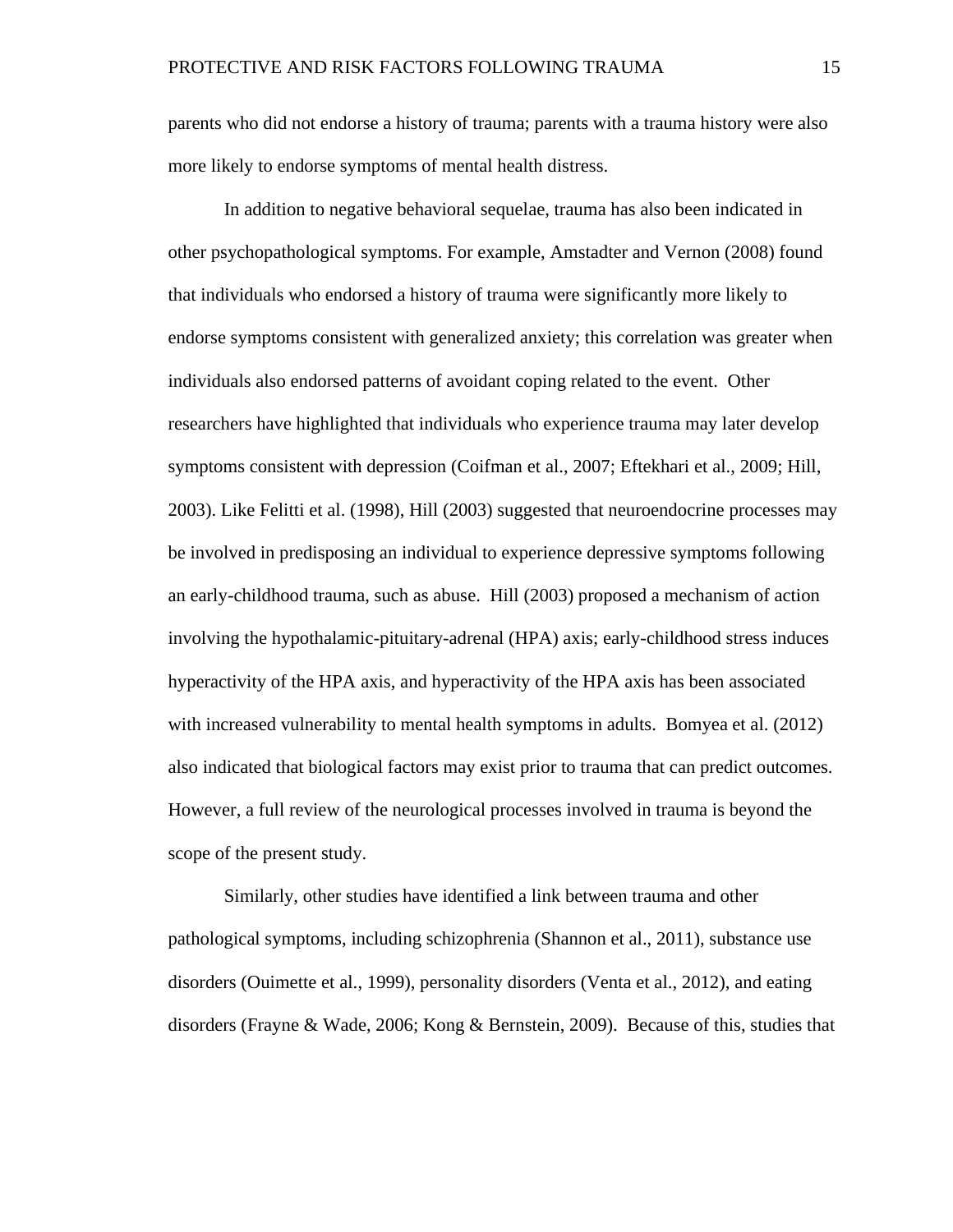broaden their scope of pathology beyond PTSD may account for a greater understanding of individuals who experience distress following trauma.

Hill (2003) also suggested that individuals are not "passive recipients of experience" (p. 5) but rather "active agents" engaging in behaviors that ultimately influence their environments and, in turn, their own experiences. Hill (2003) recognized the complexity of the impact of trauma on individuals. This complexity may be the reason some individuals who experience traumatic events do not demonstrate any psychopathology, but rather seem to actually benefit from the adversity.

#### **Positive Outcomes**

#### **Posttraumatic Growth**

Despite the evidence for a clear correlation between trauma and negative outcomes, the literature also suggests that many individuals experience positive outcomes following trauma (Feder et al., 2008; Sattler et al.,2014). Many people seem to benefit from exposure to a traumatic event. Experiencing positive outcomes because of trauma was coined *posttraumatic growth* by Calhoun and Tedeschi (1998). They defined posttraumatic growth as the phenomenon by which an individual seems to thrive psychologically following a traumatic event (Calhoun & Tedeschi, 1998). These positive outcomes could include new appreciation of life, relating to others, spirituality change, new possibilities, and personal growth (Calhoun & Tedeschi, 1998). Part of that process, as Calhoun and Tedeschi (1998) suggested, is the result of adaptive coping, as it is necessary to relieve emotional distress; however, the ways in which an individual reacts both cognitively and behaviorally may be related to other protective and risk factors or circumstances following the trauma or to factors that were present prior to the trauma.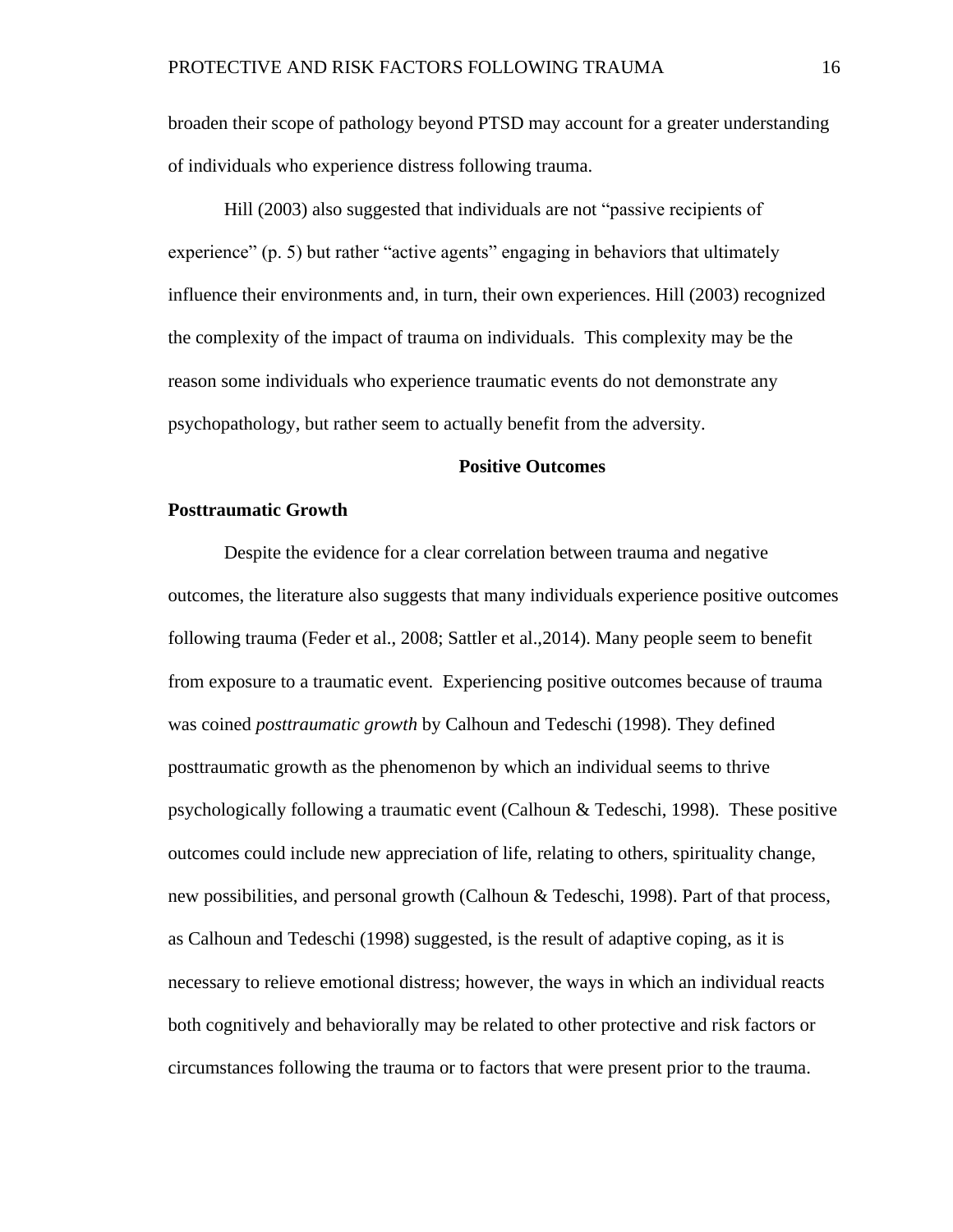Feder et al. (2008), for example, found evidence of posttraumatic growth in a sample of male Vietnam veterans who had been prisoners of war. Using hierarchical regression models, the authors found that these individuals endorsed positive outcomes, including increased optimism, increased social support, and increased adaptive coping following trauma. They concluded that "the capacity to grow psychologically is a key component of the coping process after stressful life events" (Feder et al., 2008, p. 360). These findings provide evidence in favor of the existence of adaptive strategies that may lead to positive outcomes following a traumatic life event.

In a qualitative analysis, Jirek (2017) examined the existence of posttraumatic growth in a sample of individuals who endorsed varying types of trauma, including burglarizing, sexual assault, homicide of loved one, and terminal family illness. Jirek (2017) found that individuals redefined their identities and social roles; developed more realistic and less shatter-prone schemas about the world; and experienced personal transformation, strength, and posttraumatic growth. According to Jirek, the trauma event provided the opportunity for individuals to rewrite their narratives and develop more positive and stronger assumptions about themselves, others, and the world. Just as positive factors may predispose an individual to more positive outcomes, such as posttraumatic growth, negative factors also may predispose an individual to more negative outcomes, such as pathology.

#### **Negative Factors**

#### **Demographics that Contribute to Risk**

Certain factors may likely contribute to increased risk of negative outcomes following a traumatic event. King et al. (2012) defined a risk factor as "a characteristic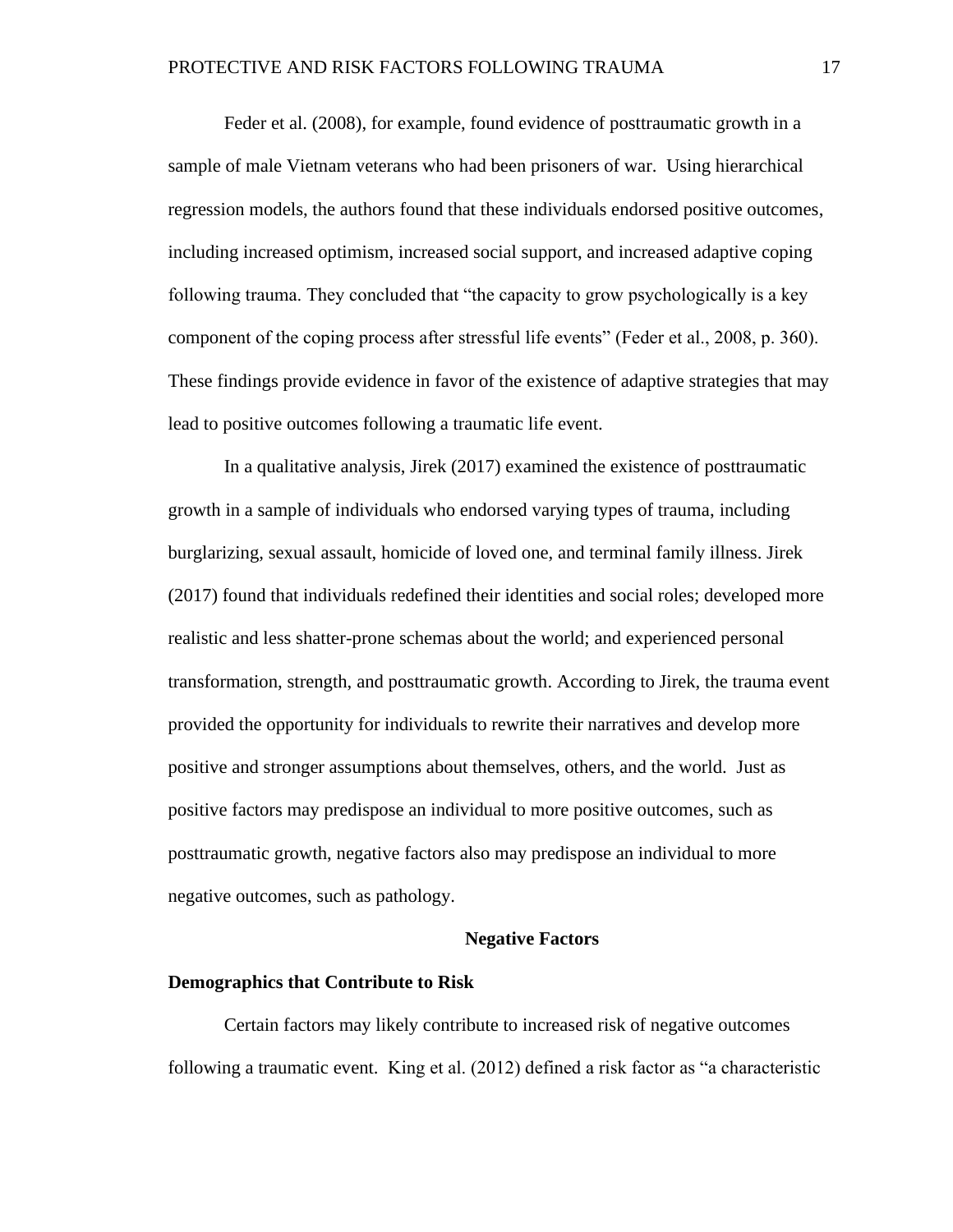of the person, environment, or traumatic event that initiates, exacerbates, or maintains a negative response" (p. 333). These factors can be present even before a traumatic event occurs. Vogt et al. (2011) emphasized the importance of individual experiences that occur prior to trauma in a sample of veterans. The authors opined that previous experiences may actually mitigate the overall impact of traumatic exposure and should consequently be an essential part of the bio-psycho-social conceptualization (Vogt et al., 2011). For example, previous negative experiences, such as prior history of other traumatic events (Dutra & Sadeh, 2018; Vogt et al., 2011) or history of physical/sexual abuse, violence, bereavement, and other adverse childhood experiences (as mentioned in the ACEs Study), may predispose an individual to the development of psychopathological symptoms following trauma and are therefore considered risk factors (Vogt et al., 2011). Similarly, in a meta-analysis, DiGangi et al. (2013) found that prior history of mental health symptoms was a significant predictor of PTSD following trauma in 19 of 23 studies. In contrast, prior positive experiences, such as early-childhood family cohesion (Vogt et al., 2011), being female (Sattler et al., 2014), occupational support/satisfaction (Sattler et al., 2014), social support and closeness of family of origin (Vogt et al., 2011), and some coping strategies, such as problem-focused and emotion-focused coping strategies (Sattler et al. 2014), may predispose some individuals to experience less pathology and more posttraumatic growth following a traumatic event.

#### **Childhood Experiences and Prior Trauma Exposure that Contribute to Risk**

In 1998, Felitti et al. published results from the ACEs Study in which they suggested that individuals who experience abuse and neglect in early childhood are much more likely than others to develop symptoms associated with mental illness and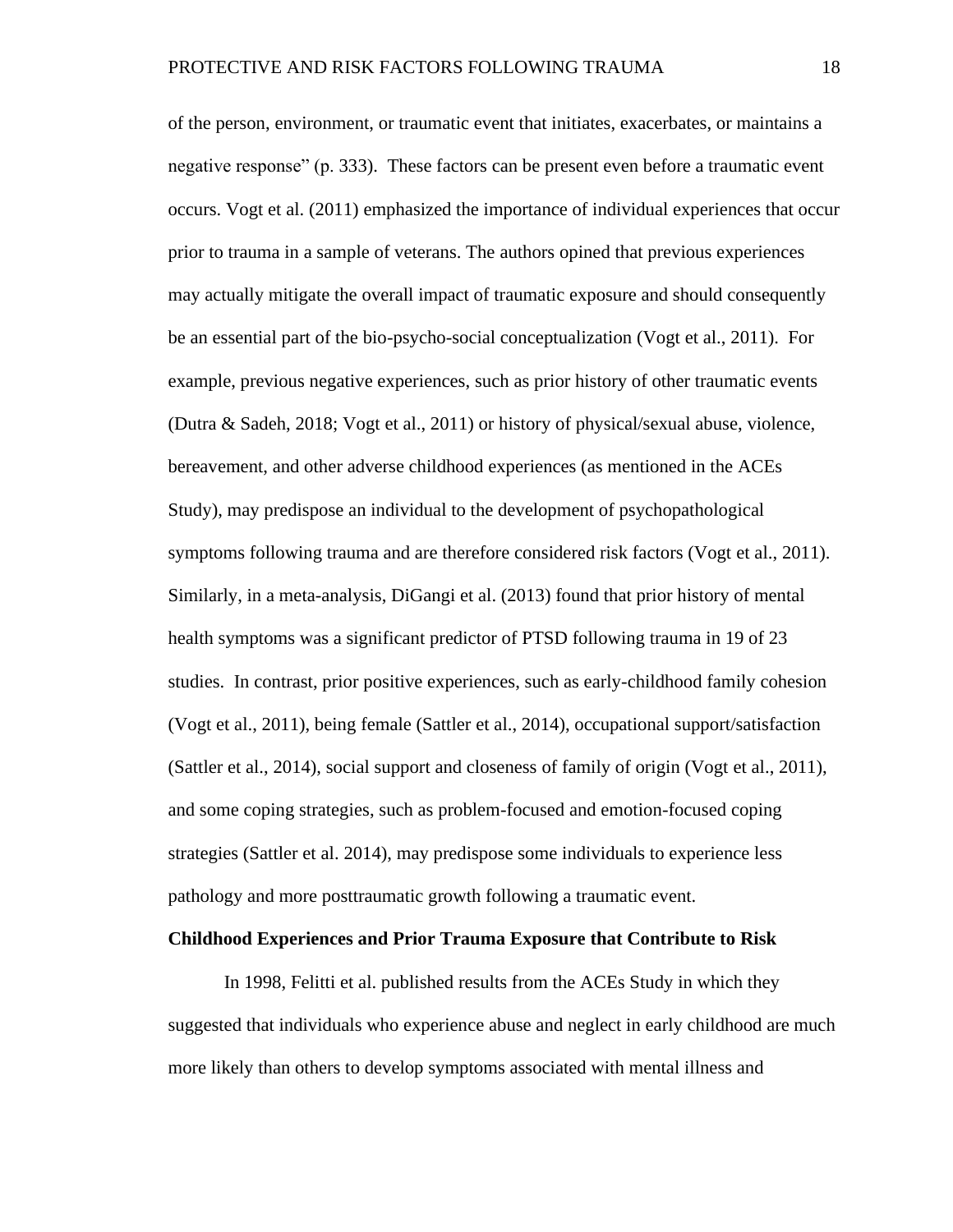symptoms associated with medical illnesses and disease. This study has impacted many studies since then and continues to be cited by researchers today (Cawthorpe et al., 2018; Herzog & Schmahl, 2018). The ACEs Study outlined a clear link between earlychildhood trauma and later negative outcomes and likely contributed to a change in researchers', clinicians', and society's understanding and expectations of negative outcomes associated with trauma.

One risk factor that appears to predict psychopathological symptoms is history of previous trauma, particularly in childhood (Cross et al., 2018). Cross et al. (2018) found an association between poor parenting and PTSD symptoms. In a sample of low-income African American mothers residing in an urban community, Cross et al. (2018) found that as many as 97% of individuals in this sample endorsed trauma. These traumas included early-childhood maltreatment, such as physical abuse (25%), sexual abuse (58%), witnessing domestic violence (47%), and history of medical trauma (52%). Participants who endorsed greater trauma histories were significantly more likely to endorse current symptoms of mental health distress, as well as items that corresponded to a potential for perpetrating child abuse themselves, thus providing evidence for a cyclical pattern of maladaptive behavior (Cross et al., 2018). Gold (2018) also suggested that individuals living in urban areas, particularly those of lower socioeconomic status, are more likely to experience trauma.

Research also suggests that individual characteristics predict outcomes associated with trauma. Koenen et al. (2007) found in a longitudinal study following individuals from birth through adulthood in New Zealand that in addition to such factors as low cognitive ability and neurodevelopmental events, difficult temperament significantly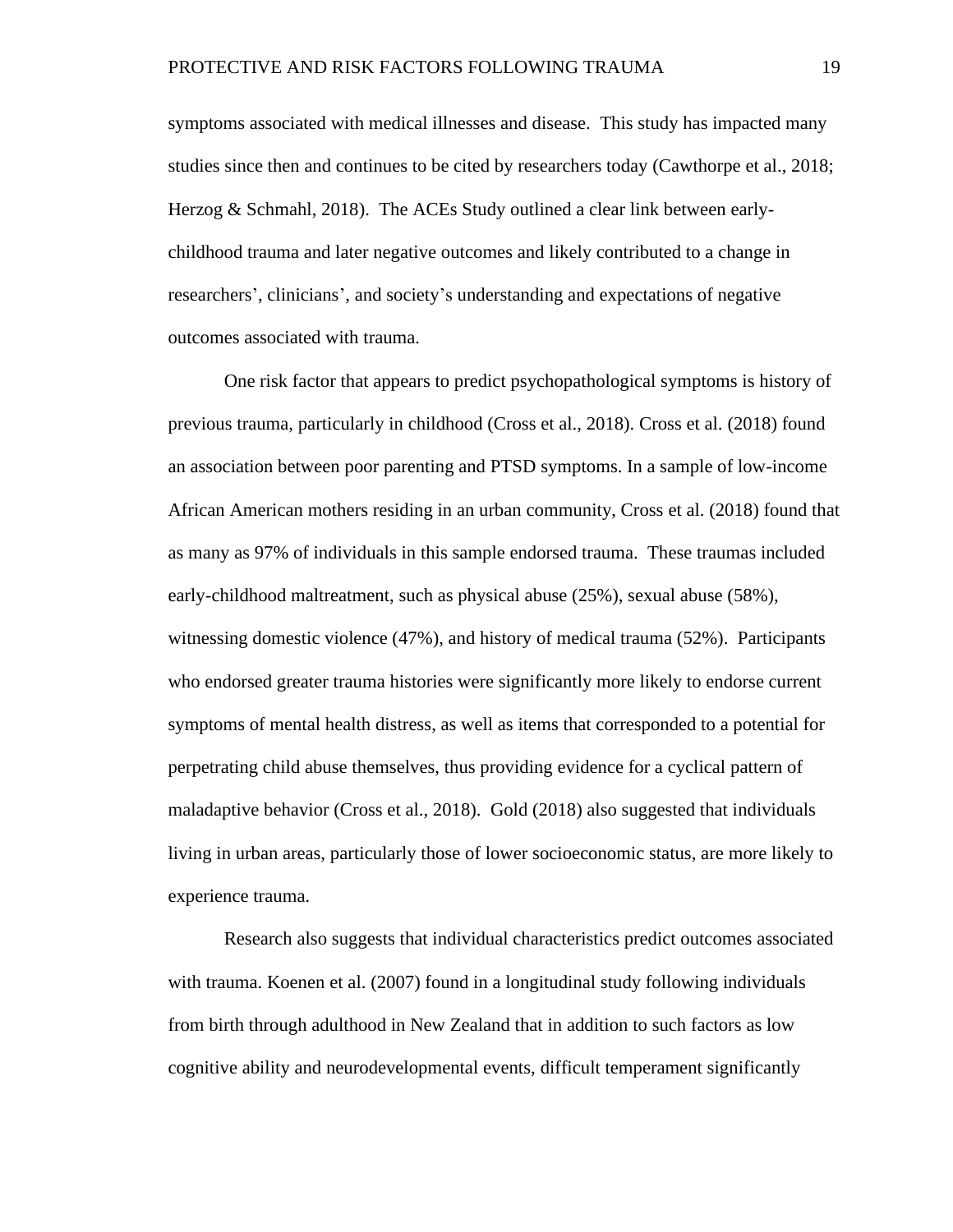predicted PTSD in individuals who had experienced at least one trauma. Similarly, Miller (2003) suggested that personality factors, specifically externalizing behaviors, or the extent to which individuals perceive events as outside of their control are also related to increased PTSD symptoms.

#### **Coping and Risk**

Another factor that may contribute to greater likelihood of developing psychopathological symptoms is maladaptive coping strategies. For the purpose of the current study, maladaptive coping is defined as those strategies that are associated with increased psychopathological symptoms and decreased posttraumatic growth. For example, in a sample of firefighters who endorsed high frequency of traumatic exposure, Sattler et al. (2014) suggested that a disengaged coping style (i.e., avoidance, distraction, or substance use) was related to more posttraumatic symptoms, greater likelihood of burnout, and less overall growth. Lawler et al. (2005) also found that avoidance coping strategies were predictive of both increased pathological symptoms and increased physical health complaints. When coping is defined in this way, studies have shown selfdistraction (Mellman et al., 2001), denial (Amstadter & Vernon, 2008), behavioral disengagement (Lawler et al., 2005; Mellman et al., 2001), substance use (Ouimette et al., 1999), and self-blame (Desmet et al., 2007) to be significantly associated with higher levels of psychopathology and consequently referred to these behaviors as maladaptive.

Park et al. (2013) identified impulsivity as another risk factor that may increase an individual's engagement in such behaviors as substance use, which inadvertently increases the individual's susceptibility to traumatic exposure. In other words, the way individuals respond to trauma, including the coping mechanisms they employ, may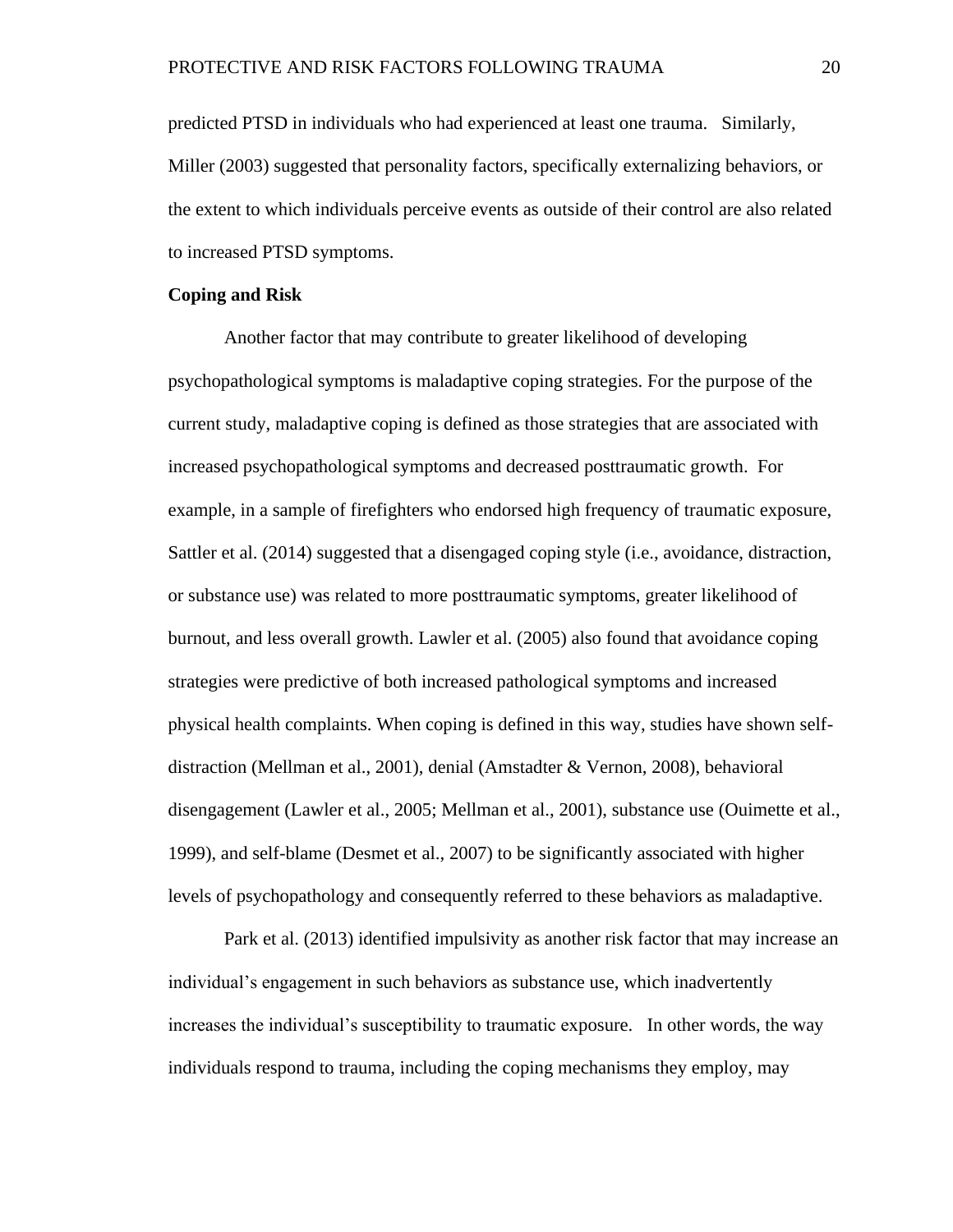directly impact their likelihood of experiencing more trauma in the future. Research also suggests that individuals' immediate reactions to trauma may significantly predict later outcomes. For example, in a sample of 83 individuals who had sustained a medical trauma, Mellman et al. (2001) found that heightened arousal occurring directly after the trauma was the most salient predictor of PTSD at a 6-month follow-up. Unfortunately, their sample was comprised of mostly Hispanic male individuals presenting with one type of trauma (i.e., motor vehicle accident), so generalizability must be inferred with caution. Similarly, Kleim et al. (2012) found that an individual's early appraisal following trauma was significantly predictive of later PTSD symptoms. They suggested that the "vulnerability comprises both the way the stressful event is processed and its idiosyncratic meaning for the person's view of the self, the world, and the future (Kleim et al., 2012, p. 527). Specifically, negative appraisals, including thought suppression and rumination, appeared to predict more PTSD symptoms at 2-week and 6-month follow-ups in a sample of 222 individuals who experienced a physical assault. In summary, factors that exist prior to, during, and even after a traumatic event likely shape the overall impact of trauma on individuals.

#### **Positive Factors**

Just as risk factors have been identified for negative outcomes associated with trauma, so too have protective factors been associated with more positive outcomes. King et al. (2012) defined a protective factor as a "characteristic of the person, environment, or traumatic event that prevents, decreases, or contains a negative response" (p. 333). King et al. (2012) emphasized that protective factors can be, but are not required to be, the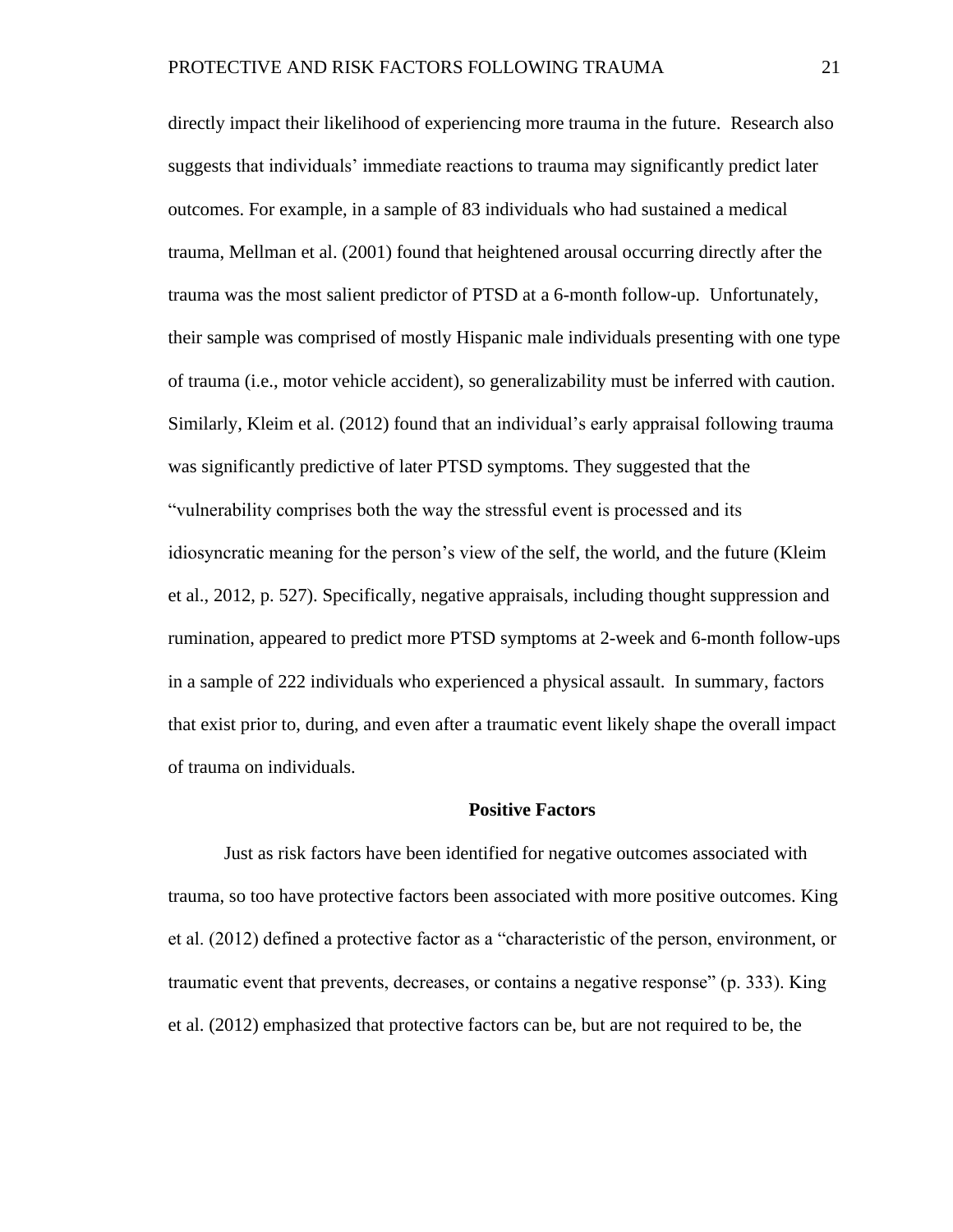inverse of risk factors. Protective factors may also be related to increased positive outcomes, such as posttraumatic growth.

#### **Demographics that Contribute to Protection**

Many factors have emphasized a connection between cognitive ability and outcomes associated with trauma, such that individuals who have higher intellectual abilities tend to experience fewer PTSD symptoms following a traumatic event. In a sample of 1,037 individuals followed from birth through adulthood in New Zealand, Koenen et al. (2007) found that high IQs predicted less pathology in individuals who had endorsed one or more traumas. Carlson et al. (2016) also found that higher education predicted fewer psychopathological symptoms in a sample of trauma survivors. These authors suggested that their findings may provide evidence for the conservation of resources theory whereby individuals with high cognitive abilities are able to better manage cognitive resources, such as attention and coping, in turn, yielding better outcomes. Cognitive abilities also may function as a mediator, such that individuals with higher cognitive abilities receive more higher education, and therefore, better outcomes.

In addition to cognitive ability, cognitive flexibility also appears to be associated with positive outcomes. Cognitive flexibility refers to the ability to experience thoughts and feelings and flexibly engage behavior that is consistent with values (Hayes, 1999). It has also been defined as an individual's "awareness that in any given situation there are options *and alternatives* available, [a] willingness to be flexible and adapt to the situation, and [the] self-efficacy in being flexible (Martin et al., 2013, p. 623). In relation to trauma, being able to simultaneously consider multiple perspectives regarding the event and its outcomes can be an asset to an individual. In a sample of 93 (88% male)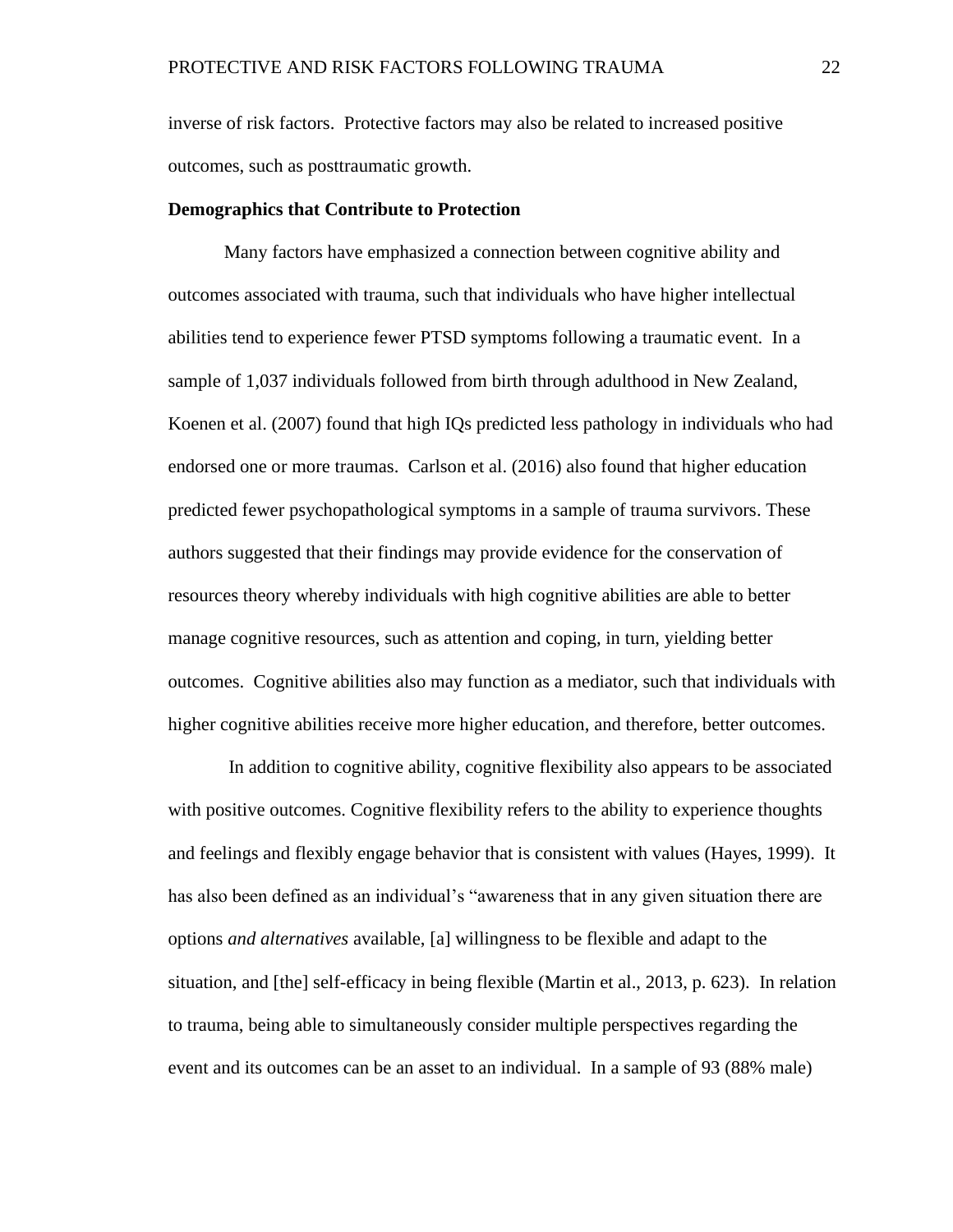veterans, Dutra and Sadeh (2018) found that psychological flexibility was predictive of less pathology. Individuals who can generate multiple thoughts/feelings related to their trauma may be able to process it more effectively.

Individuals with higher cognitive abilities receive more higher education and subsequently better employment opportunities. Better opportunities lead to better outcomes associated with stress. For example, Sattler et al. (2014) found that greater occupational satisfaction yielded greater posttraumatic growth in a sample of firefighters. These authors also cited the conservation of resources theories to help explain their findings, that is, individuals have a tendency to strive toward valued resources, and when these resources are threatened (as they are during trauma), they must find other ways to protect these values. Cognitive flexibility helps to generate multiple solutions to this problem. Sattler et al. argued that these resources fall into one of four domains, including characteristic resources, (e.g., self-efficacy, optimism), condition resources (e.g., employment status), energy resources (e.g., time, money), and object resources (e.g., owning a car or house). In addition to early-childhood experiences, characteristic factors that influence coping may also impact outcomes associated with trauma.

#### **Early-Childhood Experiences that Contribute to Protection**

Events that occur prior to trauma exposure, even prior to one's birth, may impact one's outcome following trauma. Vogt et al. (2011) suggested that family cohesion and good parenting experiences in early childhood were significant protective factors associated with less pathology in individuals who had experienced a trauma. Other studies indicate that internal experiences, such as resilience, may account for more positive outcomes in individuals who experience trauma. Within a resilience model,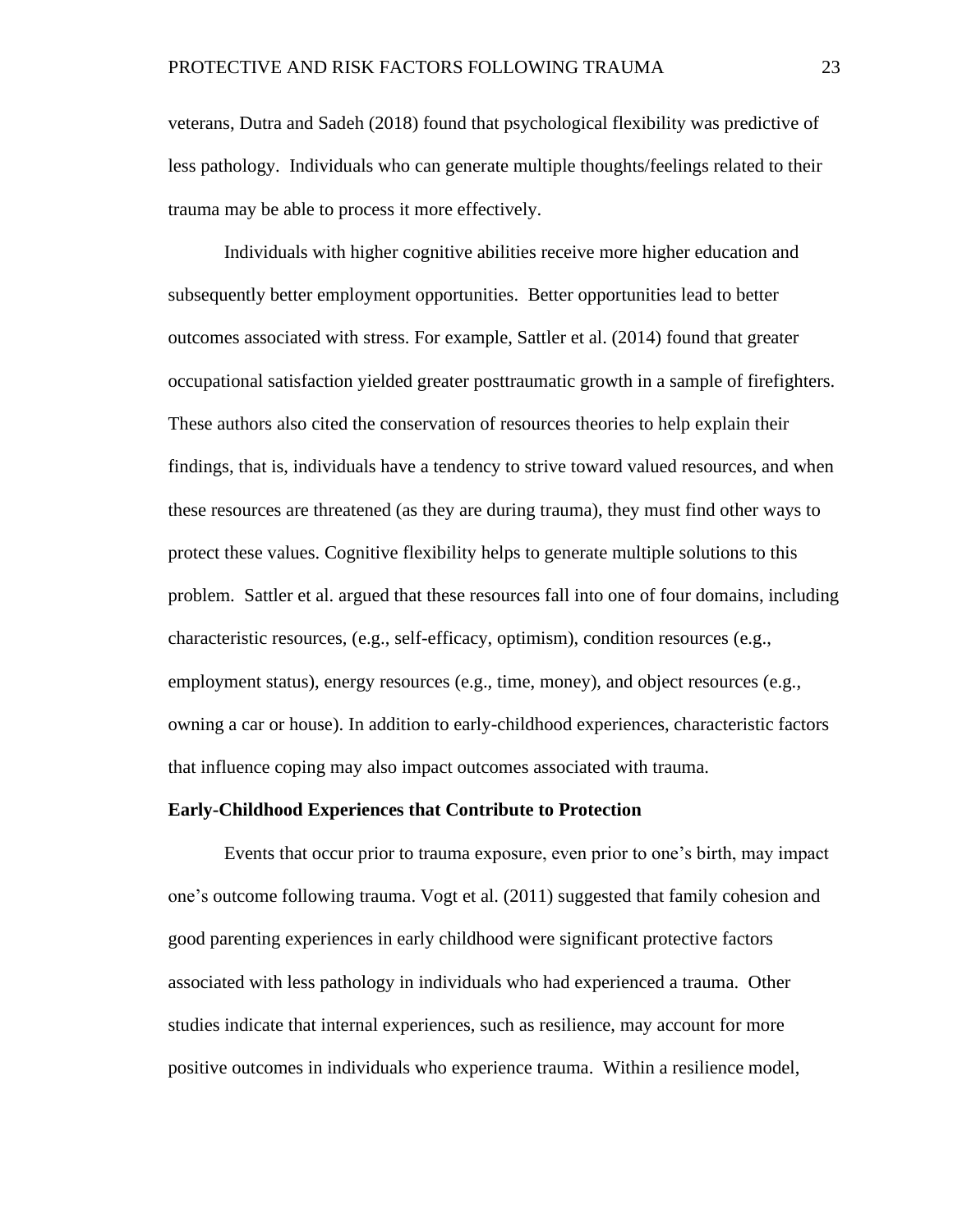Rutter (2012) purported the existence of a "steeling" or strengthening effect some may experience following traumatic exposure. Rutter (2012) acknowledged that organisms may either become sensitized or experience a strengthening effect following a traumatic event. In the former, the organism may develop a vulnerability for future negative outcomes, similar to the model outlined by Felitti et al. (1998). However, the latter refers to a steeling effect whereby an organism is thought to build up an immunity to stressors that helps prepare the organism to cope more effectively with future stressors (Rutter, 2012).

This idea is also reflected in Taleb's concept of antifragility (Taleb & Geddes, 2012). Taleb distinguished antifragility from resilience when he explained that the opposite of fragility is not reliance, but rather an increase in strength as the result of disorder. In other words, Taleb proposed that one can benefit from adversity. It is unclear factors lead some individuals to develop negative outcomes, such as psychopathological symptoms, while other individuals seem to benefit from adversity.

#### **Coping and Protection**

Several studies suggest that problem-focused coping, emotion-focused coping, and social support are predictive of positive outcomes in individuals who have experienced a trauma. In a study of firefighters, as previously described, Sattler et al. (2014) found that individuals who endorsed positive coping strategies (i.e., problemfocused coping and emotion-focused coping) reported more posttraumatic growth. In addition, while less social support predicted high pathology, more social support predicted increased posttraumatic growth (Sattler et al., 2014). In contrast, Feder et al. (2008) did not find a significant relationship between social support and posttraumatic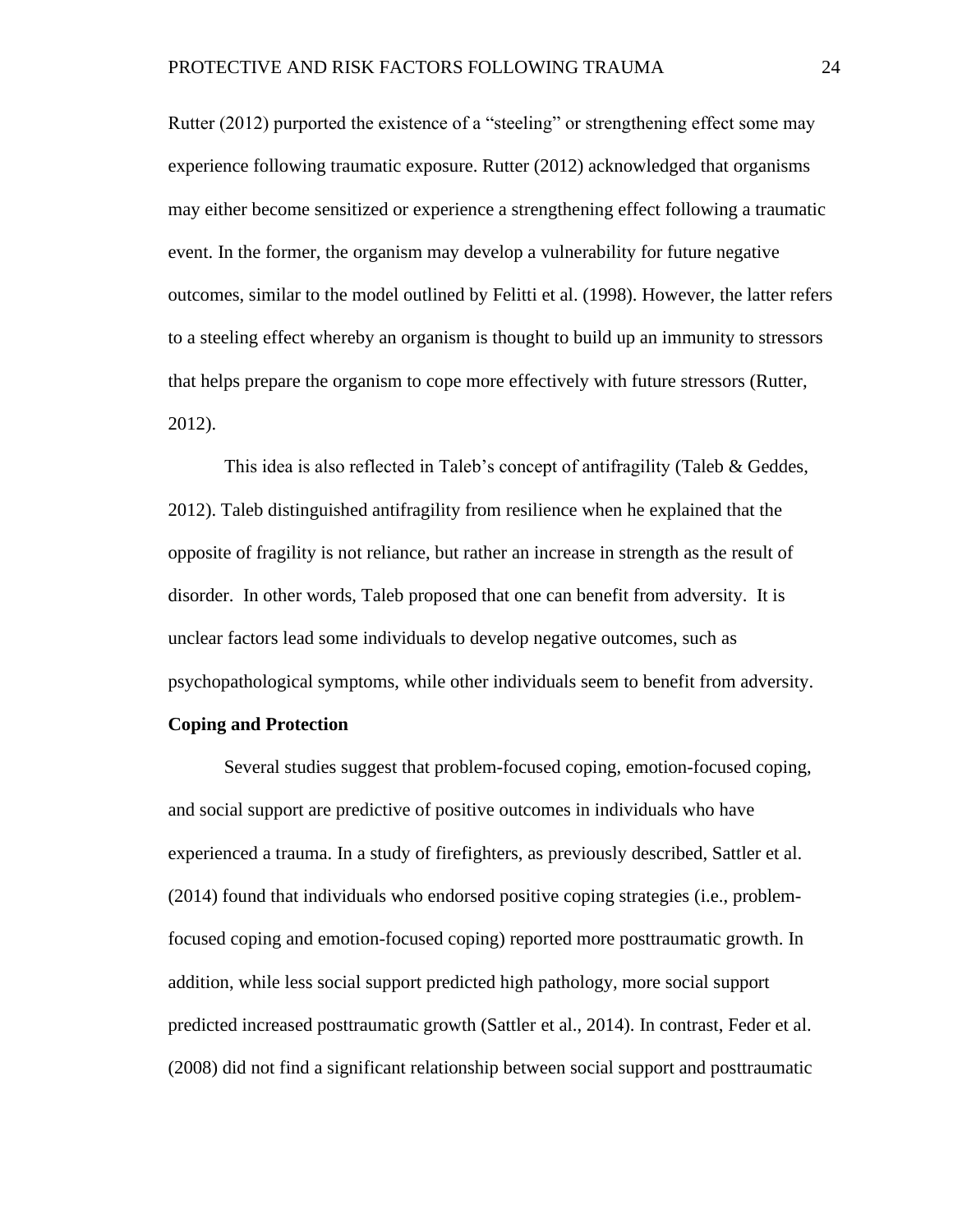growth; they found that optimism was the best predictor of posttraumatic growth compared to other adaptive coping strategies. Limits of this study included a nearly all male (97%), primarily European American sample of whom 77% had college degrees. As a result, generalizability of these results should be interpreted with caution. In a metaanalysis of 87 studies, Helgeson et al. (2006) found that individuals who searched for potential benefits in their traumatic events endorsed greater self-efficacy and more posttraumatic stress than individuals who did not appear to find benefit; these individuals also endorsed greater intrusive thoughts. The authors suggested that because the trauma has to be significant enough to call into question individuals' core beliefs, intrusive thoughts may be part of a normal recovery process necessary for individuals to make sense of their experiences and restructure thoughts associated with the trauma. The authors also noted that much of the literature seems to conceptualize intrusive thoughts (e.g., rumination in depression) as pathological when they may be part of a normal and even helpful process toward positive outcomes (Helgeson et al., 2006). Therefore, including pathology in a model predicting growth may be beneficial in adding to the understanding of this multifaceted phenomenon.

#### **Steeling**

Many factors appear to affect the impact of traumatic events on individuals. Factors that occur before, during, or after exposure may account for individual differences in presentation of cognitive, emotional, and behavioral sequelae. One of these factors, called *steeling*, suggests a model that somewhat contradicts findings from the ACEs Study. Rutter (2012) described steeling as a strengthening effect an individual may experience after experiencing a stressor. Rutter (2012) discussed steeling within a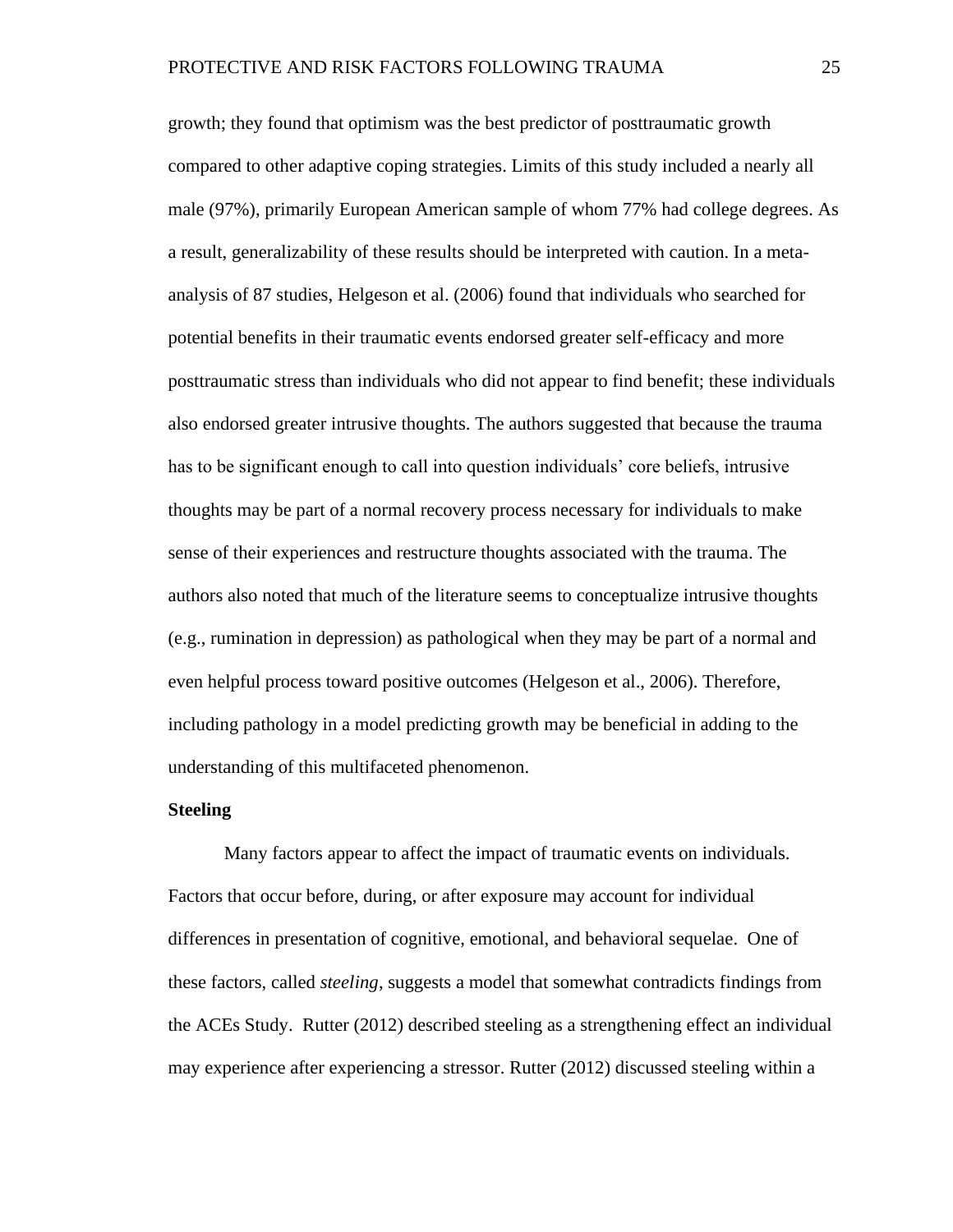resiliency model whereby individuals display either a steeling effect or a sensitized effect following exposure to multiple stressors. The phenomenon of steeling suggests that organisms actually benefit from stress introduced early in life much like vaccines help individuals develop antibodies to protect against later threats of harm. Rutter (2012) stated that identifying protective factors "on the basis of their nature, rather than their effects… [sometimes] work[]"; however, "protective value may come from risk experiences that lead to successful coping" (p. 336). Rutter pointed to additional evidence of this in the work completed by David Lyons' research group. For example, in their work with squirrel monkeys, Lyons et al. (2007) separated one group of 17-week-old offspring from their mothers for 2 hours per week during 10 weeks. At 27 weeks, both groups (i.e., separated and not separated) were raised in identical conditions. Behavioral, hormonal, and brain imaging data were obtained at specified ages up to adulthood. At 9 months, the groups significantly differed on a novel environment test; at 18 months, the groups significantly differed on a test of cognitive control; and at  $2\frac{1}{2}$  years, the groups significantly differed on a stress-free situation test of curiosity. On all tests, the separated group performed significantly better than the monkeys that did not experience the stressful experience of separation from their mothers. Additionally, Lyons et al. (2007) found that monkeys that were separated demonstrated significantly lower cortisol level, suggesting a decreased reactivity to stress. Neuroimaging also demonstrated significant differences as evidenced by larger ventromedial cortical volume in the monkeys that had experienced separation (Lyons et al., 2007). Rutter (2012) concluded that mild-tomoderate stress incurred early in life can inoculate organisms against later exposure to more severe stressors.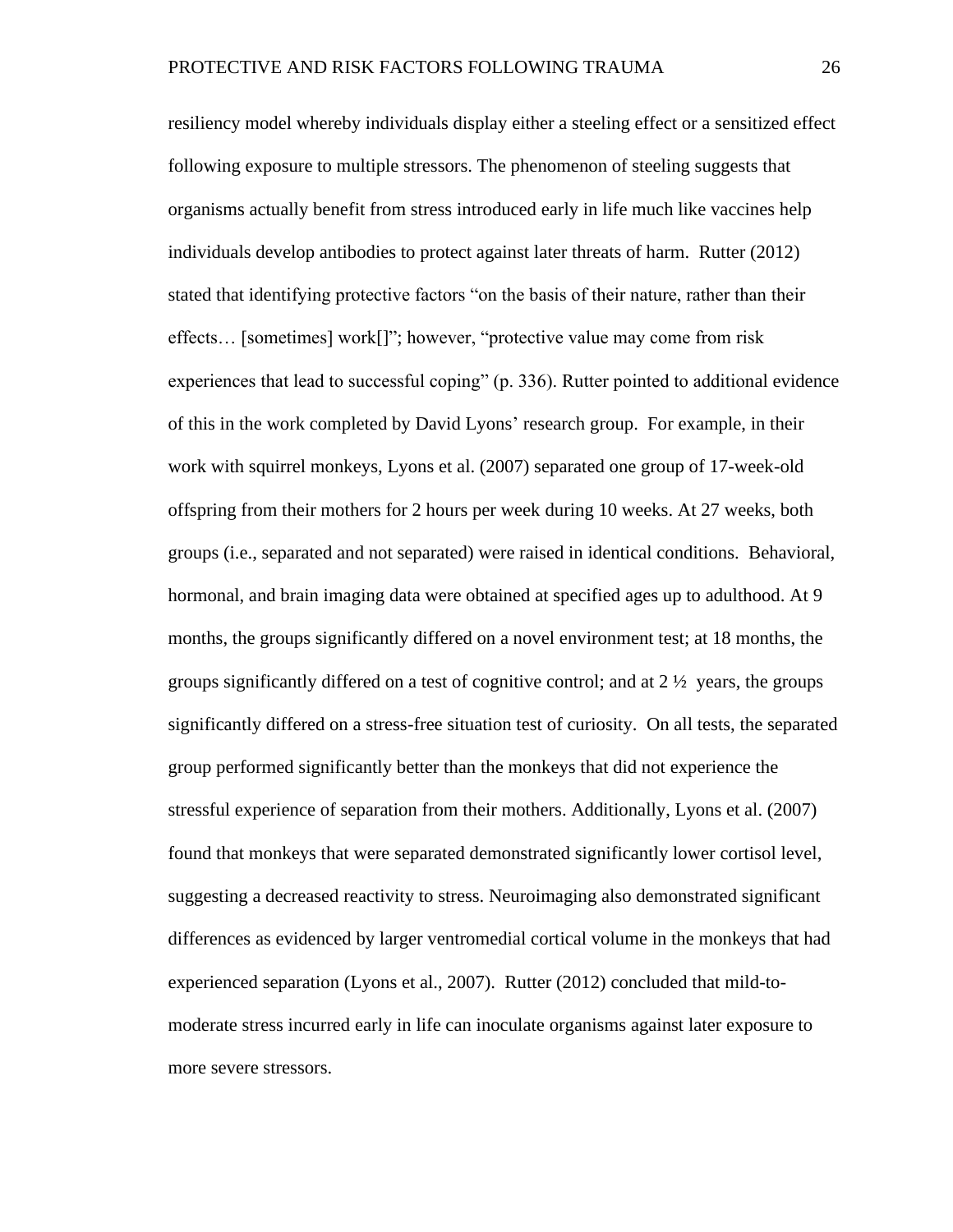Based on past research previously described, resiliency can be defined as the "reduced vulnerability to environmental risk experiences, the overcoming of a stress or adversity, or a relatively good outcome despite risk experiences" (Rutter, 2012, p. 337). This differs from Taleb's antifragility (Taleb & Geddes, 2012). Resilience implies that an individual survived adversity whereas antifragility suggests that an individual thrives as the result of experiencing prior adversity. Because trauma contributes to significant changes in cognitive, neurological, and psychological processes, some of these processes might result in individuals' improved abilities to cope with later stress. Resiliency may be challenging to operationally define because it must often be inferred; steeling may be even more challenging to identify based on its assumed existence in response to an identifiable adverse experience.

#### **Summary**

Few previous studies have assessed the cumulative predictive value of both protective and risk factors on pathology and posttraumatic growth. One potential reason, according to Carlson et al. (2016), is the inherent limitation of being able to recruit individuals after a trauma, but before symptoms have appeared. Assessing both risk and protective factors in one model may allow for a more comprehensive understanding of trauma and outcomes. Another limitation in previous research has been a seeming lack of studies exploring steeling in human samples. In order to understand whether this phenomenon is generalizable, research is needed to explore past early stressful experiences and later functioning when confronted with adversity. However, indirect examination of steeling effects may be necessary. That is, by analyzing individuals who endorse positive outcomes associated with trauma, one can then explore whether these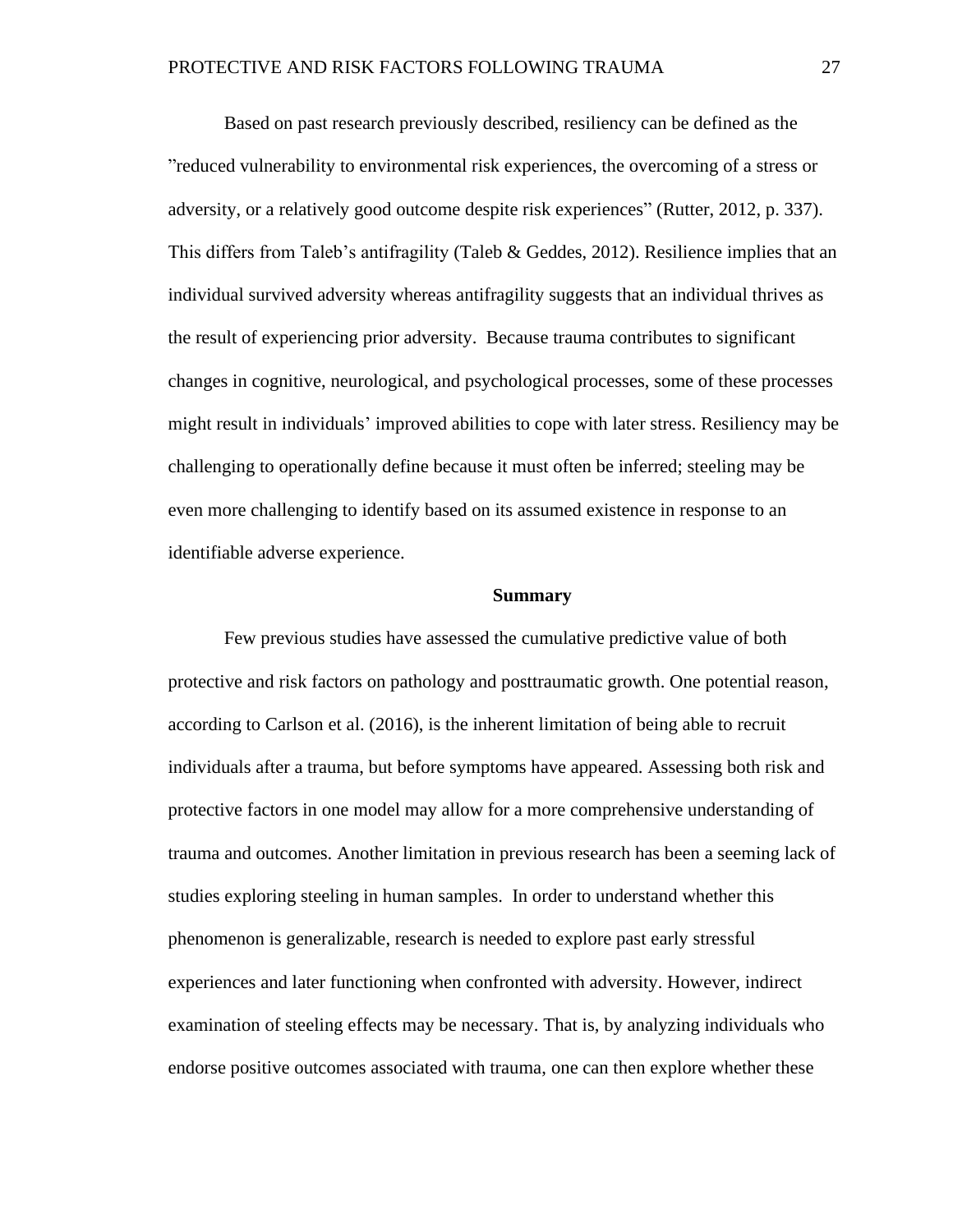individuals were also more likely to have experienced earlier stressors than their counterparts who endorsed less positive outcomes following trauma. The current study purports to fill these gaps in the literature.

 Using a multiple regression model, it was hypothesized that risk factors (i.e., number of traumas, heightened arousal, and number of previous pathological diagnoses) and protective factors (i.e., optimism, cognitive flexibility, and social support) would significantly predict pathology as evidenced by total scores on the Brief Symptom Inventory (BSI) in a sample of individuals who endorsed experiencing or witnessing traumatic event(s). it was also hypothesized that risk and protective factors would significantly predict posttraumatic growth, as evidenced by scores on the Post Traumatic Growth Inventory (PTGI). Using a Pearson product-moment correlation coefficient, it was hypothesized that as the number of protective factors and posttraumatic growth scores increased, pathology would decrease. Additionally, it was hypothesized that individuals who endorsed low, moderate, and high posttraumatic growth would significantly differ on the number of stressful life events endorsed in childhood as evidenced by responses on the Life Events List using a one-way analysis of variance (ANOVA). This would provide evidence in support of the existence of a steeling effect.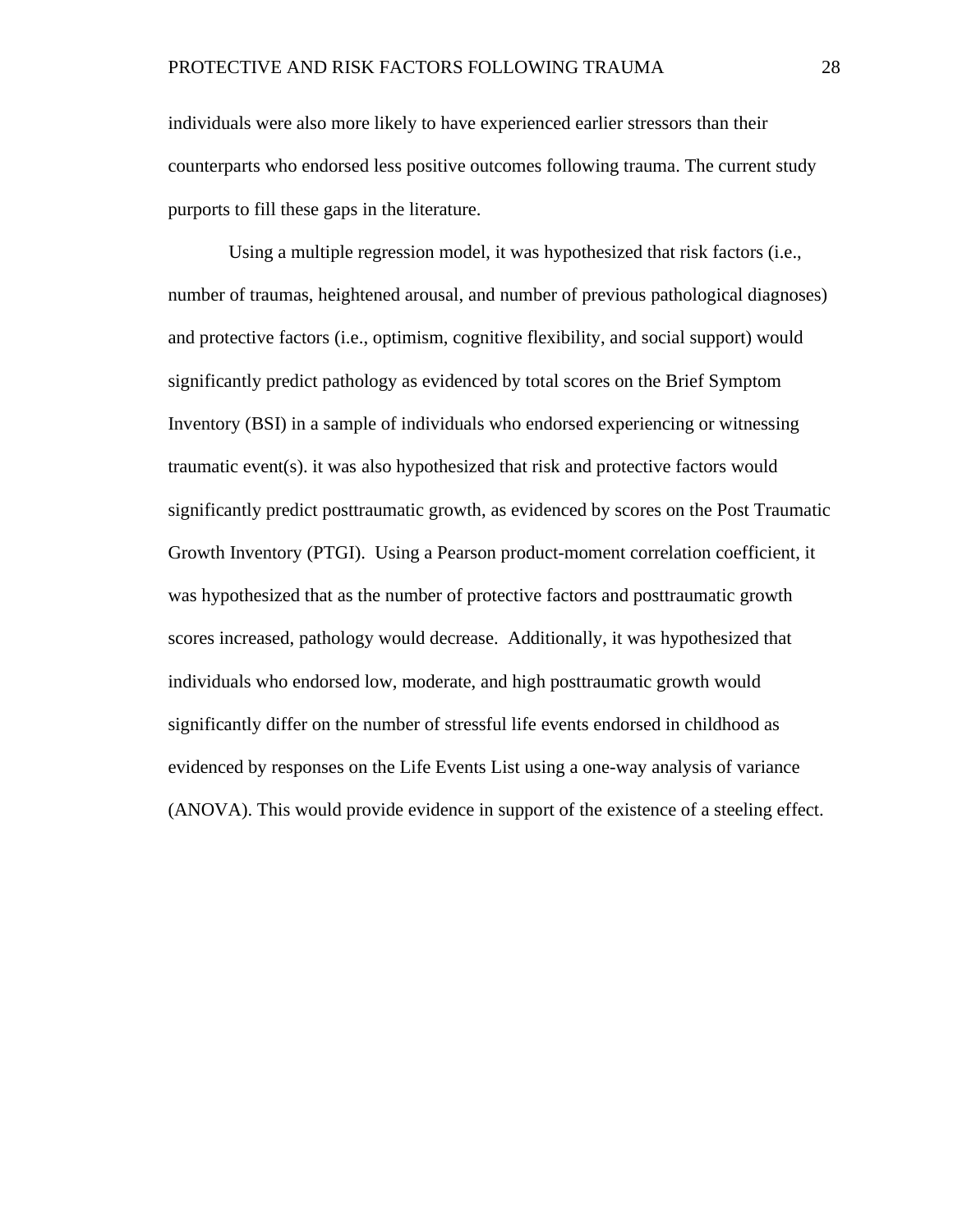#### **CHAPTER 3: METHOD**

In order to test the hypotheses, participants were recruited via multiple community mental health agencies and by using online research tools. While the community mental health agencies were located in the Northeast, online recruiting strategies were able to reach individuals across the country. Participants completed eight questionnaires, including a demographic questionnaire, the Optimism Scale, the Cognitive Flexibility Scale, the Life Events Checklist (LEC-5), the PTSD Checklist, the Posttraumatic Growth Inventory (PGI), the Brief Symptom Inventory (BSI) and the Life Events List. Results were then analyzed using the Statistical Package for the Social Sciences (SPSS).

#### **Participants**

In the current study, 1,071 participants were recruited. However, 528 individuals were missing data and subsequently eliminated, leaving a sample consisting of 543 participants. Of the participants, 18.6% were male  $(n = 101)$ , 79.7% were female  $(n = 101)$ 433), and 1.7%  $(n = 9)$  endorsed Other as their gender. Almost half  $(42.4\%; n = 230)$ reported being married,  $31.7\%$  ( $n = 172$ ) indicated being single (never married), 17.1%  $(n = 93)$  indicated divorced status,  $3.1\%$   $(n = 17)$  indicated they were widowed, and  $5.7\%$  $(n = 31)$  reported being in a domestic partnership. Of the participants, 86.6%  $(n = 470)$ identified as Caucasian/White, 4.8% (*n* = 26) identified as Hispanic/Latino, 3.5% (*n* = 19) identified as African American/Black, 2.0% (*n* = 11) identified as Asian/Pacific Islander, 0.6%  $(n = 3)$  identified as Native American, and 2.6%  $(n = 14)$  identified as Other.

Of the participants,  $34.4\%$  ( $n = 187$ ) suggested they had obtained a bachelor's degree,  $25.6\%$  ( $n = 139$ ) indicated they had a master's degree, 7.9% ( $n = 43$ ) indicated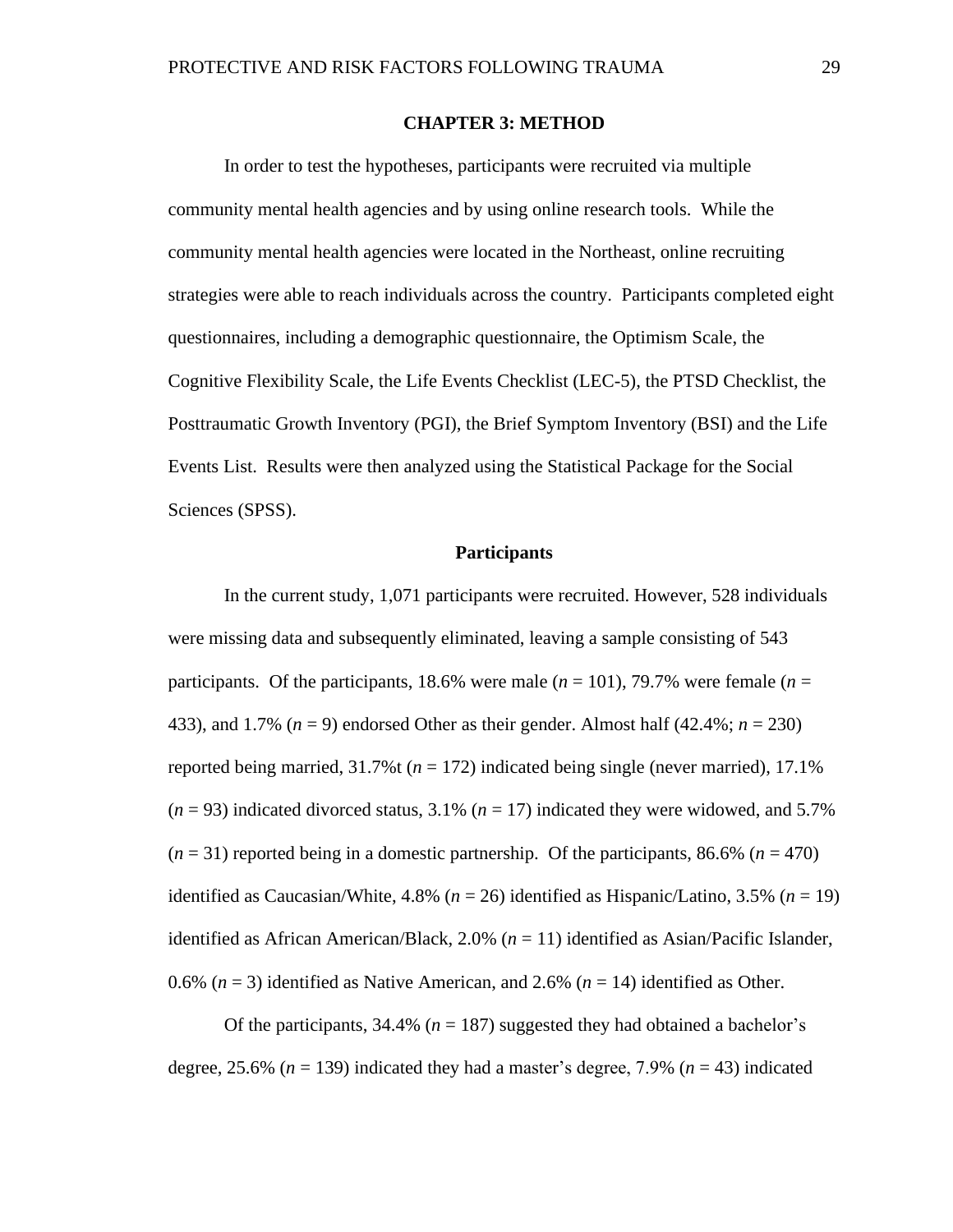they had a doctoral degree,  $12.3\%$  ( $n = 67$ ) indicated they had an associate's degree, 12.7% ( $n = 69$ ) indicated they had a high-school diploma or GED equivalent, .2% ( $n = 1$ ) indicated some high-school experience, and  $6.8\%$  ( $n = 37$ ) endorsed Other. Almost half  $(42.5\%; n = 231)$  reported they were employed full time, 9.8%  $(n = 53)$  suggested they were employed part time,  $6.4\%$  ( $n = 35$ ) indicated they were self-employed, and  $6.8\%$  ( $n$ )  $=$  37) indicated they were currently a student. Of those who were unemployed, 7.6% ( $n =$ 41) suggested they were searching for employment, and 26.9% (*n* = 146) suggested they were not searching for employment. These results may reflect the current zeitgeist associated with coronavirus outbreak and subsequent mandatory quarantine, resulting in many individuals unable to work. The majority of participants  $(68.3\%; n = 371)$ suggested they were middle class,  $22.1\%$  ( $n = 120$ ) endorsed low socioeconomic status, and 9.6%  $(n = 52)$  endorsed upper class.

#### **Inclusion and Exclusion Criteria**

Inclusion criteria included individuals being older than 18 years, being able to speak English, and endorsing at least one past traumatic event. There were no additional exclusion criteria.

#### **Screening and Recruitment**

Subjects were recruited via two community outpatient mental health agencies, an online research forum, and social media. Approved flyers were distributed electronically through email to new clients as part of intake packets. Flyers contained a brief description of and link to the online study via REDCap, an online questionnaire platform, licensed to the clinical psychology department at the School of Professional and Applied Psychology at Philadelphia College of Osteopathic Medicine (PCOM). Subjects were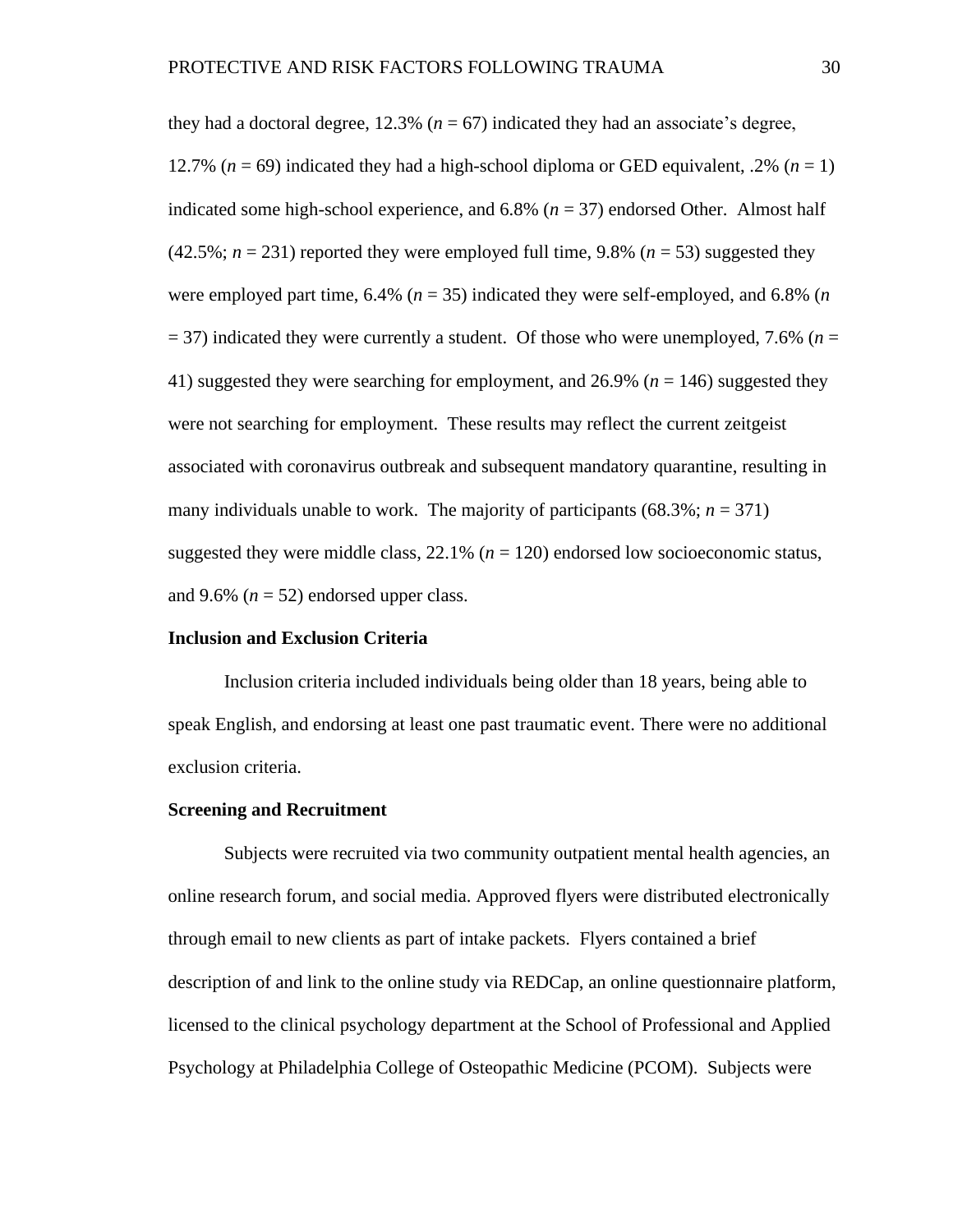also recruited through Research Match, an online website designed to connect researchers with study participants who fit desired criteria, including being older than 18 years and speaking English. Using this method, a brief description of the study was provided to individuals who then could decide whether or not they were interested in participating. Those who indicated interest were provided with the link to the online REDCap survey; those who did not respond or indicated they were uninterested did not receive further communication. Subjects were additionally recruited via social media using a description of the study approved by the Institutional Review Board (IRB) with a link to the online survey. A screening measure, the LEC-5, was used to assess whether an individual had previously experienced at least one trauma. Eligible participants endorsed at least one item on the LEC-5 as evidenced by responding in the affirmative to either "this has happened to me" or "I witnessed this." Individuals who endorsed having "learned about [traumatic event(s)]," those who endorsed trauma being "part of [their] job," those who endorsed "not sure," and those who endorsed "doesn't apply" were excluded from the study, and their survey was discontinued.

#### **Measures**

#### **Demographic Questionnaire**

All participants completed a demographic questionnaire. In addition to information about age, gender, education, socioeconomic status, and marital status, other items thought to be associated with risk/protective factors and trauma were included. A list of 20 items (i.e., 10 risk factors and 10 protective factors) identified in the literature was first vetted by a group of experts in the field and ranked in accordance with the factors' perceived salience on outcomes associated with trauma. Items that ranked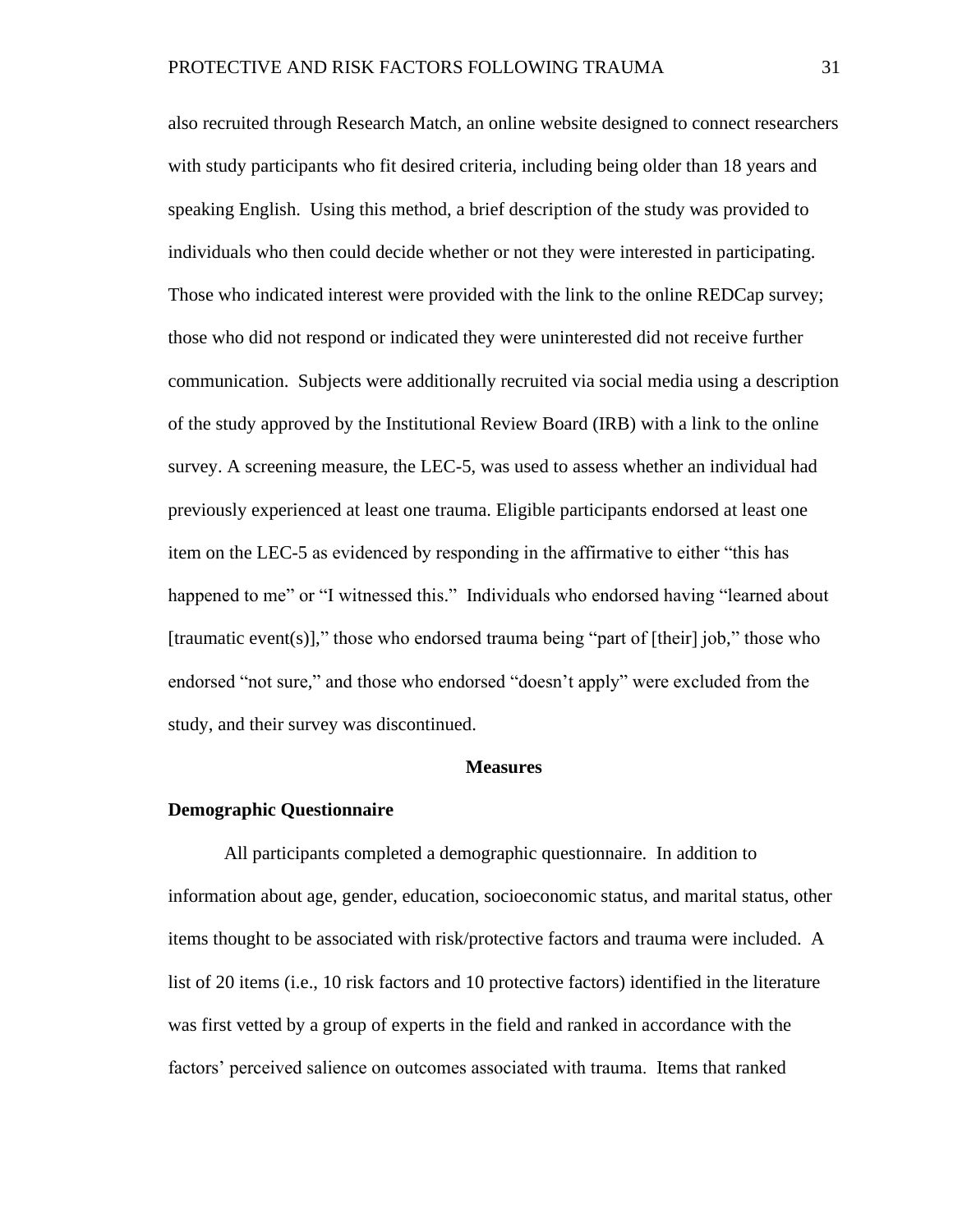higher, including previous mental health diagnosis, perceived social support, and coping, were then incorporated in the demographic survey.

#### **Life Events Checklist**

The LEC-5 (Weathers et al., 2013) was developed concurrently with the Clinician Administered PTSD Scale (CAPS) in an effort to facilitate the diagnosis of posttraumatic stress disorder (PTSD). The LEC-5 is a 17-item self-report inventory purported to assess individuals' previous exposures to potentially traumatic events. It assesses exposure to 16 events known to potentially result in PTSD or distress and includes one additional item assessing any other extraordinary stressful event not captured in the other items. The inventory uses a 6-point nominal scale including the following responses: "happened to me," "witnessed it," "learned about it," "part of my job," "not sure," or "doesn't apply." Participants were permitted to check multiple responses. Using only the two first qualifiers, "this happened to me" and "I witnessed it," a total trauma score was tallied indicating the number of traumatic events each individual endorsed. The LEC-5 has been found to demonstrate significant convergent validity with other similar scales, such as the Trauma Life Events Questionnaire (TLEQ), and has a Cronbach's alpha ranging from  $\alpha =$ .38 for sexual assault to  $\alpha$ = .79 for natural disasters (Gray et al., 2004).

#### **The Optimism Scale**

The Optimism Scale (Pedrosa et al., 2015) is a nine-item self-report measure used to assess the extent to which individuals have hope that something positive will happen in the future. The measure uses a 5-point Likert scale, ranging from 1 (*strongly disagree)* to 5 (*strongly agree),* in response to such items as "When I think about the future, I am positive." The Optimism Scale yields a total score; higher scores suggest more optimism,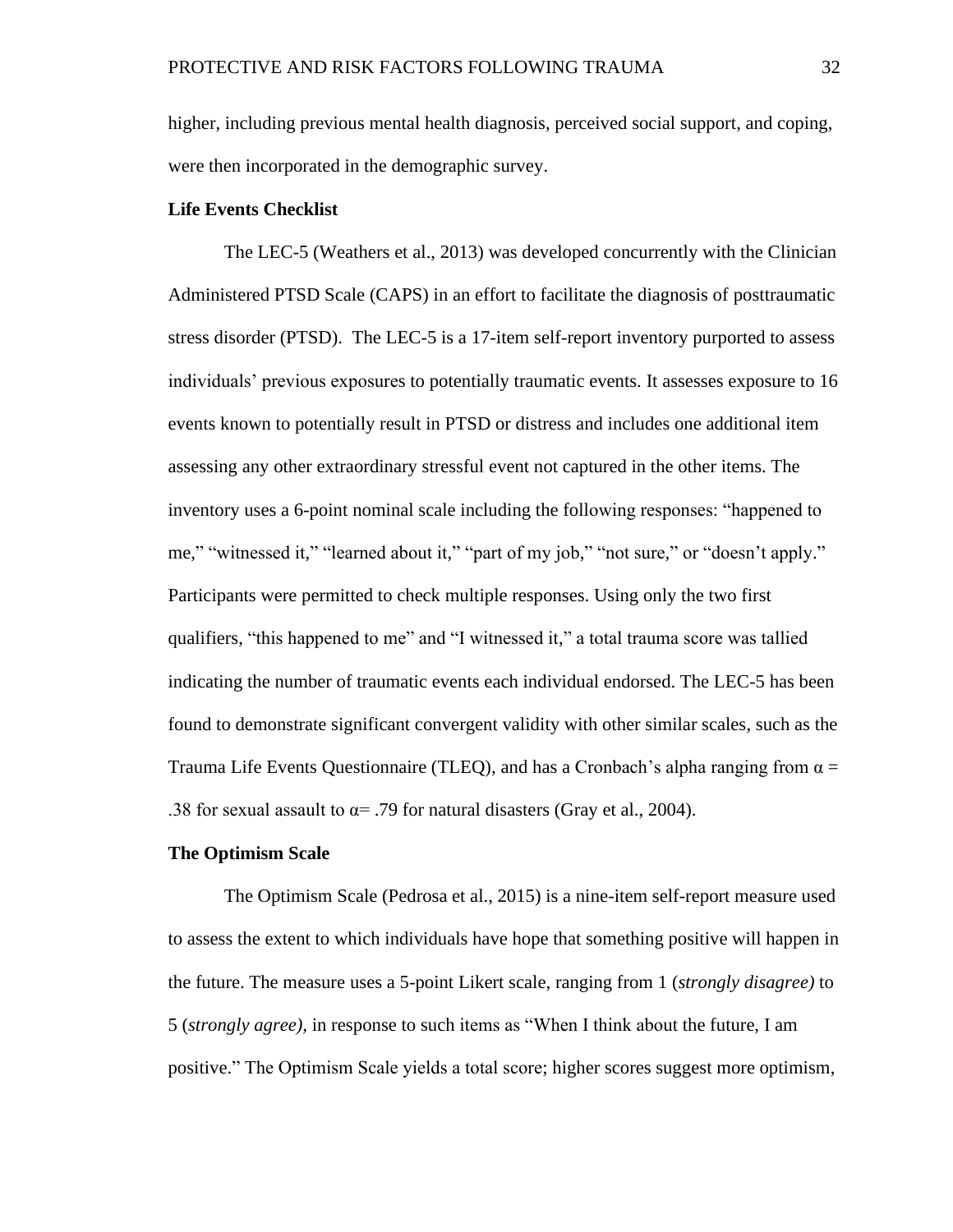and lower scores suggest less optimism. Although the original measure was developed in Spanish, other studies have provided significant evidence of reliability and validity using the English version with English-speaking individuals (Coelho et al., 2018). Cronbach's alpha ranged from  $\alpha = 0.85$  to  $\alpha = 0.93$  in various countries (Coelho et al., 2018).

#### **The Cognitive Flexibility Scale**

The Cognitive Flexibility Scale (Martin & Rubin, 1995) is a 12-item self-report measure of an individual's ability and willingness to consider various options in a situation. The inventory uses a 6-point Likert Scale to explore the extent to which individuals endorse items, such as "I can find workable solutions to seemingly unsolvable problems," with responses ranging from 6 (*Strongly Agree)* to 1 *(Strongly Disagree).* The scale yields a total score; higher scores indicate greater cognitive flexibility. According to the authors, the scale demonstrates appropriate convergent validity, divergent validity, and concurrent validity; they also found that the scale demonstrated significant test-retest reliability ( $r = .83$ ; Martin & Rubin, 1995).

#### **The PTSD Checklist for** *DSM-5***, Modified**

The PTSD Checklist for *DSM-5* (PCL-5; Weathers et al., 2013) is a 20-item selfreport inventory that assesses individuals' responses to PTSD criteria in accordance with the identified symptom clusters (i.e., re-experiencing, avoidance, negative cognitions and mood, and arousal) outlined in the *Diagnostic and Statistical Manual of Mental* Disorders (5<sup>th</sup> ed.; *DSM-5*; American Psychiatric Association, 2013). Responses to such items as "feeling jumpy or easily startled" use a 5-point Likert scale ranging from 0 (*not at all*) to 4 (*extremely*). A total severity score can be obtained by summing total responses or by summing symptom clusters for a total cluster severity. For the purposes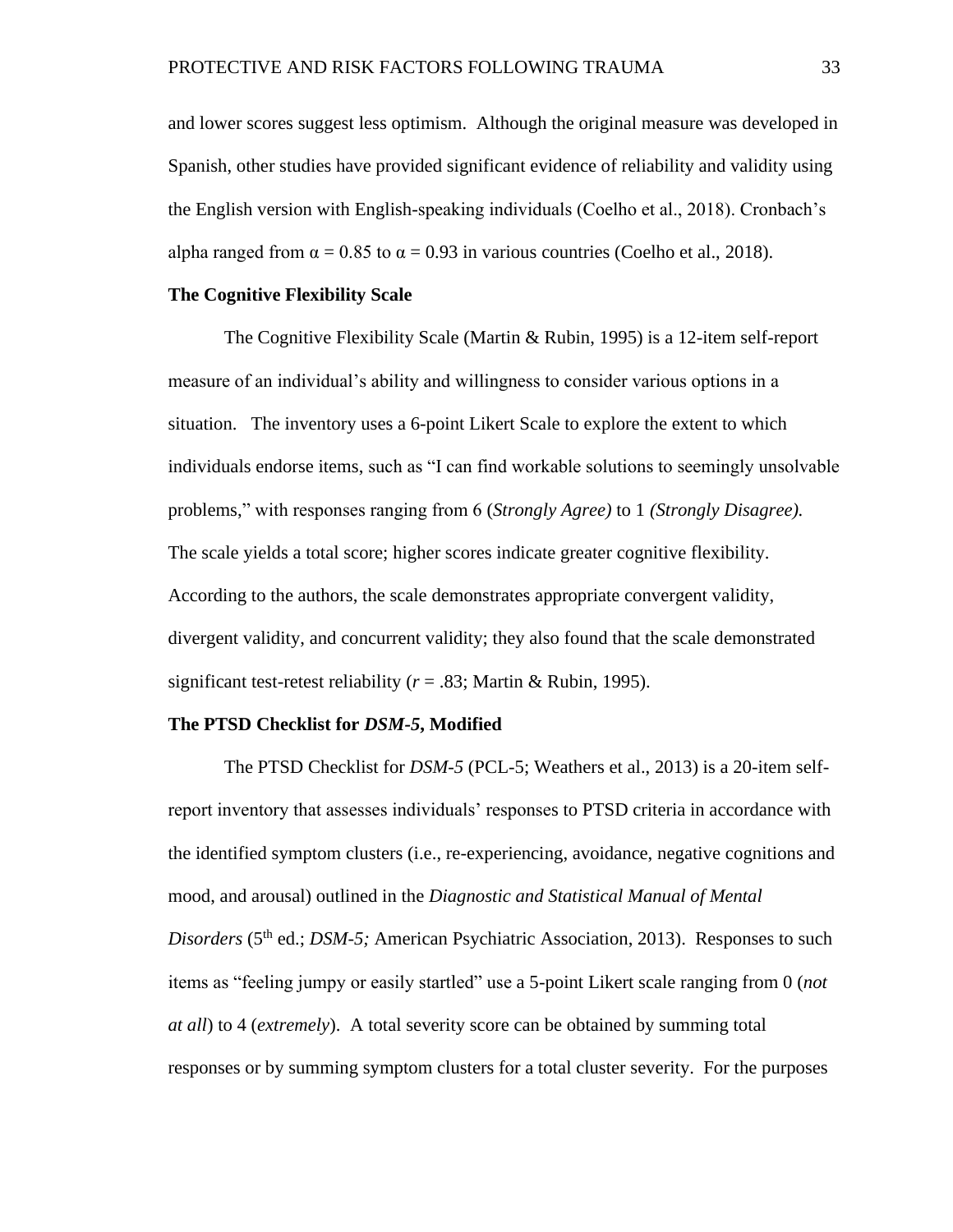of the current study, only items from Cluster E (arousal) were used (i.e., Items 15 through 20). These six items were administered using the format previously described. A higher score on these items is suggestive of greater hyperarousal. Previous studies found high internal reliability for the full scale ( $\alpha = .88$ ) and a lesser degree for the arousal symptom cluster ( $\alpha$  = .65; Weathers et al., 2018).

#### **Posttraumatic Growth Inventory**

The PTGI (Tedeschi & Calhoun, 1996) is a 21-item inventory that assesses the extent to which individuals psychologically benefit from exposure to a traumatic or stressful life event. The inventory uses a 7-point Likert scale, ranging from 0 *("I did not experience this change to a very great degree as a result of my crisis")* to 6 *("I experienced this change to a very great degree as a result of my crisis"),* with responses to such items as "I developed new interests." The PTGI was scored by summing the total value of endorsed items such that results indicated the total amount of posttraumatic growth each participant reported. Greater scores indicate more posttraumatic growth. Subsections of the inventory may also be summed to indicate the degree to which participants experienced growth in the five subscales. The five subscales include relating to others ( $\alpha = .85$ ), new possibilities ( $\alpha = .84$ ), personal strength ( $\alpha = .72$ ), spiritual change ( $\alpha = .85$ ), and appreciation of life ( $\alpha = .67$ ). According to Tedeschi and Calhoun (1996), internal consistency, as evidenced by Cronbach's alpha, was .90, and test-retest reliability was .71.

#### **The Brief Symptom Inventory**

The BSI (Derogatis, 1983) is a shorter adaptation from the Symptom Checklist Inventory (SCL-90) that consists of 53 items that measure psychopathological symptoms.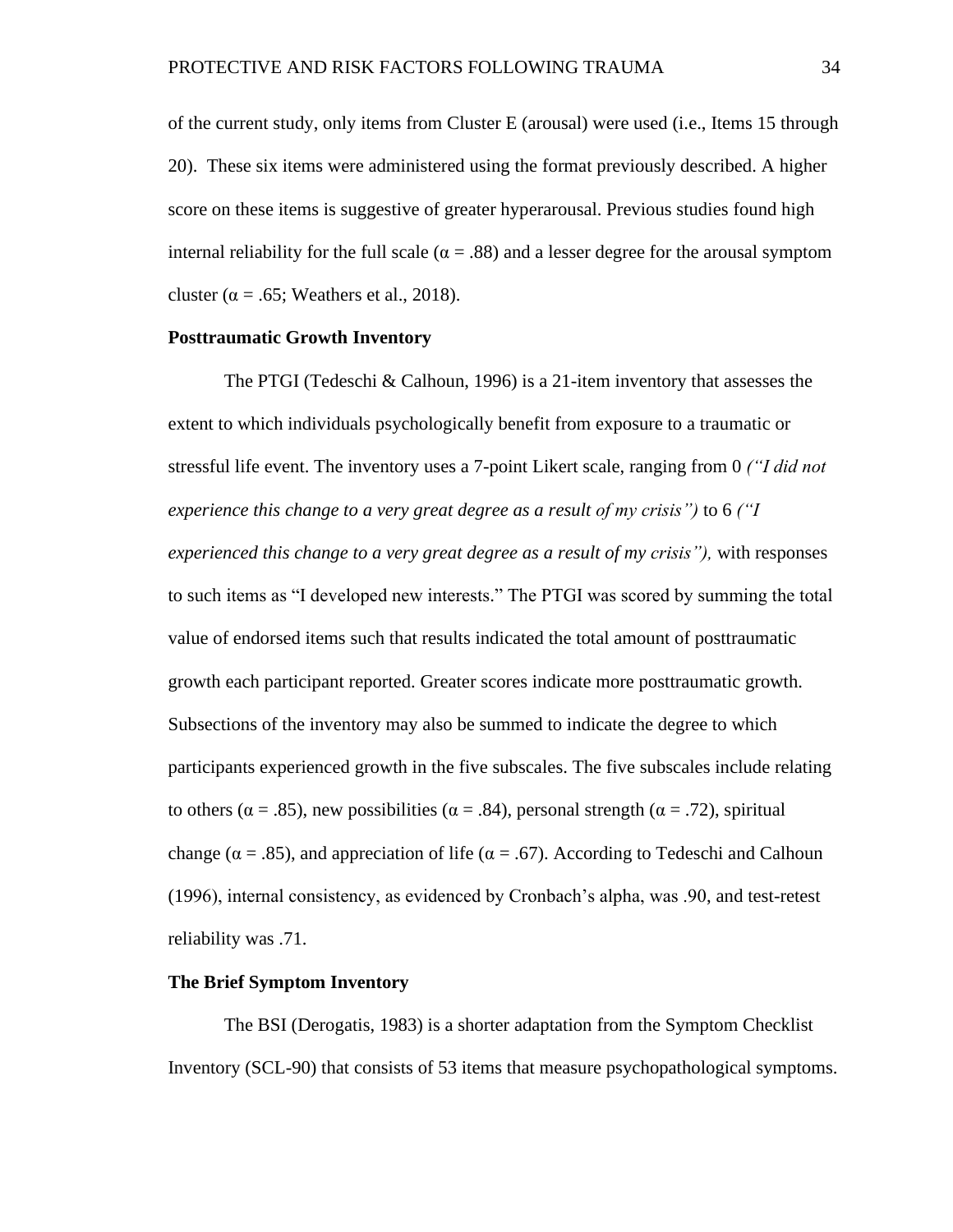A 5-point Likert scale is used to assess the range of severity from 0 *(not at all distressed)* to 4 (*extremely distressed)* on such items as "Having the urge to break or smash things." Nine subscales include Somatization ( $\alpha = .80$ ), Obsessive Compulsive ( $\alpha = .83$ ), Interpersonal Sensitivity ( $\alpha = .74$ ), Depression ( $\alpha = .85$ ), Anxiety ( $\alpha = .81$ ), Hostility ( $\alpha =$ .78), Phobic Anxiety ( $\alpha = .77$ ), Paranoid Ideation ( $\alpha = .77$ ), and Psychoticism ( $\alpha = .71$ ). Responses yield three subscores, including the Global Severity Index, the Positive Symptom Distress Index, and the Positive Symptom Total. According to Derogatis and Melisaratos (1983), test-retest reliability ranges from .68 for somatization to .91 for phobic anxiety.

Results of the BSI were analyzed using the Global Severity Index, that is, the degree to which participants experienced a total severity of all symptoms endorsed, in addition to the severity of symptoms in each of the nine categories: somatization, obsessive compulsive, interpersonal sensitivity, depression, anxiety, hostility, phobic anxiety, paranoid ideation, and psychoticism. A higher score indicates greater endorsement of pathological symptoms, while a lower score suggests less pathology.

#### **Life Events List, Modified**

In 1967, Holmes and Rahe published the Social Readjustment Rating Scale, a questionnaire comprised of 43 items assessing individuals' exposures thought to potentially contribute to stress, such as "marital separation," "death of a close family member," and "change in financial state." Since that time, many studies have used modified versions of this stress scale under such names as the Major Stressful Life Events (Henderson et al., 1981), which included a similar list of 71 items. More recently, the Laboratory for the Study of Stress, Immunity, and Disease at Carnegie Mellon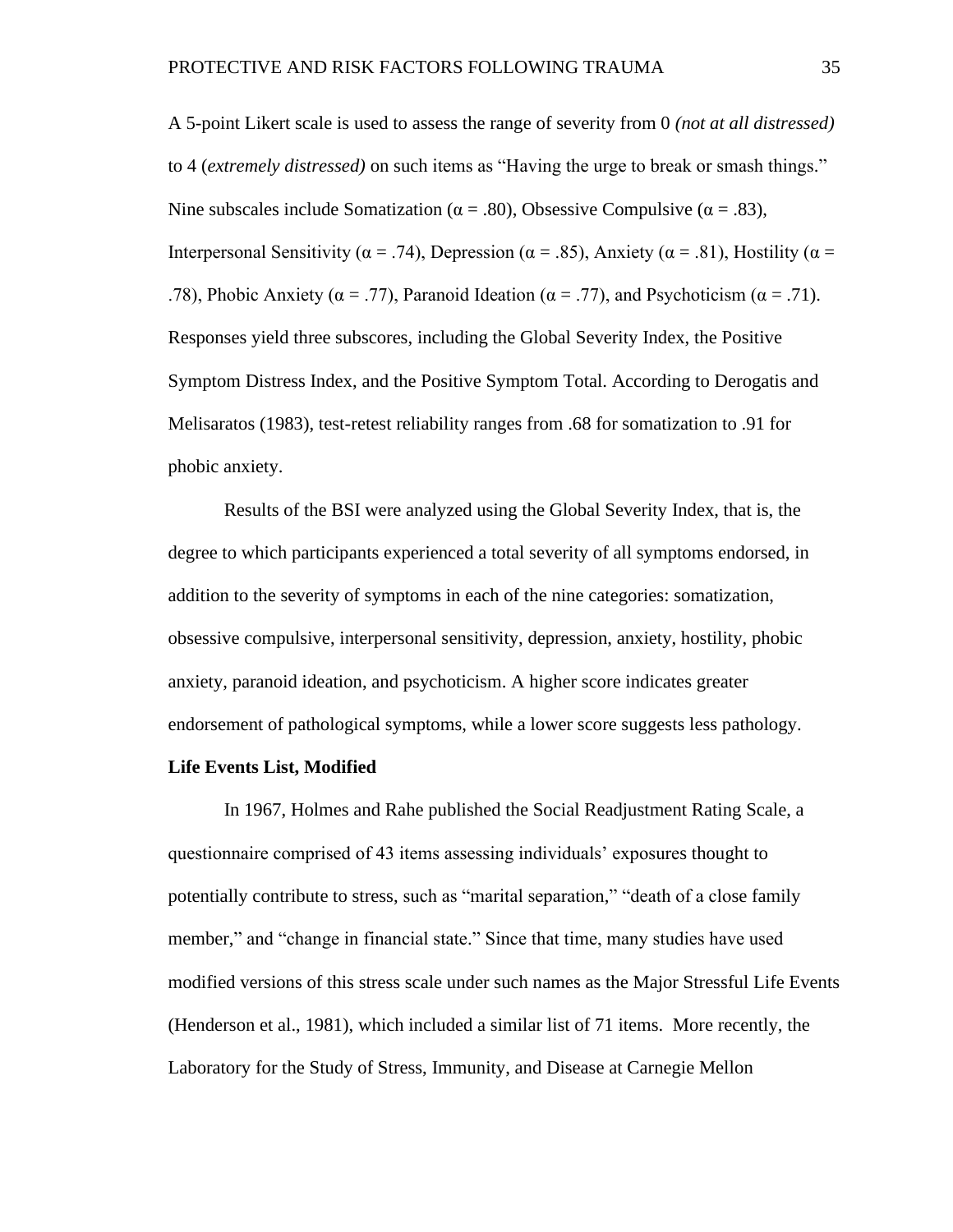University, under the directorship of Sheldon Cohen, PhD, used a version of this questionnaire, called the Life Events List, as part of a much larger study called the Common Cold Project (2016). This version included 23 items purported to assess whether an individual experienced different potentially stressful life events. Participants were asked to indicate whether they had experienced such items as "during the last 12 months." For items endorsed, follow-up questions were used to determine whether the individual experienced the event to be positive, neutral, or negative. Then, participants were asked to rate the severity of the experience using a 6-point Likert scale ranging from 1 (*very good)* to 6 *(very bad).* This version was used in the current study. Because the current study was interested in assessing for stressful life events experienced in childhood, a few additional modifications were made. The language in the questions was changed to reflect experiences from childhood, instead of the last 12 months. Additionally, certain items were removed if they were not appropriate for childhood experiences. For example, Item 5 on the original Life Events List asks, "Were you separated or divorced during the last 12 months?"; the modified version included in the current study asked, "Did your parents/guardians separate or divorce during your childhood?" For five items, comparable modifications were not feasible, and the items were subsequently removed. This occurred for such items as "Have you been pregnant in the last 12 months?" For other items, such as "Have you or your spouse/partner or other member of your immediate family been assaulted or mugged during the last 12 months?" some answer responses including "spouse/partner" were removed from the list of potential choices. The final modified version included 18 items retained or modified from the original version. Participant responses were coded 0 if they did not endorse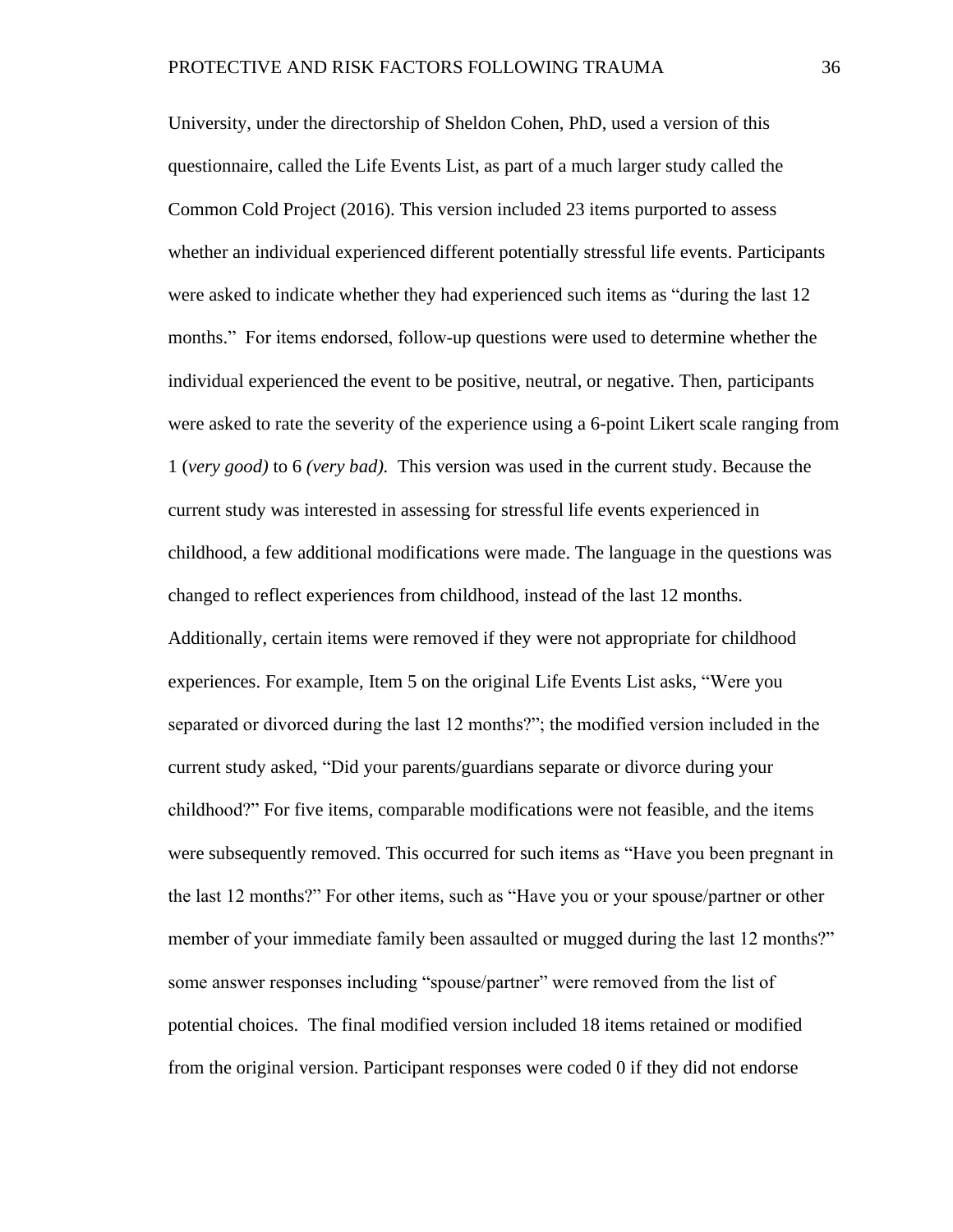having experienced the event and 1 if they endorsed having experienced the event. In this way, a total score was obtained by summing the total number of endorsed items.

Self-report measures were considered to be the best way to look at posttraumatic growth and pathological symptoms because of their advantages in time constraints and convenience; their additional benefit of anonymity may have permitted more individuals to endorse items honestly.

#### **Procedures**

All procedures for this study met requirements outlined by the IRB at PCOM. If individuals decided to participate in the study, they were directed to the online REDCap survey. All participants reviewed information about the study on REDCap before deciding to proceed. Individuals who wished to continue with participation were directed to the screener survey, the LEC-5, to determine whether they were eligible for participation. If inclusion criteria were met, participants then completed the remaining questionnaires, including the demographic questionnaire, the Optimism Scale, The Cognitive Flexibility Scale, five items from the PCL-5, the PTGI, the BSI, and the Life Events List, Modified Version. All data were downloaded from REDCap and analyzed in the SPSS.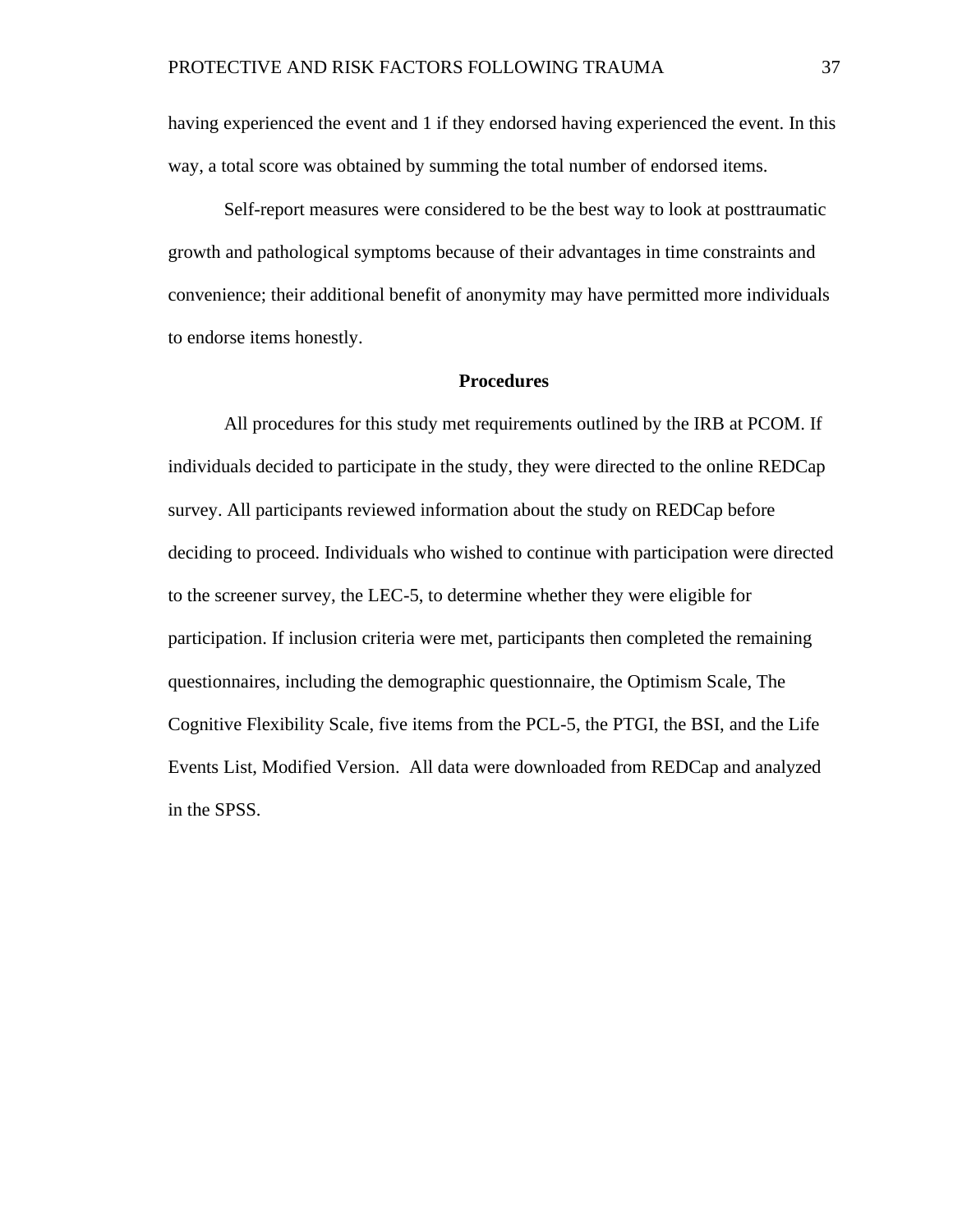#### **CHAPTER 4: RESULTS**

Initially, 1,071 individuals were recruited, having opened or answered part of the distributed survey. Of the 1,071 participants, 82% (*n* = 878) endorsed having experienced or witnessed trauma, which was an inclusion criterion to participate in the study. Of the 878 initial participants, 39 denied direct (happened to me/witnessed) experience of trauma, 284 others did not complete the survey in its entirety, and 15 individuals did not complete the demographic questionnaire. These individuals were subsequently removed. After removing 17 more participants for being outliers (i.e., data more than three standard deviations from the mean) for both dependent and independent variables, the final sample included 523 (79.9% female) participants. (See Table 1 for demographic details.)

|                               | Frequency | Percentage |
|-------------------------------|-----------|------------|
| Female                        | 433       | 79.7       |
| Male                          | 101       | 18.6       |
| Other                         | 9         | 1.7        |
| Caucasian                     | 470       | 86.6       |
| <b>Black/African American</b> | 19        | 3.5        |
| Hispanic/Latino               | 26        | 4.8        |
| Native American               | 3         | 0.6        |
| Other                         | 14        | 2.6        |
|                               |           |            |

|  |  | Table 1 Participant Demographics |
|--|--|----------------------------------|
|--|--|----------------------------------|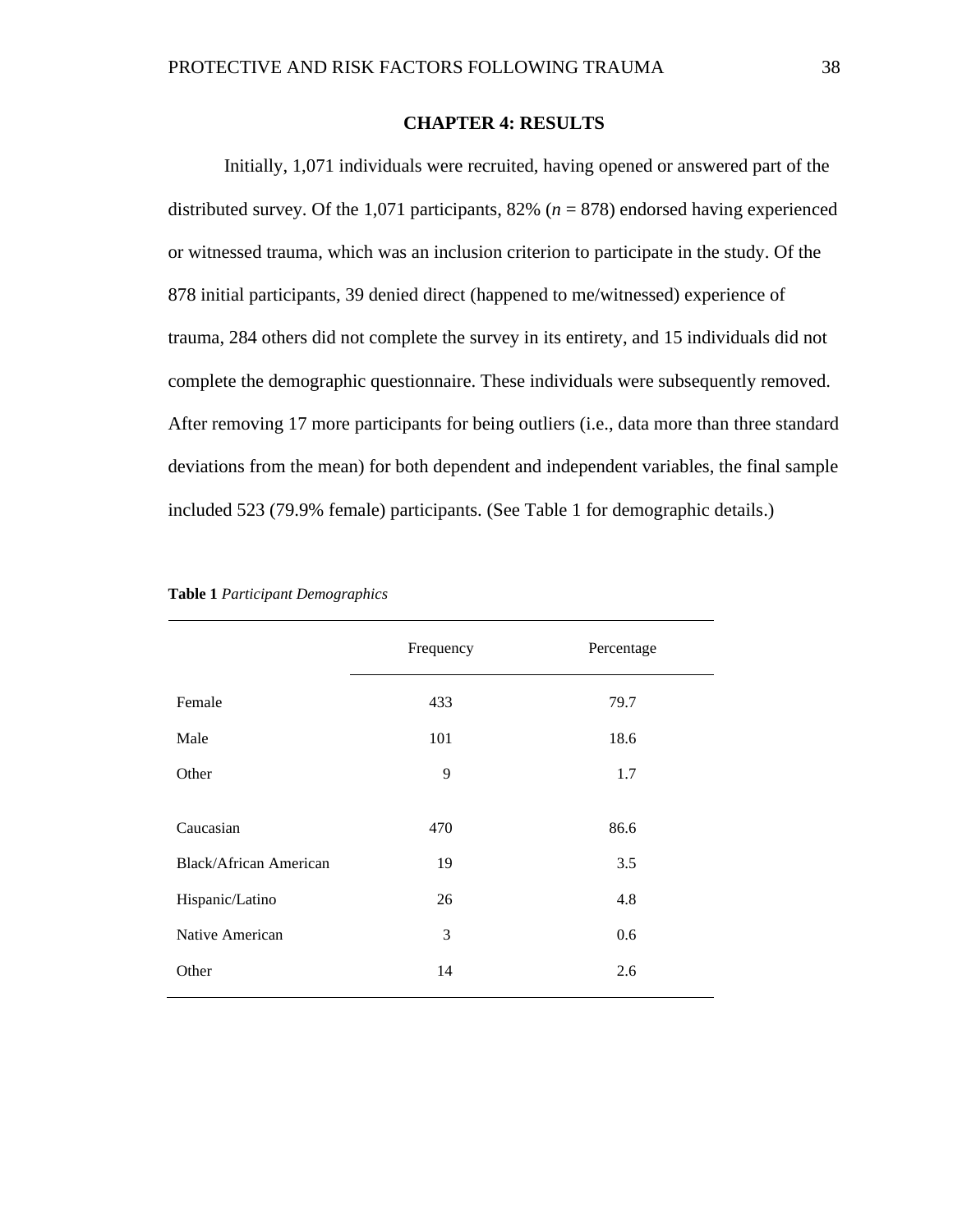Of the participants,  $4\%$  ( $n = 21$ ) endorsed having experienced or witnessed one traumatic event,  $32\%$  ( $n = 166$ ) endorsed two to four traumatic events, and  $64\%$  ( $n = 336$ ) endorsed five or more traumatic events. On average, participants endorsed experiencing approximately six to seven traumatic events  $(M = 6.62, SD = 3.45)$ . Total scores for pathology (BSI) ranged from 0 to 156 ( $M = 41.34$ ,  $SD = 34.56$ ). Posttraumatic growth scores ranged from 0 to 105 ( $M = 45.93$ ,  $SD = 26.46$ ). Means and standard deviations for the three risk factors (i.e., number of traumas, past mental health diagnoses, and hyperarousal) and three protective factors (i.e., optimism, cognitive flexibility, and social support) can be found in Table 2.

| Mean  | Standard deviation |
|-------|--------------------|
| 0.84  | 1.11               |
| 6.22  | 3.45               |
| 5.61  | 4.43               |
| 3.56  | 1.12               |
| 32.90 | 7.73               |
| 46.31 | 6.50               |
|       |                    |

**Table 2** *Means and Standard Deviations for Risk and Protective Factors*

In testing the first hypothesis, analyses revealed that assumptions were met for the regression models with the exception of normality. Results indicated a linear relationship existed between the dependent variables (i.e., posttraumatic growth and pathology) and independent variables (i.e., risk and protective factors). No multicollinearity was identified between any of the risk factors or between any of the protective factors, as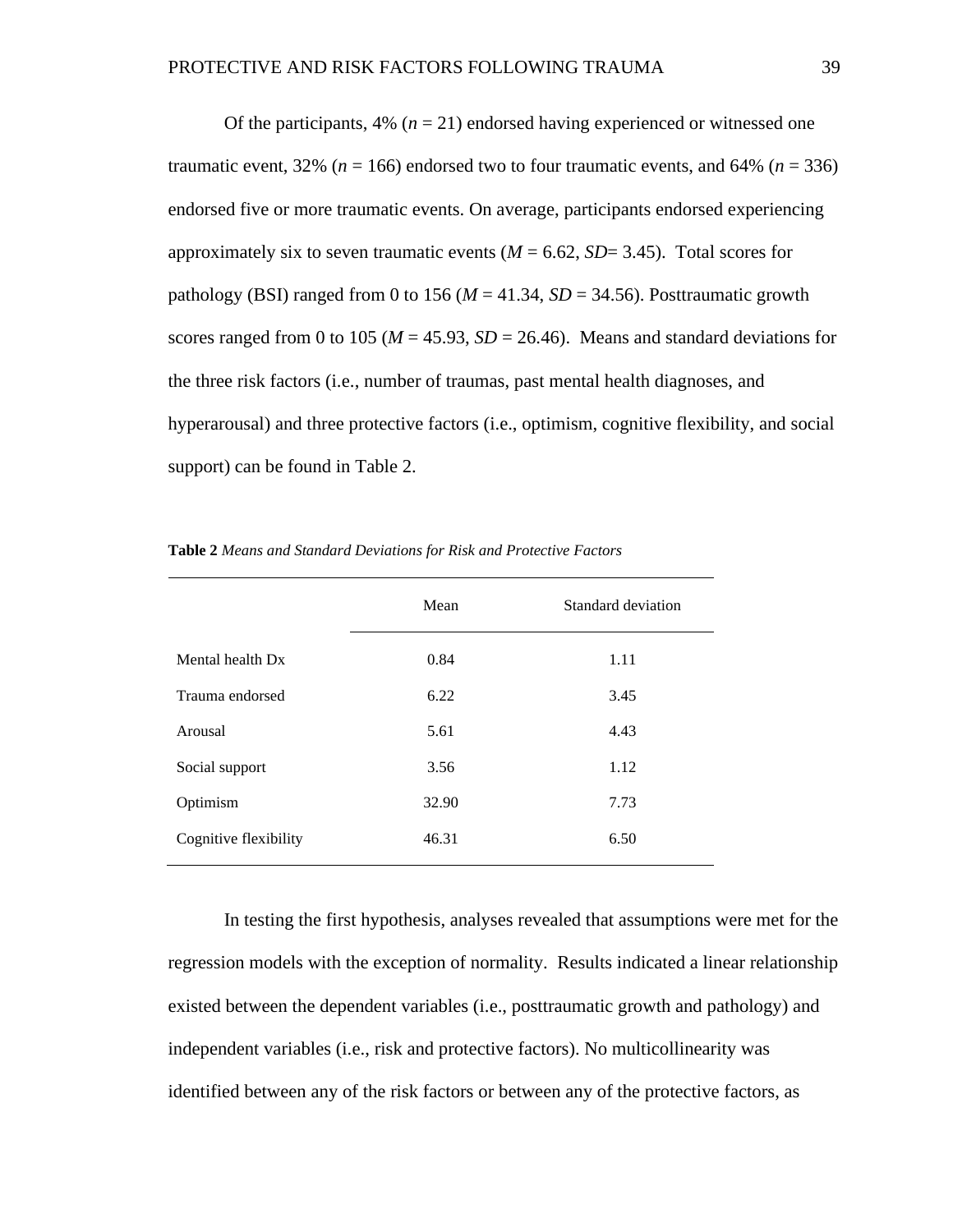evidenced by tolerance being greater than .2 for each relationship (tolerance ranged from .529 to .903; Menard, 1995) and the variance inflation factor (VIF) being less than 10 (VIF ranged from 1.108 to 1.890; Myers, 1990). The assumption of homoscedasticity was met. In the second regression model, a Durbin-Watson analysis indicated that social support, the number of previous traumas, cognitive flexibility, and optimism were nonnormally distributed, as evidenced by a positive autocorrelation. However, because of the large sample size, multiple regression models tend to be robust even when the assumption of normal distribution is not met (Field, 2018).

Results from the first multiple regression indicated that the combination of the three identified risk factors (i.e., number of previous traumas, hyperarousal, and number of previous mental health diagnoses) and the three identified protective factors (i.e., optimism, cognitive flexibility, and social support) accounted for approximately 68% of the variance (Adjusted  $R^2 = .677$ ) in pathology endorsed; this model was significant,  $F(6,516) = 179.91$ , *p* .001. This finding suggests that the combination of risk and protective factors significantly predicted psychopathology in the current model.

To test the second hypothesis, a second multiple regression was performed to determine if the protective and risk factors significantly predicted scores on the posttraumatic growth inventory. Prior to computing the multiple regression, a correlation matrix was used to investigate the relationships between each predictor and the outcome variable. The matrix revealed that two variables (i.e., cognitive flexibility and social support) were not significantly related to posttraumatic growth  $(p = .201$  and  $p = .337$ , respectively) and were subsequently removed from the model. When the model excluded these variables, a significant prediction was found,  $F(4,518) = 30.54$ ,  $p < .001$ , but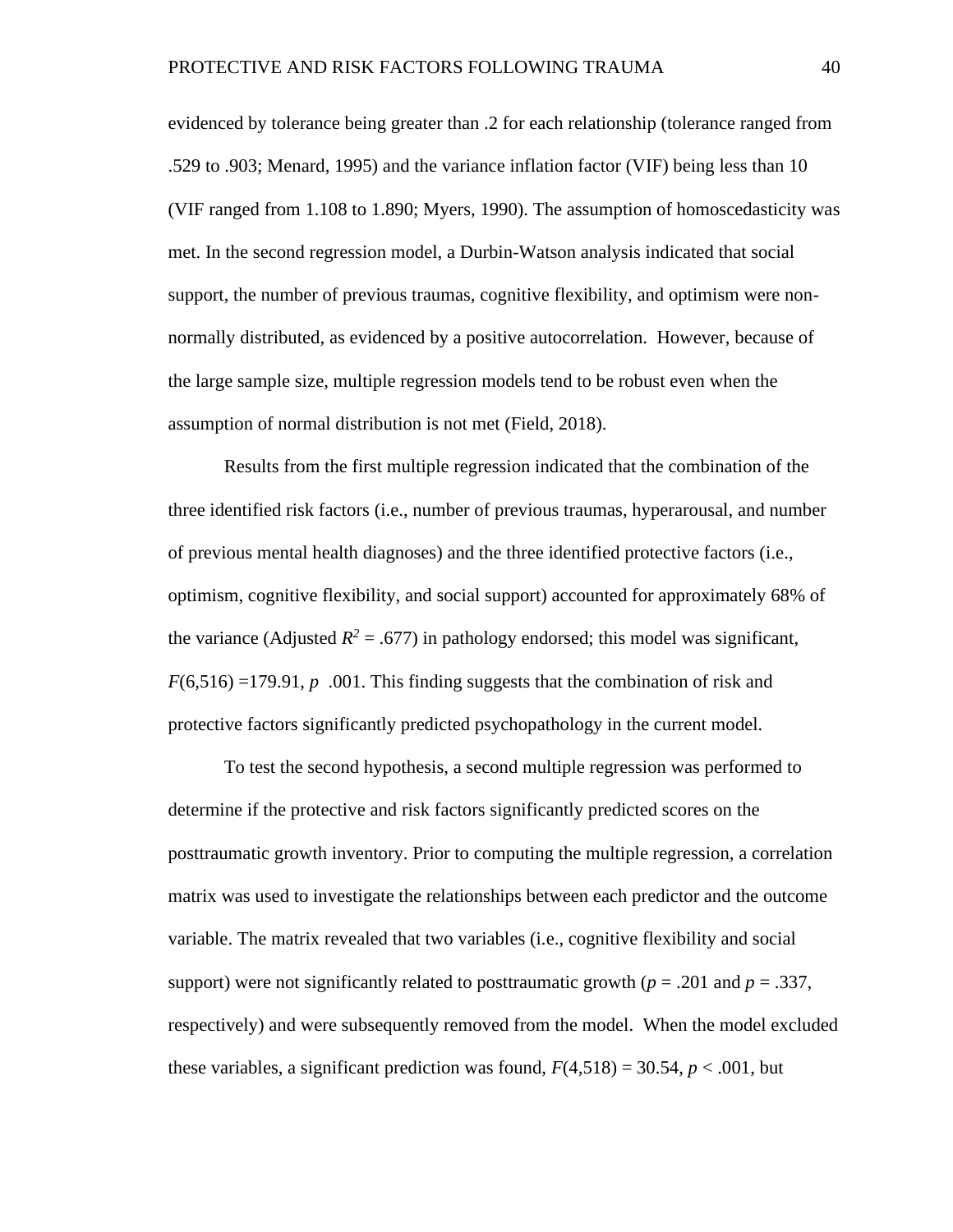accounted for only 19% of the variance (Adjusted  $R^2 = .191$ ). These results partially supported the second hypothesis and indicated that number of traumas, hyperarousal, previous mental health diagnosis, and optimism significantly predicted posttraumatic growth, though the effect size was small.

In testing the third hypothesis, a Pearson product-moment correlation coefficient indicated a significant positive association between the number of protective factors and posttraumatic growth,  $r(521) = .240$ ,  $p < .001$ . As individuals endorsed more protective factors, they also appeared to endorse more growth following trauma. The Pearson product-moment correlation coefficient also indicated a significant negative association between the number of protective factors and overall pathology endorsed,  $r(521) = -0.455$ , *p* < .000, suggesting that when individuals endorsed more protective factors, they endorsed less pathology following trauma. Upon further investigation, a correlation analysis revealed no significant association between posttraumatic growth and pathology,  $r(521) = -.027$ ,  $p = .269$ . Despite study predictions, the amount of posttraumatic growth reported did not significantly correspond with the amount of pathology endorsed. In summary, the third hypothesis was only partially supported.

In order to test the fourth and final hypothesis, posttraumatic growth scores were divided into three groups: low (0-34), moderate (35-69), and high (70-105). Next, a oneway analysis of variance (ANOVA) was performed to determine whether individuals who endorsed low, moderate, and high posttraumatic growth would significantly differ on the number of stressful life events endorsed on the Life Events List. The results from the ANOVA were not significant,  $F(2,496) = 2.68$ ,  $p = .069$ . Individuals who endorsed low posttraumatic growth ( $M = 24.52$ ,  $SD = 24.52$ ), moderate posttraumatic growth ( $M =$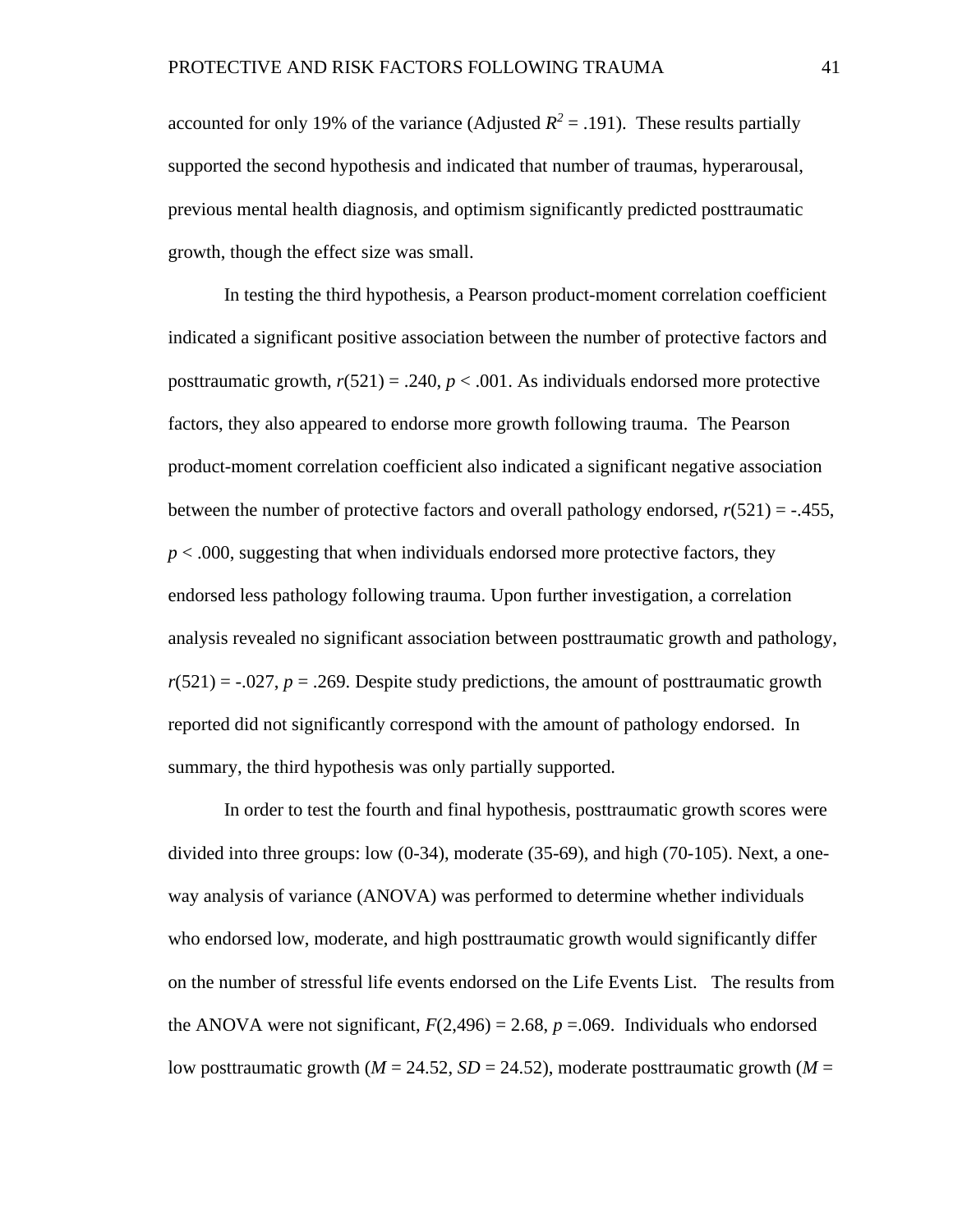25.11, *SD*= 3.39), and high posttraumatic growth ( $M = 25.39$ , *SD* = 3.27) did not differ significantly on the number of stressful childhood events endorsed. In other words, the fourth hypothesis was not supported; individuals who experienced more posttraumatic growth did not differ in the amount of childhood stress endorsed. Therefore, there was no evidence of a steeling effect that would have suggested early-childhood stress functions to inoculate individuals against later traumatic outcomes.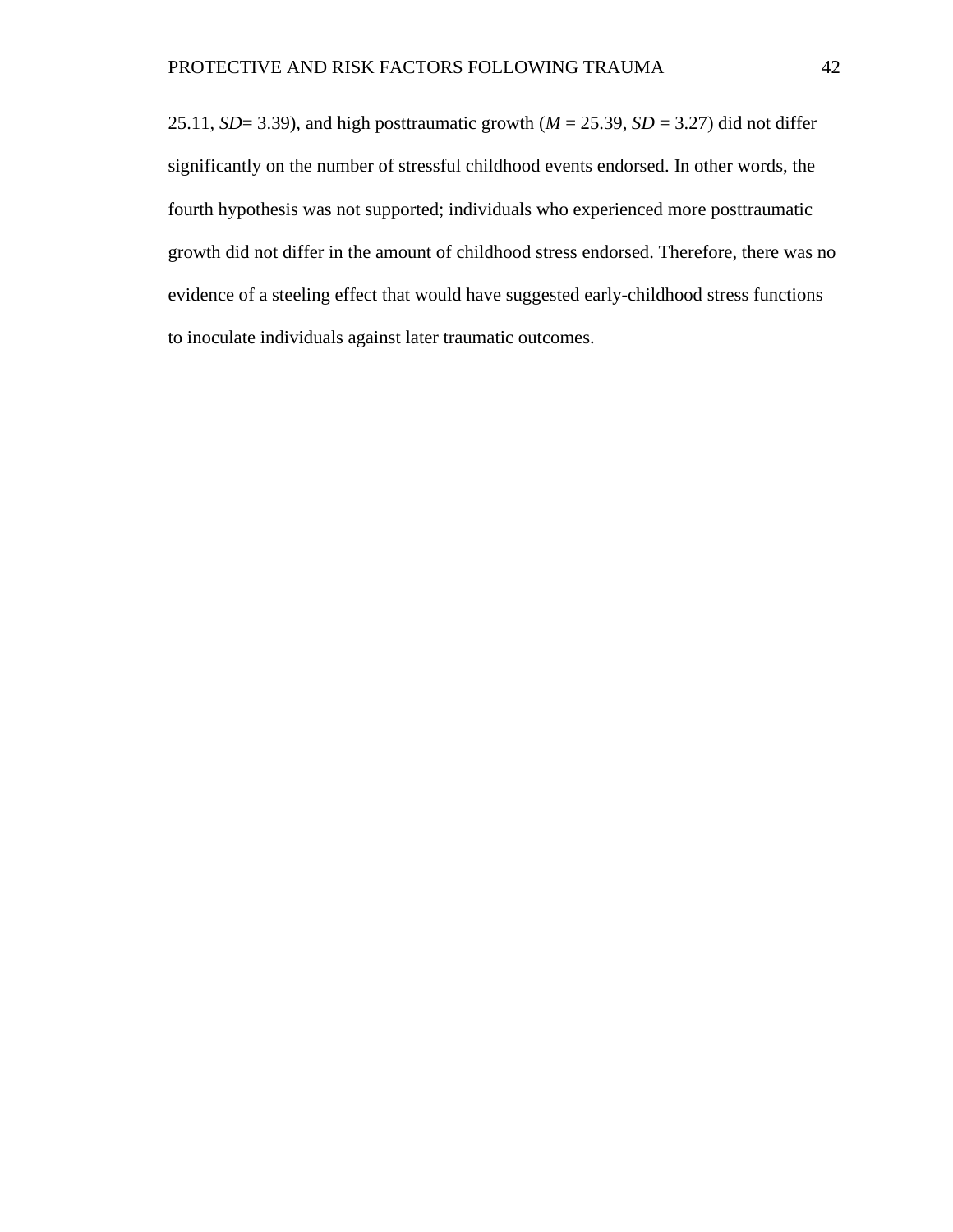#### **CHAPTER 5: DISCUSSION**

Based on the results, models that include both risk and protective factors significantly account for the variance in the prediction of pathology. The model that included number of previous traumas, hyperarousal, and previous mental health diagnoses, as well as social support, optimism, and cognitive flexibility, accounted for 68% of pathology endorsed.

In the second multiple regression model, protective and risk factors significantly predicted scores on the posttraumatic growth inventory (PTGI). However, a correlation matrix revealed that two variables (i.e., cognitive flexibility and social support) were not significantly related to posttraumatic growth and were subsequently removed from the model. When the model excluded these variables, a significant prediction was found but accounted only for 19% of the variance. These results partially supported the second hypothesis and indicated that number of traumas, hyperarousal, previous mental health diagnosis, and optimism significantly predicted posttraumatic growth, though the effect size was small.

The third hypothesis was partially supported as evidenced by finding a significant positive association between the number of protective factors and overall posttraumatic growth reported. Another finding included a significant negative association between the number of protective factors and overall pathology endorsed. Notably, no significant correlation was found between posttraumatic growth and overall pathology endorsed. The extent to which individuals endorsed growth appeared unrelated to amount of pathology experienced and vice versa.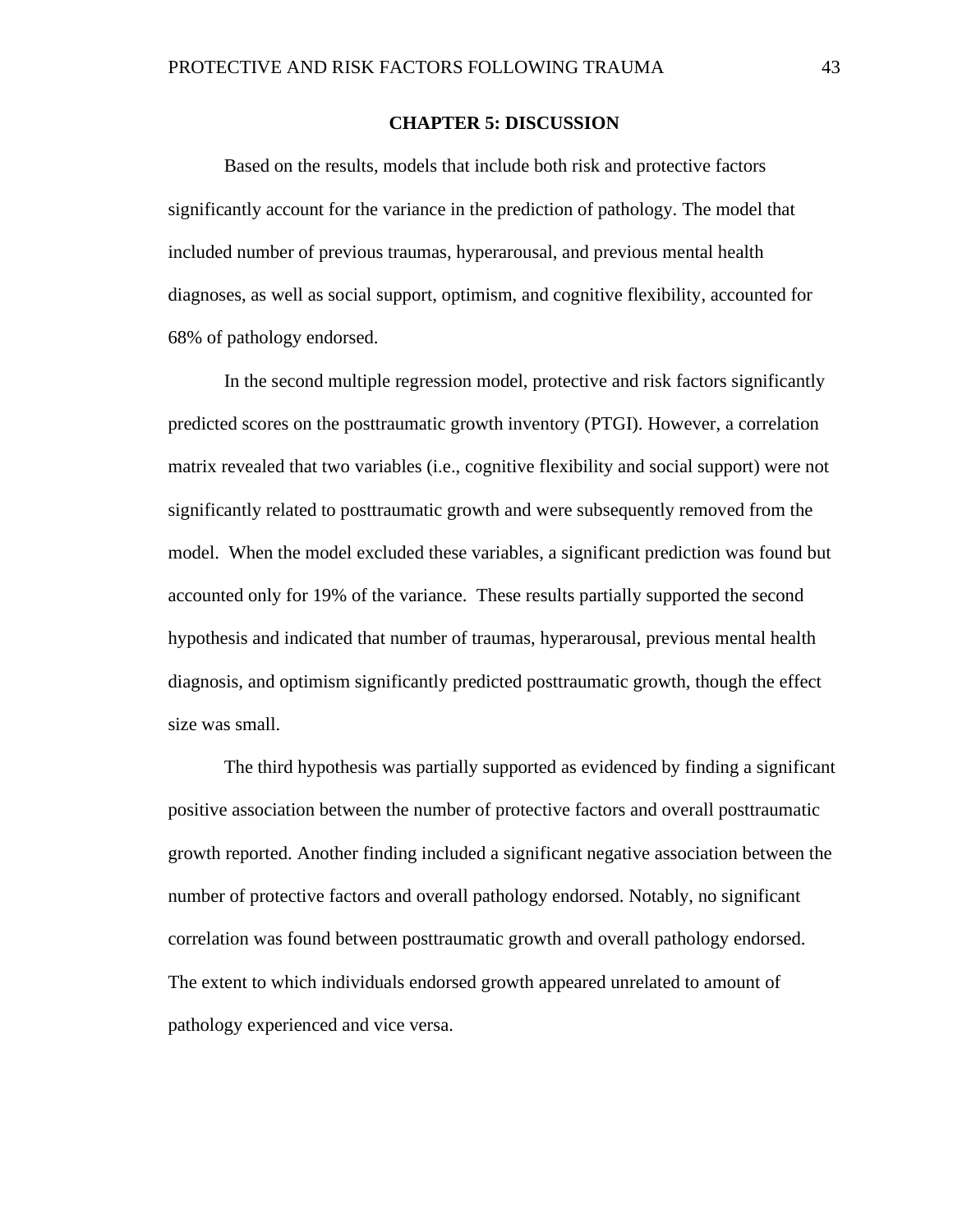Regarding the fourth hypothesis, although individuals who endorsed varying (i.e., low, moderate, and high) amounts of posttraumatic growth differed on the number of early-childhood stressful life events reported, this trend was not significant.

#### **Interpretation and Implication**

The finding that risk and protective factors congruently predict pathology is congruent with previous literature and suggests that identifying both risk and protective factors may be beneficial when attempting to predict outcomes, particularly in individuals with trauma. This is similar to research on suicidality that incorporates both risk and predictive factors in the comprehensive assessment of suicide (Janiri et al., 2020). As Janiri et al. (2020) indicated, clinical understanding for any particular individual is enhanced when both risks known to be associated with negative outcomes and protective factors known to be associated with positive outcomes are simultaneously accounted for in the conceptualization of severity of risk for suicide. Similar to the research on suicide, incorporating protective factors in addition to risk factors appears to increase the predictive value of a model and may be helpful to consider when providing treatment to individuals with trauma. Considering an individual's risk and protective factors may help clinicians identify who is more likely to experience posttraumatic stress disorder (PTSD) or other symptoms of pathology following a trauma. Similarly, identifying and enhancing protective factors, such as interventions aimed at facilitation of social support, may be beneficial in providing treatment to these individuals.

One explanation for the finding that risk and protective factors only partially predicted posttraumatic growth may be that the journey toward posttraumatic growth is highly personal and, therefore, may not be highly related to experiences that rely on other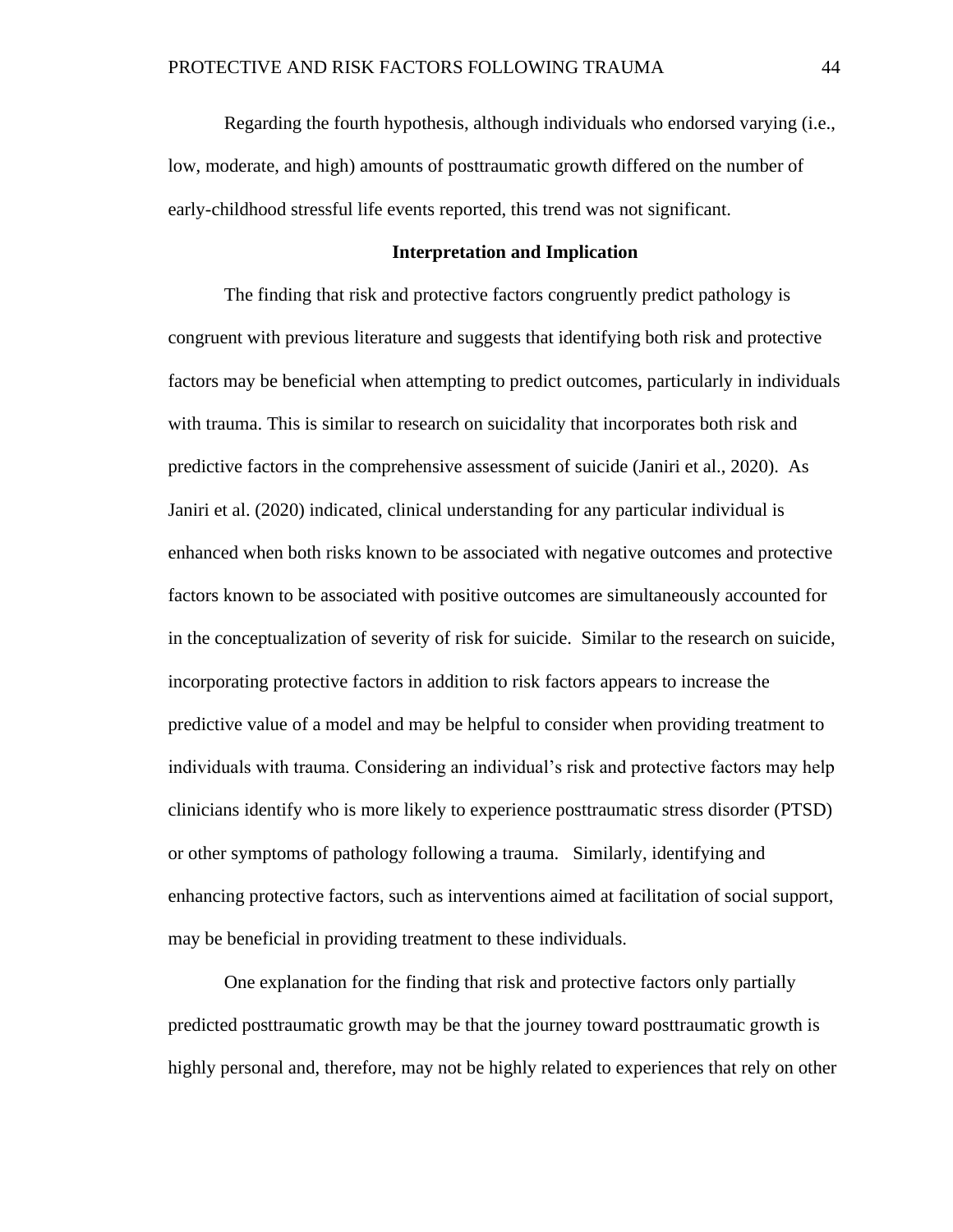individuals. For example, Wozniak et al. (2020) found that deliberate rumination was predictive of more posttraumatic growth, whereas unintentional rumination was not. These findings suggest that the way in which individuals perceive intrusive thoughts related to trauma and the extent to which they perceive their abilities to control these experiences may have an impact on outcomes associated with trauma. This process may not significantly depend on social support from others, consistent with the findings in the current study.

Another explanation may be that other protective factors are stronger predictors of posttraumatic growth than the three identified in the current study. While a review of the literature identified many other protective factors, such as temperament/personality (Dutra & Sadeh, 2018; Rutter, 2012), cognitive ability (Bolton et al., 2017), internal locus of control and adaptive coping (Sattler et al., 2014), and self-efficacy (Helgeson et al., 2006), no identified studies have compared predictive values of protective factors to determine which factors are most salient for posttraumatic growth. Posttraumatic growth may be related to factors unidentified in the current study, such as whether one receives psychotherapy following trauma exposure. Also, the mechanisms of action that yield pathology may be inherently different from those that yield growth. A final explanation for the findings may be the result of time as a confounding variable, as the current study did not take into account the amount of time elapsed between the time of the traumatic event and the current items endorsed. Time and experiences incurred, such as whether an individual receives psychotherapy, may contribute to outcomes associated with trauma, including posttraumatic growth.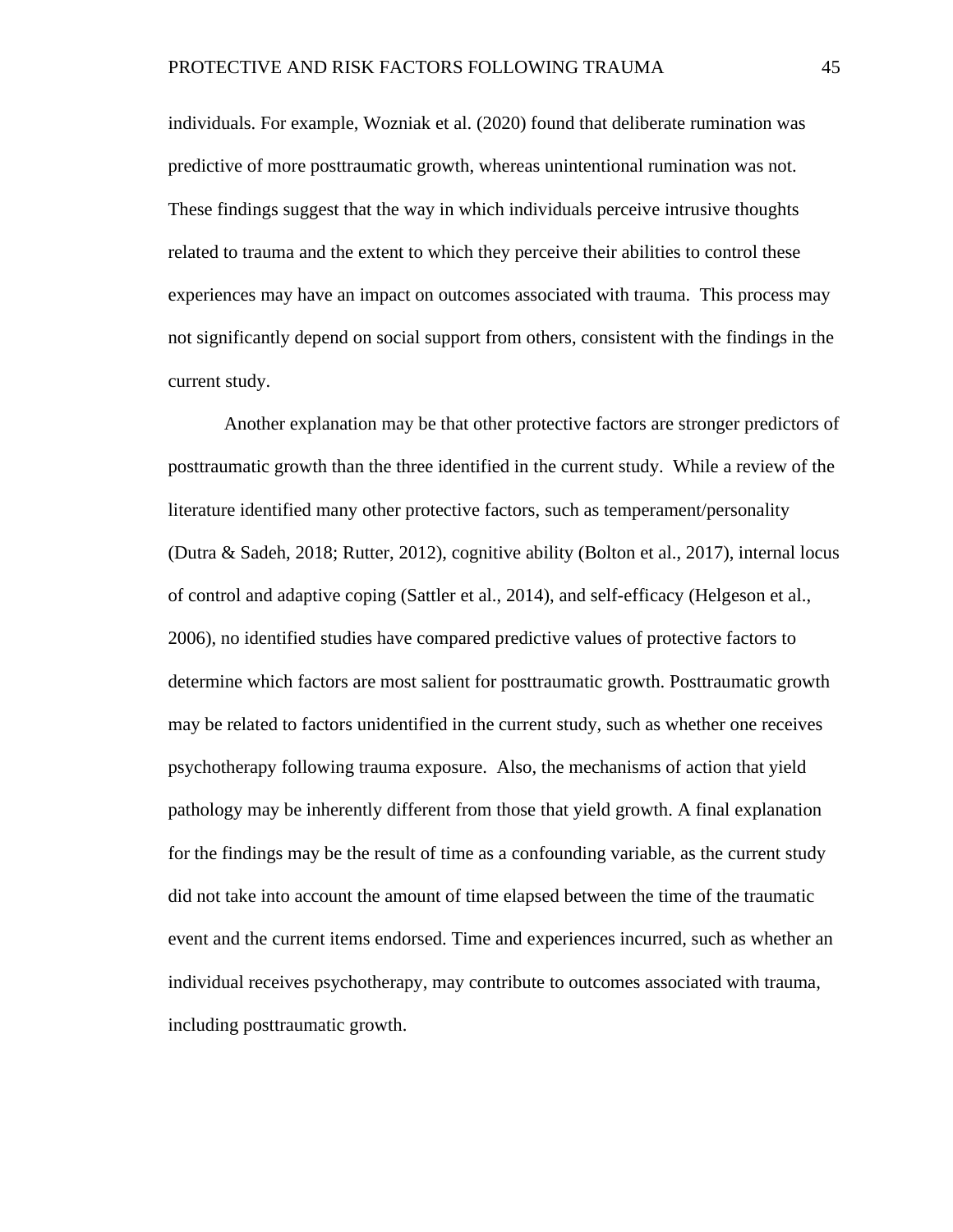The finding that the number of protective factors was positively correlated with posttraumatic growth suggests that as protective factors increase, individuals experience better outcomes following trauma, as evidenced by more posttraumatic growth and less pathology. This finding provides evidence for the existence of a dosage effect for protective factors that parallels the dosage effect of risk factors associated with trauma. In other words, the more protective factors an individual endorses, the better the individual seems to fare following trauma. Although social support and cognitive flexibility did not significantly contribute to the prediction of posttraumatic growth in the current study, other protective factors that were not examined, such as meaning-making, the role of core beliefs, and evidence-based mental health treatment, may yield growth. However, there was no significant correlation between posttraumatic growth and pathology, possibly suggesting that the mechanisms of action associated with the development of growth and the development of pathology following trauma are independent. Interestingly, this is congruent with the findings in the second regression model (Hypothesis 2).

The finding that individuals with varying amounts of posttraumatic growth did not significantly differ in the number of mild childhood stressful life events did not demonstrate strong evidence in support of the existence of a steeling effect. Perhaps individuals develop somewhat of an inoculation to stress over time; however, this process remains largely unclear at this time.

#### **Limitations**

This study has a number of innate limitations. Using a convenience sample of individuals recruited via an online research forum may not yield results that are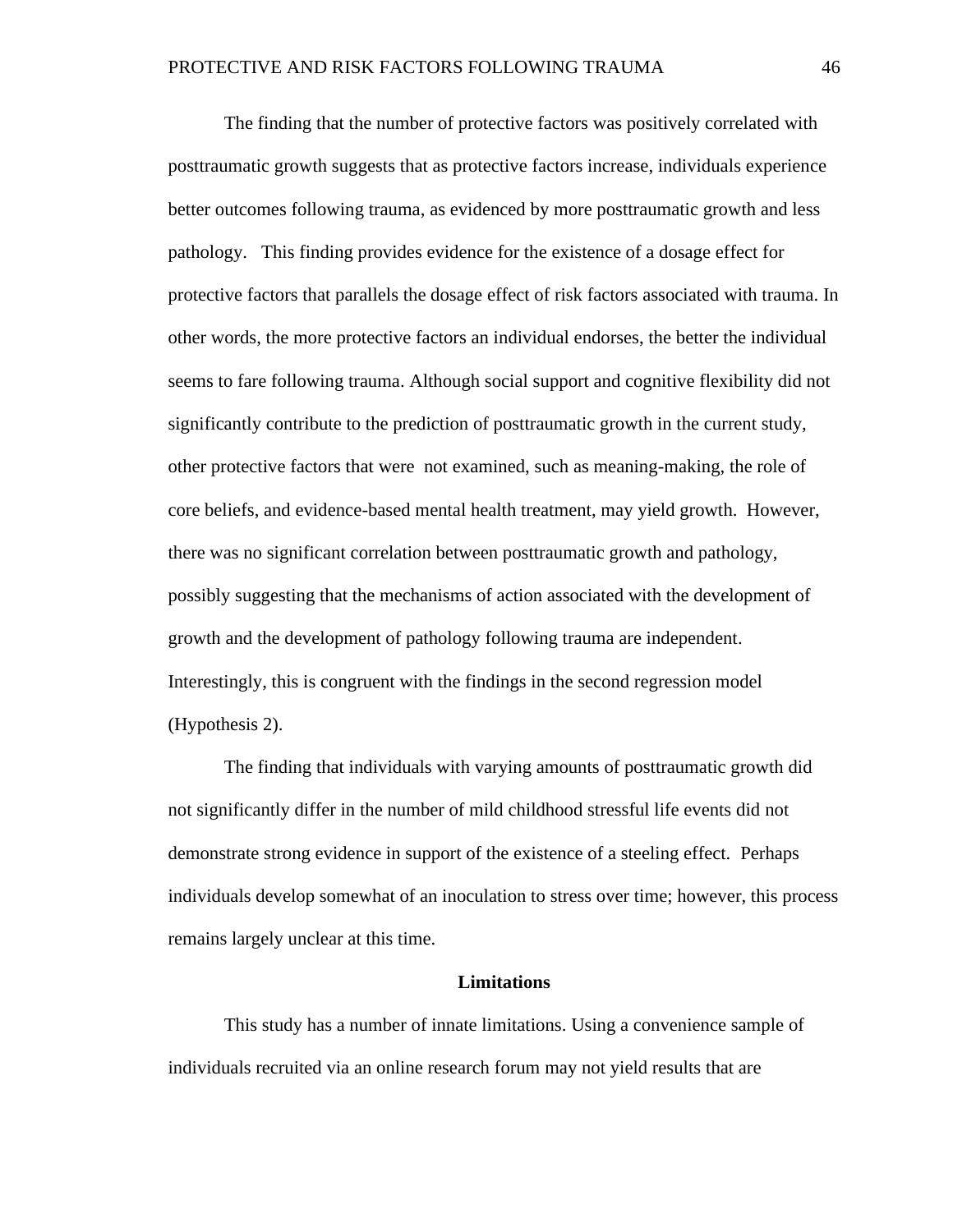generalizable to other populations. Additionally, because of the self-report measure, participants may not have responded honestly or accurately. In addition, individuals' interpretations of events related to past trauma may be distorted by the passage of time, treatment they had received since the trauma, or other confounding factors not controlled for in this study. Another limitation relates to the specific protective and risk factors identified. Because the literature to date lacks a comprehensive understanding of which factors most saliently predict outcomes associated with trauma, factors for the current study were chosen following suggestions from a panel of experts; however, other more salient factors that were not accounted for in the current project may exist.

#### **Future Directions**

Future research should explore which protective factors appear to be most salient in the prediction of posttraumatic growth and which risk factors appear to be most salient in the prediction of pathology following trauma exposure. This could ultimately lead to the development of comprehensive assessment tools that examine individuals' risk and protective factors concurrently. Furthermore, knowing which protective factors are most salient in the prediction of growth could inform future clinical interventions. For example, as optimism appeared to significantly predict growth, treatment interventions aimed at bolstering a client's positive outlook on the future should be prioritized.

Future research should also explore the role of appraisal in understanding the link between trauma exposure and one's reaction to an event(s). Specifically, understanding an individual's schemas, such as meaning-making or acceptance, following a traumatic event may significantly impact cognitive and behavioral patterns; factors related to culture, family, and development may also likely impact overall outcomes related to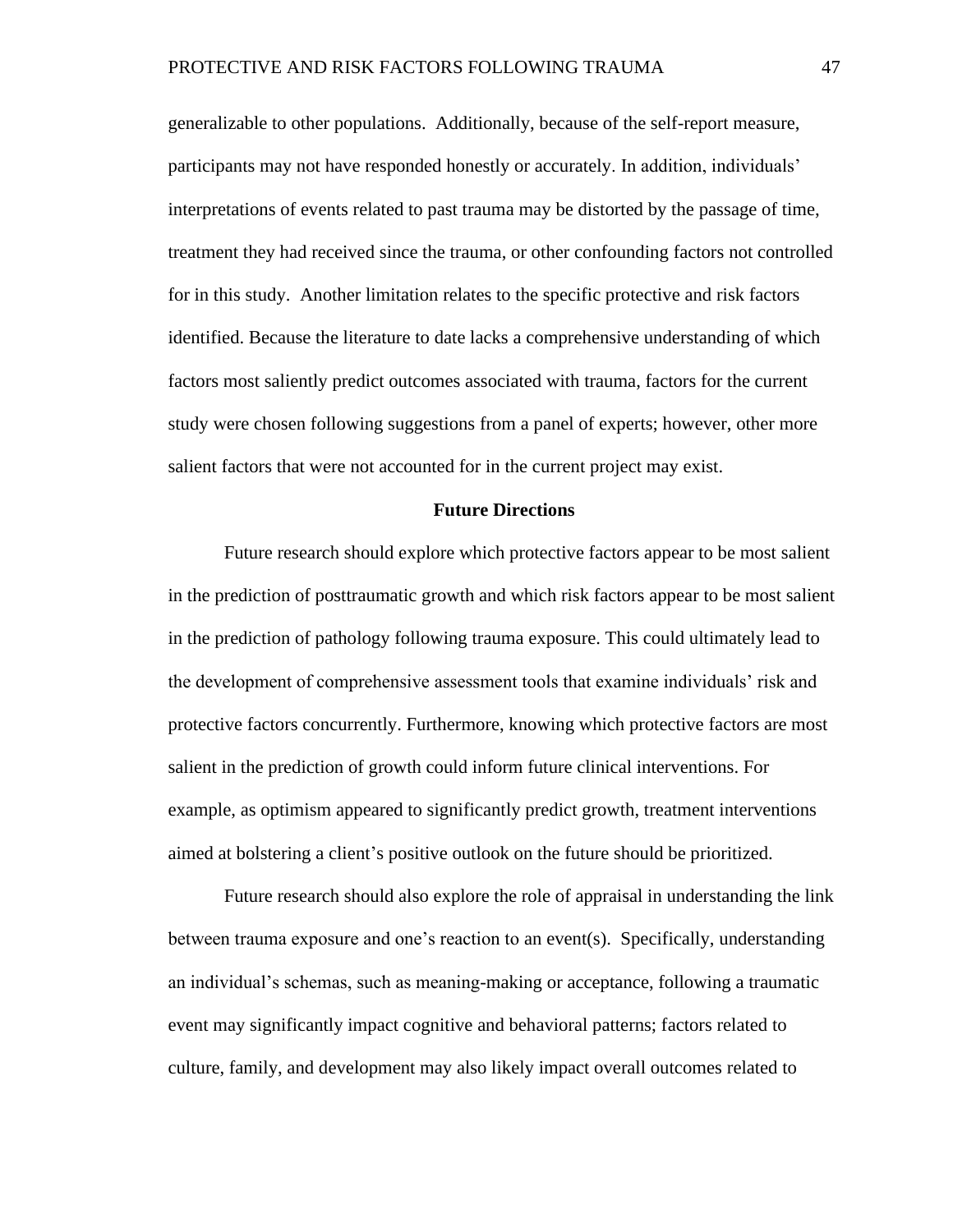trauma. Additionally, more research needs to uncover the extent to which previously established appraisals are maintained during and after traumatic exposure. For instance, whether appraisals remain relatively consistent during and following trauma exposure is unclear.

While the findings of the current study did not provide significant evidence of the existence of a steeling effect, a trend seemed to emerge that different levels of growth reported were associated with varying amounts of stress experienced in childhood. Future research could further explore this phenomenon whereby individuals may experience biological, social, or psychological changes following exposure to mild-to-moderate stressors early in life that appear to steel them or to strengthen their ability to cope with future significant stressors.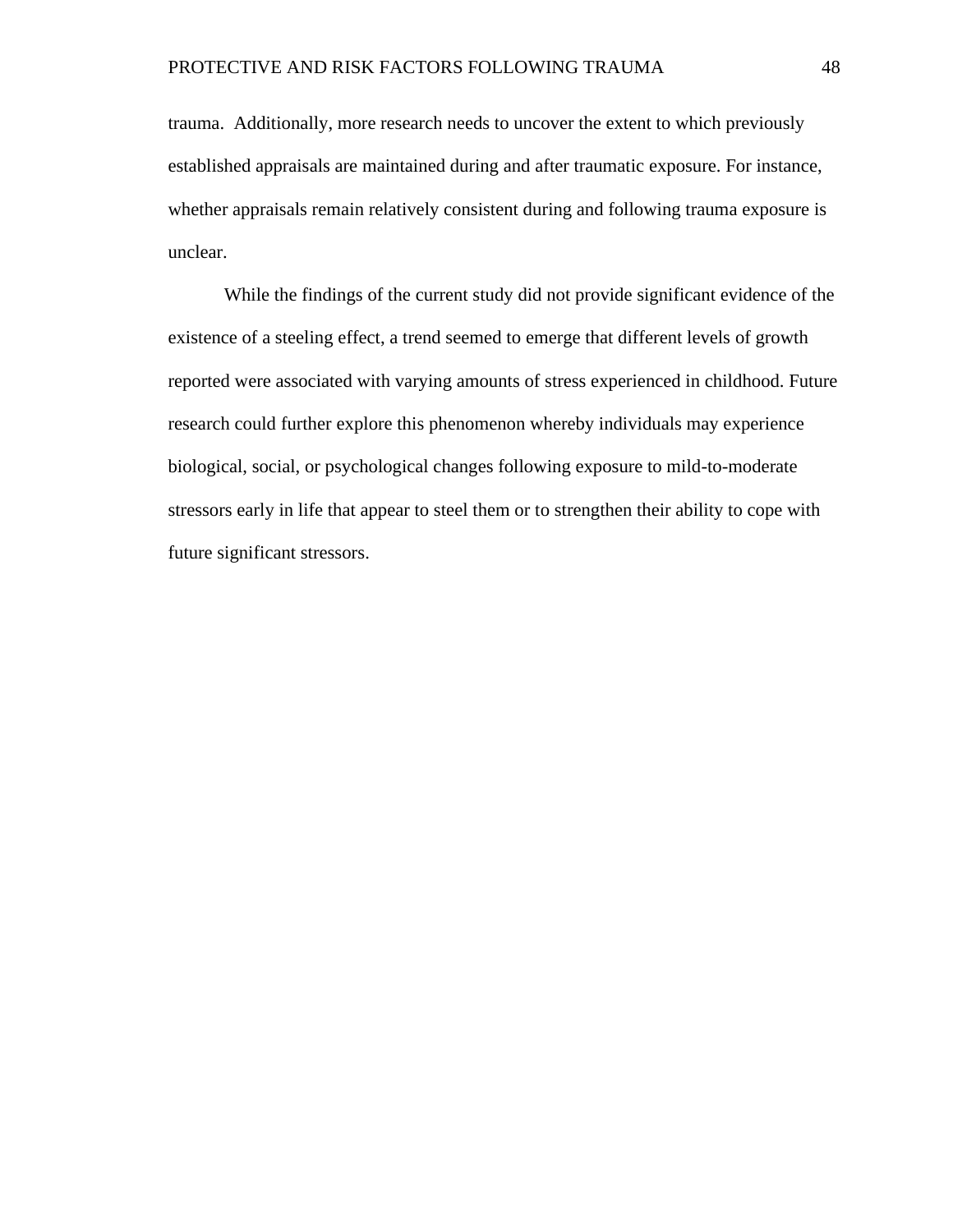#### **REFERENCES**

- American Psychiatric Association. (1980). *Diagnostic and statistical manual of mental disorders* (3rd ed.).
- American Psychiatric Association. (2004). The effects of trauma do not have to last a lifetime. http://www.apa.org/research/action/ptsd.aspx
- American Psychiatric Association. (2013). *Diagnostic and statistical manual of mental disorders* (5th ed.).
- Amstadter, A. B., & Vernon, L. L. (2008). A preliminary examination of thought suppression, emotion regulation, and coping in a trauma-exposed sample. *Journal of Aggression, Maltreatment & Trauma, 17*(3), 279-295.
- Bolton, E. E., Jordan, A. H., Lubin, R. E., & Litz, B. T. (2017). Prevention of posttraumatic stress disorder. In *APA handbook of trauma psychology: Trauma practice.,* (Vol. 2., pp. 483–497). https://doiorg.ezproxy.pcom.edu/10.1037/0000020-023
- Bomyea, J., Risbrough, V., & Lang, A. J. (2012). A consideration of select pre-trauma factors as key vulnerabilities in PTSD. *Clinical Psychology Review, 32,* 630-641. doi:10.1016/j.cpr.2012.06.008
- Calhoun, L. G., & Tedeschi, R. G. (1998). Beyond recovery from trauma: Implications for clinical practice and research. (2), 357-371.
- Carlson, E. B., Palmieri, P. A., Field, N. P., Dalenberg, C. J., Macia, K. S., & Spain, D. A. (2016). Contributions of risk and protective factors to prediction of psychological symptoms after traumatic experiences. *Comprehensive Psychiatry*, *69,* 106–115. https://doi-org.ezproxy.pcom.edu/10.1016/j.comppsych.2016.04.022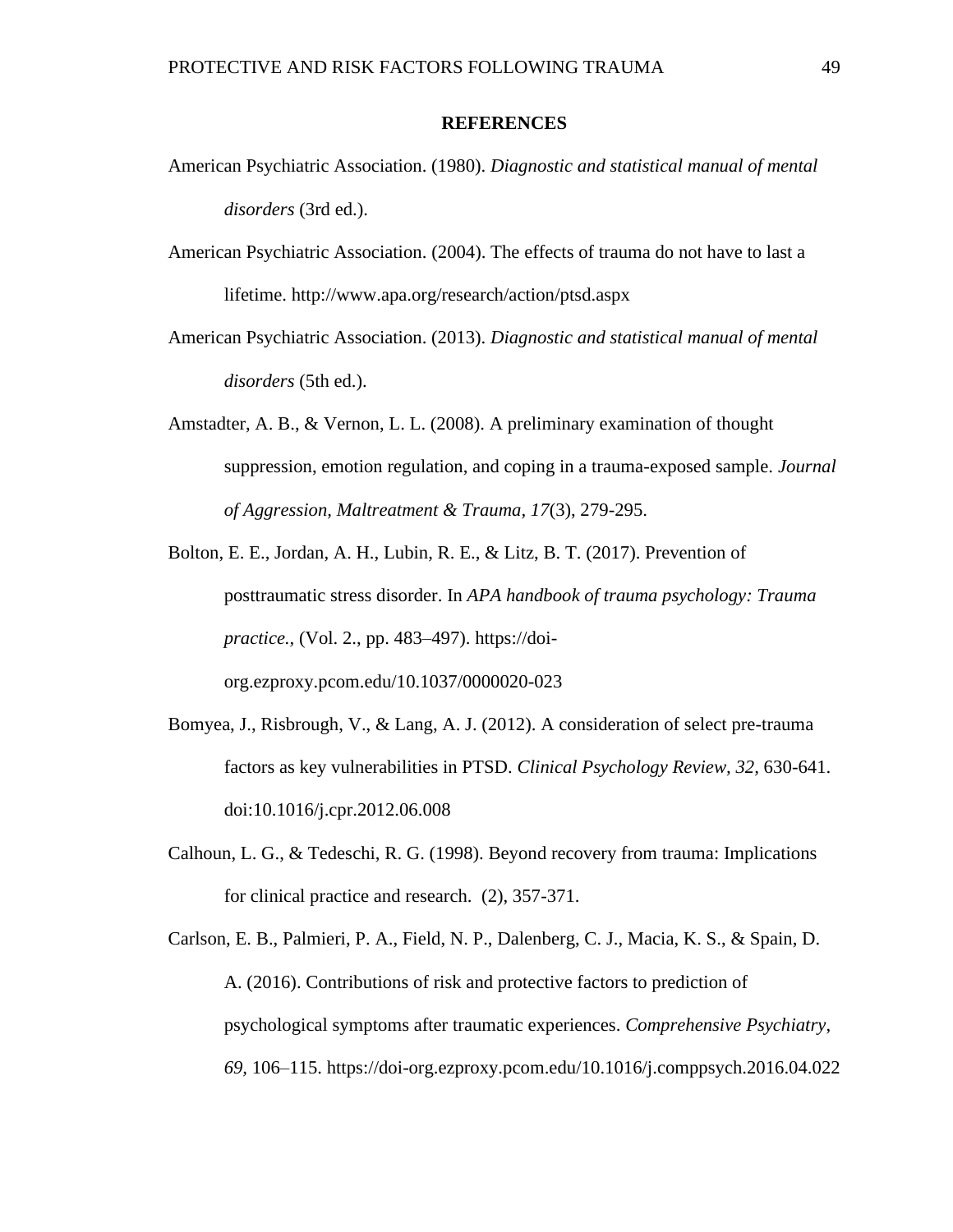- Cawthorpe, D. Marriott, B., Paget, J., Moulai, O., & Cheung, S. (2018). Relationship between adverse childhood experience survey items and psychiatric disorders. *The Permanente Journal, 5*(22), 18-001. Doi: 10.7812/TPP/18-001
- Coelho, L., Vilar, R., Hanel, P., Monteiro, R., Ribeiro, M., & Gouveia, V. (2018). Optimism Scale: Evidence of psychometric validity in two countries and correlation with personality. *Personality and Individual Differences, 134,* 245- 251. https://doi-org.ezproxy.pcom.edu/10.1016/j.paid.2018. 06.030
- Coifman, K. G., Bonanno, G. A., Ray, R. D., & Gross, J. J. (2007). Does repressive coping promote resilience? Affective-autonomic response discrepancy during bereavement. *Journal of Personality and Social Psychology, 92*(4), 745-758.
- Cross, D., Vance, L. A., Kim, Y. J., Ruchard, A. L., Fox, N., Jovanovic, T., & Bradley, B. (2018). Trauma exposure, PTSD, and parenting in a community sample of lowincome, predominantly African American mothers and children. *Psychological Trauma: Theory, Research, Practice, and Policy, 10*(3), 327-335. doi:10.1037/tra0000264
- Derogatis, L. R., & Melisaratos, N. (1983). The Brief Symptom Inventory: An introductory report. *Psychological Medicine*, *13*, 596-605.
- Desmet, M., Vanheule, S., Groenvynck, H., Verhaeghe, P., Vogel, J., & Bogaerts, S. (2007). The Depressive Experiences Questionnaire: An inquiry into the different scoring procedures. *European Journal of Psychological Assessment, 23*(2), 89-98.

DiGangi, J. A., Gomez, D., Mendoza, L., Jason, L. A., Keys, C. B., & Koenen, K. C.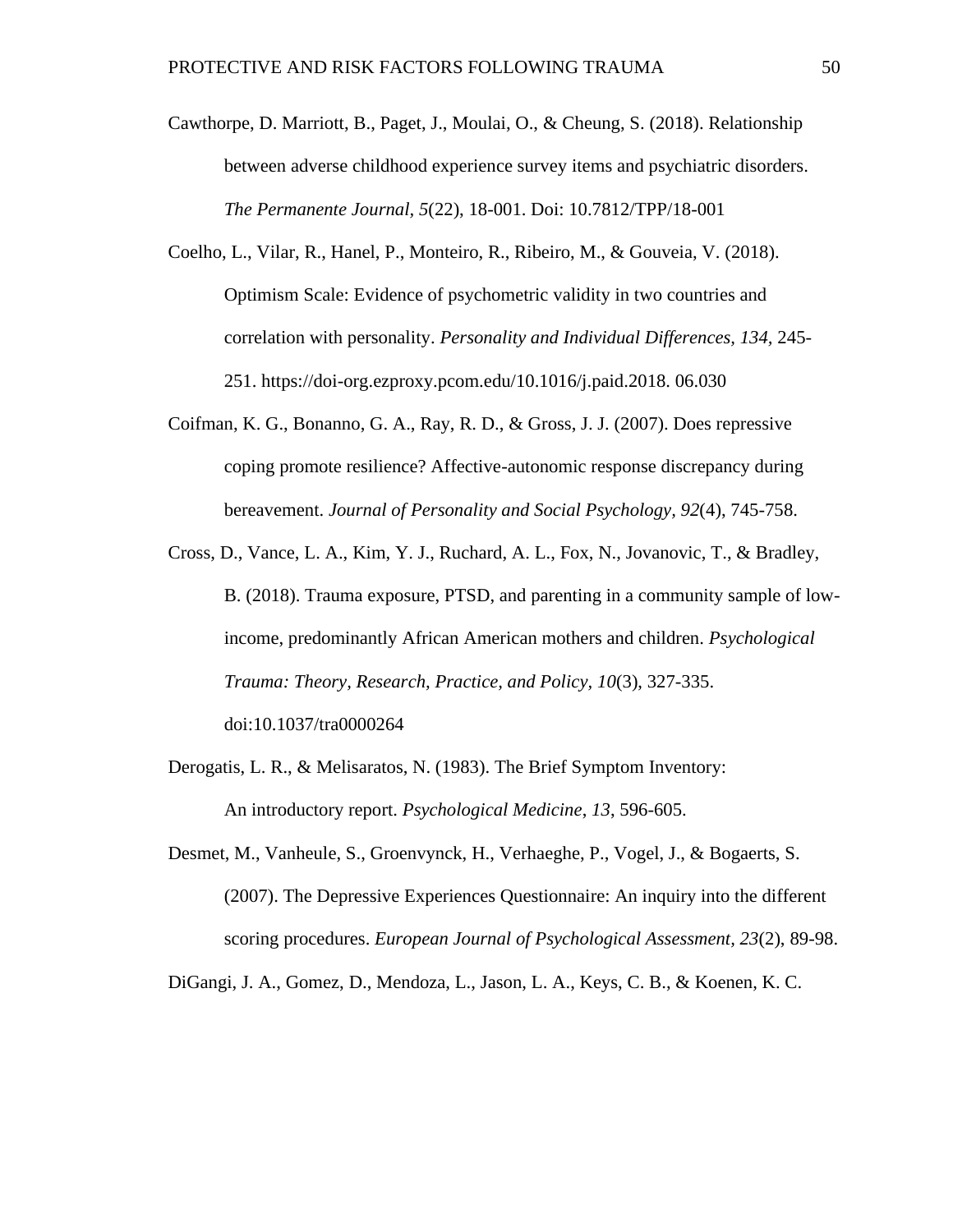(2013). Pretrauma risk factors for posttraumatic stress disorder: A systematic review of the literature. *Clinical Psychology Review, 33,* 728–744. http://doi.org/10.1016/j.cpr.2013.05.002

- Dutra, S. J., & Sadeh, N. (2018). Psychological flexibility mitigates effects of PTSD symptoms and negative urgency on aggressive behavior in trauma-exposed veterans. *Personality Disorders: Theory, Research, and Treatment, 9*(4), 315-323. doi:10.1037/per0000251
- Eftekhari, A., Zoellner, L. A., & Vigil, S. A. (2009). Patterns of emotion regulation and psychopathology. *Anxiety, Stress & Coping: An International Journal, 22*(5), 571-586.
- Feder, A., Southwick, S. M., Goetz, R. R., Wang, Y., Alonso, A., Smith, B. W., & ... Vythilingam, M. (2008). Posttraumatic growth in former Vietnam prisoners of war. *Psychiatry: Interpersonal and Biological Processes, 71*(4), 359-370.
- Felitti, V., Anda, R.F., Williamson, D.F., Spitz, A.M., Edwards, V., Marks, J.S., Nordenberg, D., Koss, M.P. (1998). Relationship of childhood abuse and household dysfunction to many of the leading causes of death in adults. *American Journal of Preventive Medicine, 14*(4), 245–258. https://www.ajpmonline.org/article/S0749-3797(98)00017-8/pdf.
- Field, A. (2018). *Discovering statistics using IBM SPSS statistics* (5<sup>th</sup> ed.). Sage Publications.
- Foa, E. B., Hembree, E. A., Cahill, S. P., Rauch, S. A. M., Riggs, D. S., Feeny, N. C., & Yadin, E. (2005). Randomized trial of prolonged exposure for posttraumatic stress disorder with and without cognitive restructuring: Outcome at academic and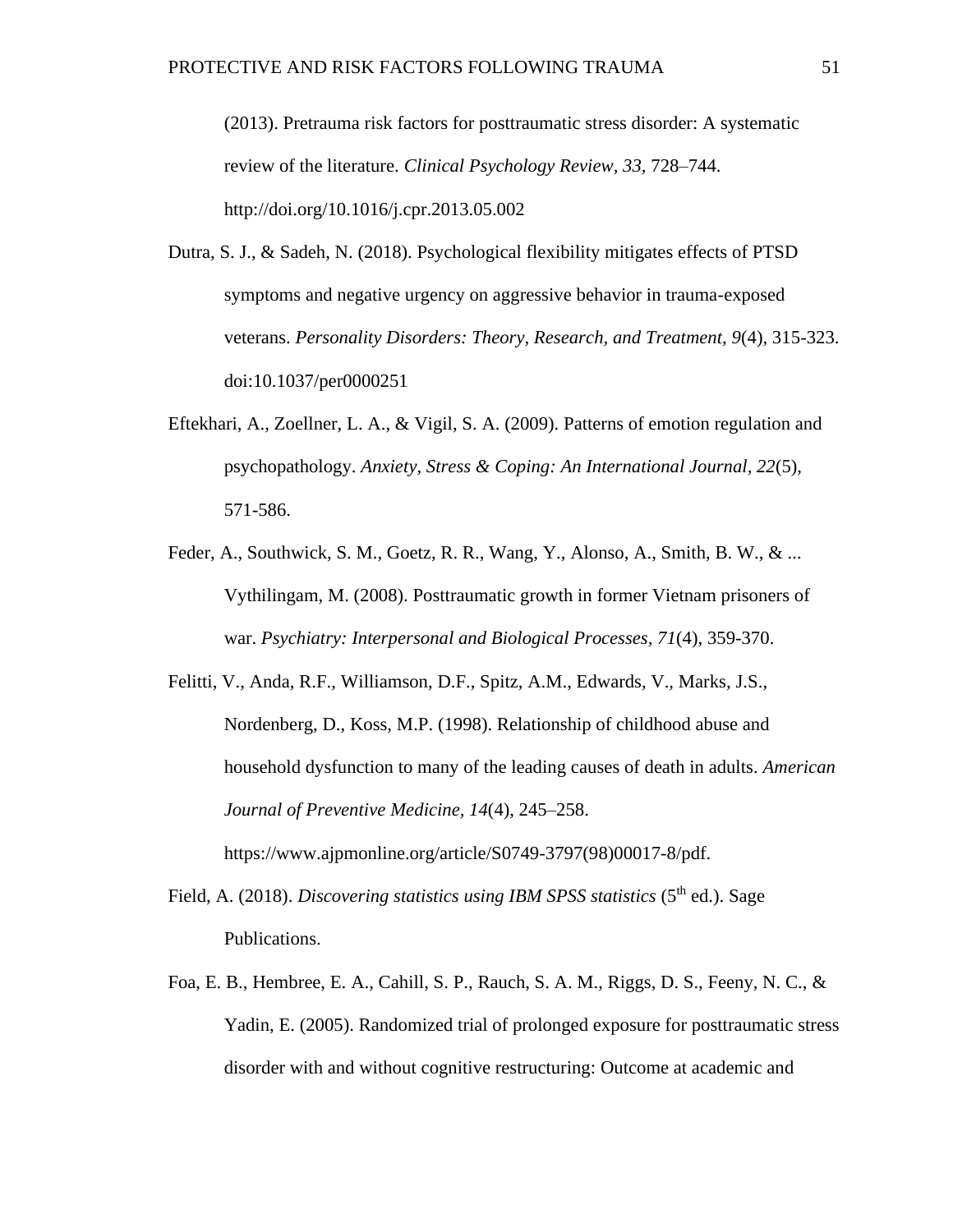community clinics. *Journal of Consulting and Clinical Psychology, 73*(5), 953- 964. http://doi.org/10.1037/0022-006X.73.5.953

- Forbes, D., Lloyd, D., Nixon, R. D. V., Elliott, P., Varker, T., Perry, D., Bryant, R. A., & Creamer, M. (2012). A multisite randomized controlled effectiveness trial of cognitive processing therapy for military-related posttraumatic stress disorder. doi: https://doi.org/10.1016/j.janxdis.2012.01.006
- Frayne, A., & Wade, T. D. (2006). A comparison of written emotional expression and planning with respect to bulimic symptoms and associated psychopathology. *European Eating Disorders Review*, *14*(5), 329-340.
- Freud, S.; US Department of Health, Education and Welfare (HEW). (1971). The aetiology of hysteria (1896). *Abstracts of the standard edition of Freud,* 27. doi:10.1037/e417472005-101
- Ganeshan, S. & Diamond, W. (2009). Forecasting the numbers of people affected annually by natural disasters up to 2015. Oxfam GB. 1-10.
- Gold, S. (2018). Trauma: What Lurks beneath the Surface. Clinical Law Review, 24(2), 201–245. Retrieved from https://ezproxy.pcom.edu/login?url=https://search.ebscohost.com/login.aspx?direc t=true&db=aph&AN=129643303&site=eds-live&scope=site
- Gray, M., Litz, B., Hsu, J., & Lombardo, T. (2004). Psychometric properties of the Life Events Checklist. *Assessment, 11,* 330-341. doi: 10.1177/1073191104269954 PILOTS ID:26825
- Hayes, S. C., Strosahl, K., & Wilson, K. G. (1999). Acceptance and commitment therapy: An experiential approach to behavior change. New York, NY: The Guilford Press.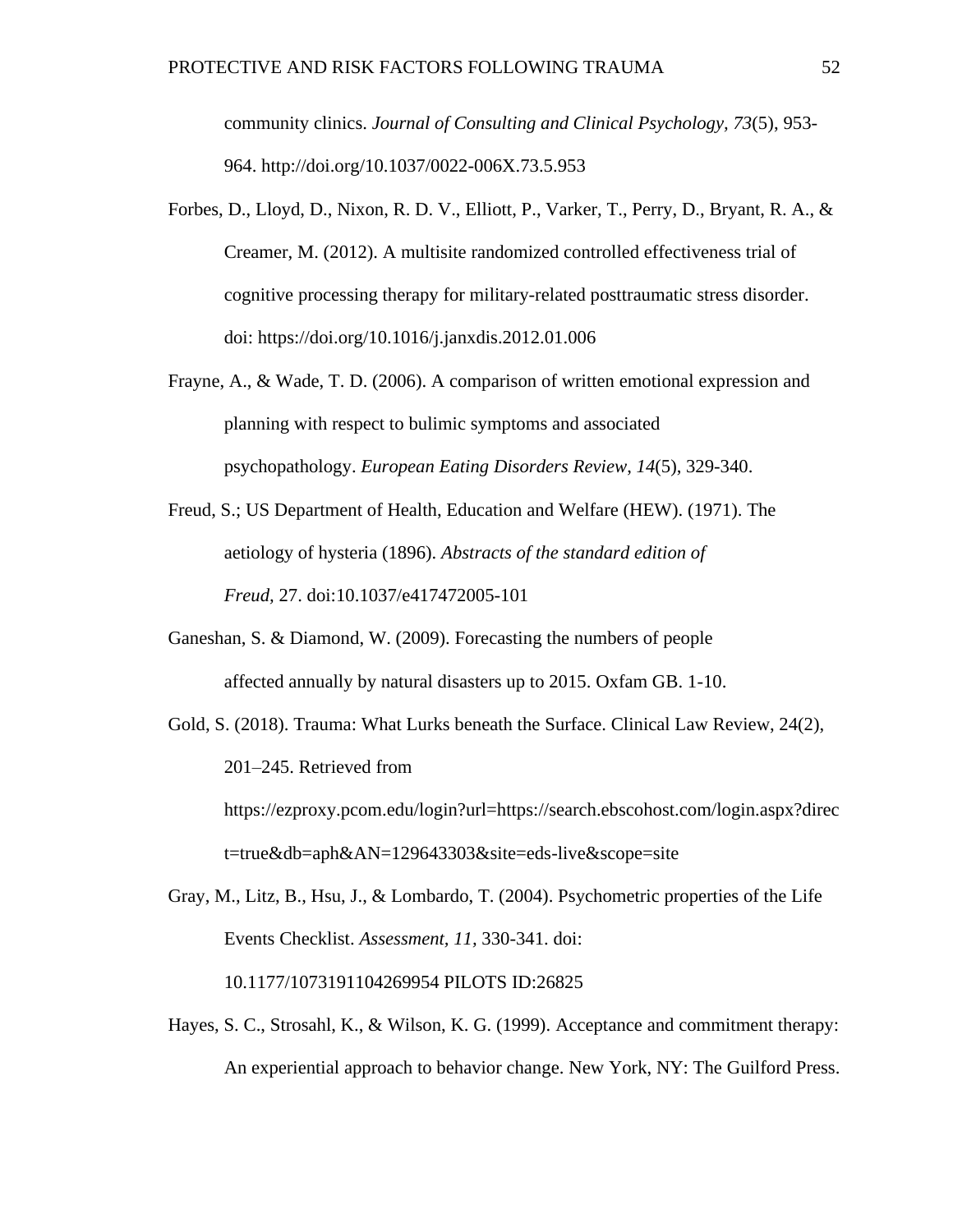- Helgeson, V. S., Reynolds, K. A., & Tomich, P. L. (2006). A meta-analytic review of benefit finding and growth. Journal of Consulting and Clinical Psychology, 74(5), 797–816. https://doi.org/10.1037/0022-006X.74.5.797
- Henderson, A. S., Byrne, D. G., & Duncan-Jones, P. (1981). *Neurosis and the social* environment. Academic Press.
- Herzog, J. I., & Schmahl, C. (2018). Adverse childhood experiences and the consequences on neurobiological, psychosocial, and somatic conditions across the lifespan. *Frontiers in Psychiatry, 9*, 420. Doi:10.3389/fpsyt.2018.00420
- Hill, J. (2003). Childhood trauma and depression. *Current Opinion in Psychiatry, 16*(1), 3–6. https://doi-org.ezproxy.pcom.edu/10.1097/00001504-200301000-00002
- Holmes, T. H., & Rahe, R. H. (1967). The Social Readjustment Rating Scale. Journal of Psychosomatic Research, 11(2), 213–218. https://doi.org/10.1016/0022- 3999(67)90010-4
- Janiri, D., Doucet, G. E., Pompili, M., Sani, G., Luna, B., Brent, D. A., & Frangou, S. (2020). Risk and protective factors for childhood suicidality: A US populationbased study. *The Lancet Psychiatry, 7*(4), 317–326. https://doi.org/10.1016/S2215-0366(20)30049-3
- Jirek, S. L. (2017). Narrative reconstruction and post-traumatic growth among trauma survivors: The importance of narrative in social work research and practice. *Qualitative Social Work: Research and Practice, 16*(2), 166–188. https://doiorg.ezproxy.pcom.edu/10.1177/1473325016656046

Karam, E. G., Friedman, M. J., Hill, E. D., Kessler, R. C., McLaughlin, K. A., Petukhova,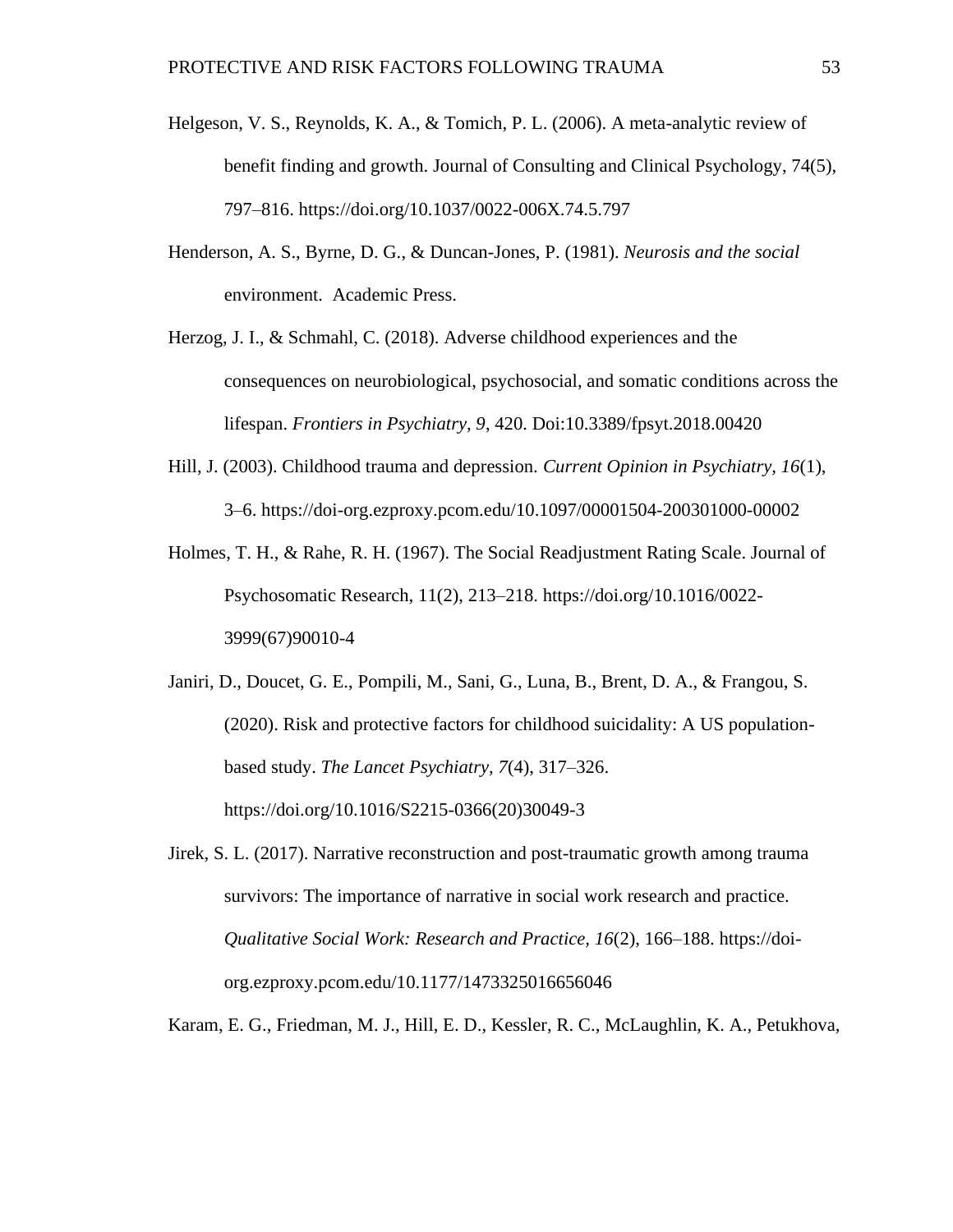M., Sampson, L., Shahly, V., Angermeyer, M. C., Bromet, E. J., de Girolamo, G., de Graaf, R., Demyttenaere, K., Ferry, F., Florescu, S. E., Haro, J. M., He, Y., Karam, A. N., Kawakami, N., Kovess-Masfety, V., … Koenen, K. C. (2013). Cumulative traumas and risk thresholds: 12-month PTSD in the World Mental Health (WMH) surveys. *Depression and Anxiety, 31*(2), 130-142.

- Kilpatrick, D., Resnick, H., Milanak, M., Miller, M., Keyes, K., & Friedman, M. (2013). National estimates of exposure to traumatic events and PTSD prevalence using *DSM-IV* and *DSM-5* criteria. *Journal of Trauma Stress,* 26(5), 537-547. Doi: 10.10002/jts.21848
- King, L., Pless, A., Schuster, J., Potter, C., Park, C., Spiro, A. & King, D. (2012). Risk and protective factors for traumatic stress disorders. In *The Oxford handbok of traumatic stress disords* (pp. 333-345). Oxford University Press.
- Kleim, B., Ehlers, A., & Glucksman, E. (2012). Investigating cognitive pathways to psychopathology: Predicting depression and posttraumatic stress disorder from early responses after assault. *Psychological Trauma: Theory, Research, Practice, and Policy, 4*(5), 527-537.
- Koenen K. C., Moffitt, T. E., Poulton, R., Martin, J., & Caspi, A. (2007). Early childhood factors associated with the development of post-traumatic stress disorder: Results from a longitudinal birth cohort. *Psychological Medicine, 37*(2), 181– 192. https://search-bscohost.com.ezproxy.pcom.edu/login.aspx?direct=true&db= jlh&AN=105978768&site=eds-live&scope=site
- Kong, S., & Bernstein, K. (2009). Childhood trauma as a predictor of eating psychopathology and its mediating variables in patients with eating disorders.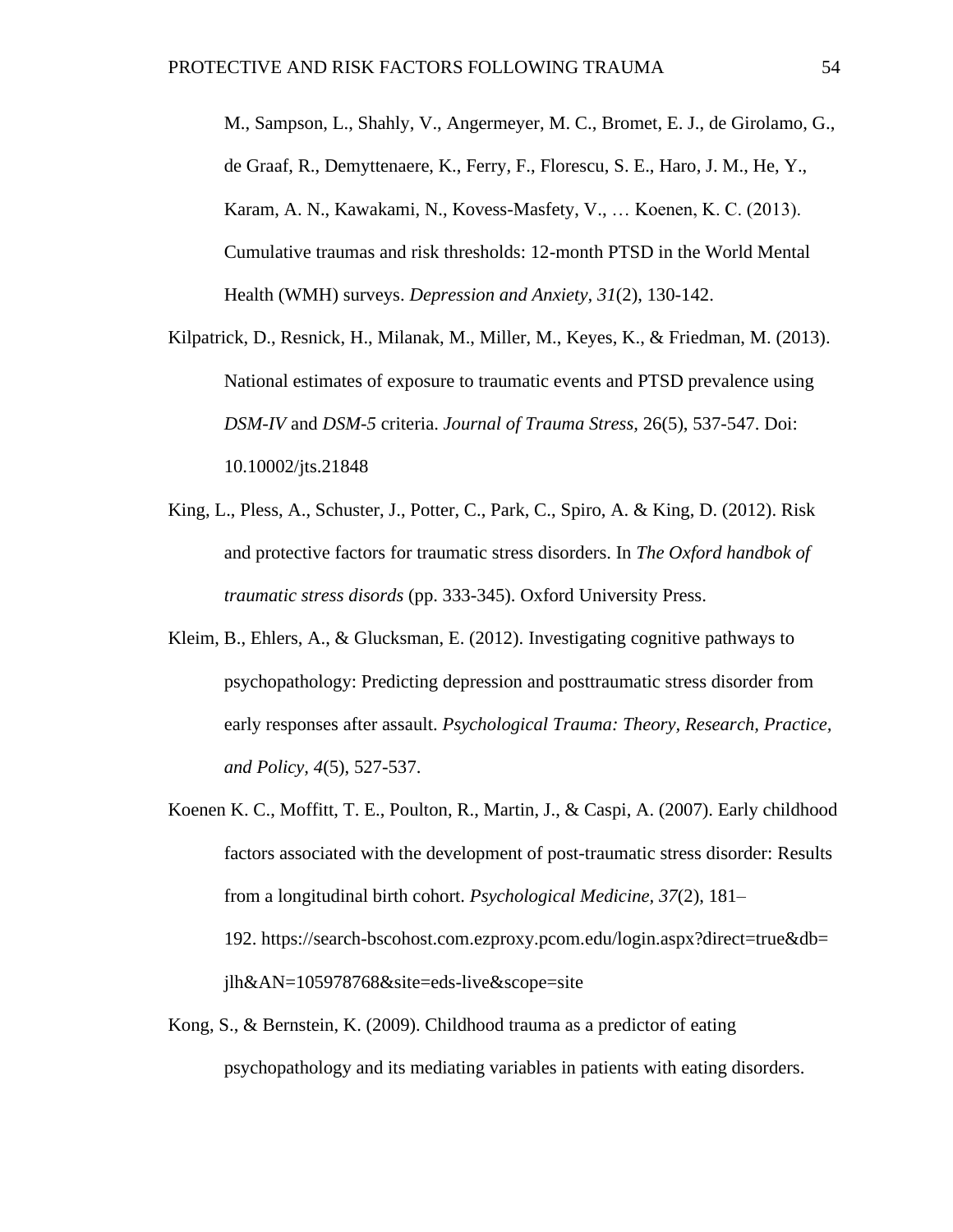*Journal of Clinical Nursing*, *18*(13), 1897-1907.

- Laboratory for the Study of Stress, Immunity, and Disease. (2016). Common Cold Project. Retrieved from http://www.commoncoldproject.com
- Lawler, C., Ouimette, P., & Dahlstedt, D. (2005). Posttraumatic stress symptoms, coping, and physical health status among university students seeking health care. *Journal of Traumatic Stress, 18*(6), 741-750.
- Lyons, D. M., Buckmaster, P. S., Lee, A. G., Wu, C., Mitra, R., Duffey, L. M., Buckmaster, C., Her, S., Patel, P., Schatzberg, A. (2010). Stress coping stimulates hippocampal neurogenesis in adult monkeys. *Proceedings of the National Academy of Sciences of the United States of America, 107,* 14823–14827.
- Lyons, D. M., & Parker, K. J. (2007). Stress inoculation-induced indications of resilience in monkeys. *Journal of Trauma Stress, 20,* 423–433.
- Lyons, D. M., Parker, K. J., Katz, M., & Schatzberg, A. F. (2009). Developmental cascades linking stress inoculation, arousal regulation, and resilience. *Frontiers in Behavioral Neuroscience, 3*, 32.
- Martin, M. M., Rubin, R. B., Brewster, M. E., Moradi, B., DeBlaere, C., & Velez, B. L. (2013). Cognitive Flexibility Scale. *Journal of Counseling Psychology, 60*(4), 543–556. https://search-ebscohost-com.ezproxy.pcom.edu/ login.aspx?direct=true&db=hpi&AN=HaPI-407861&site=eds-live&scope=site

McGaugh, J. L. (2000). Memory: A century of consolidation. *Science 287* 248–251.

Mellman, T. A., David, D., Bustamante, V., Fins, A. I., & Esposito, K. (2001). Predictors of post-traumatic stress disorder following severe injury. *Depression and Anxiety, 14*(4), 226-231.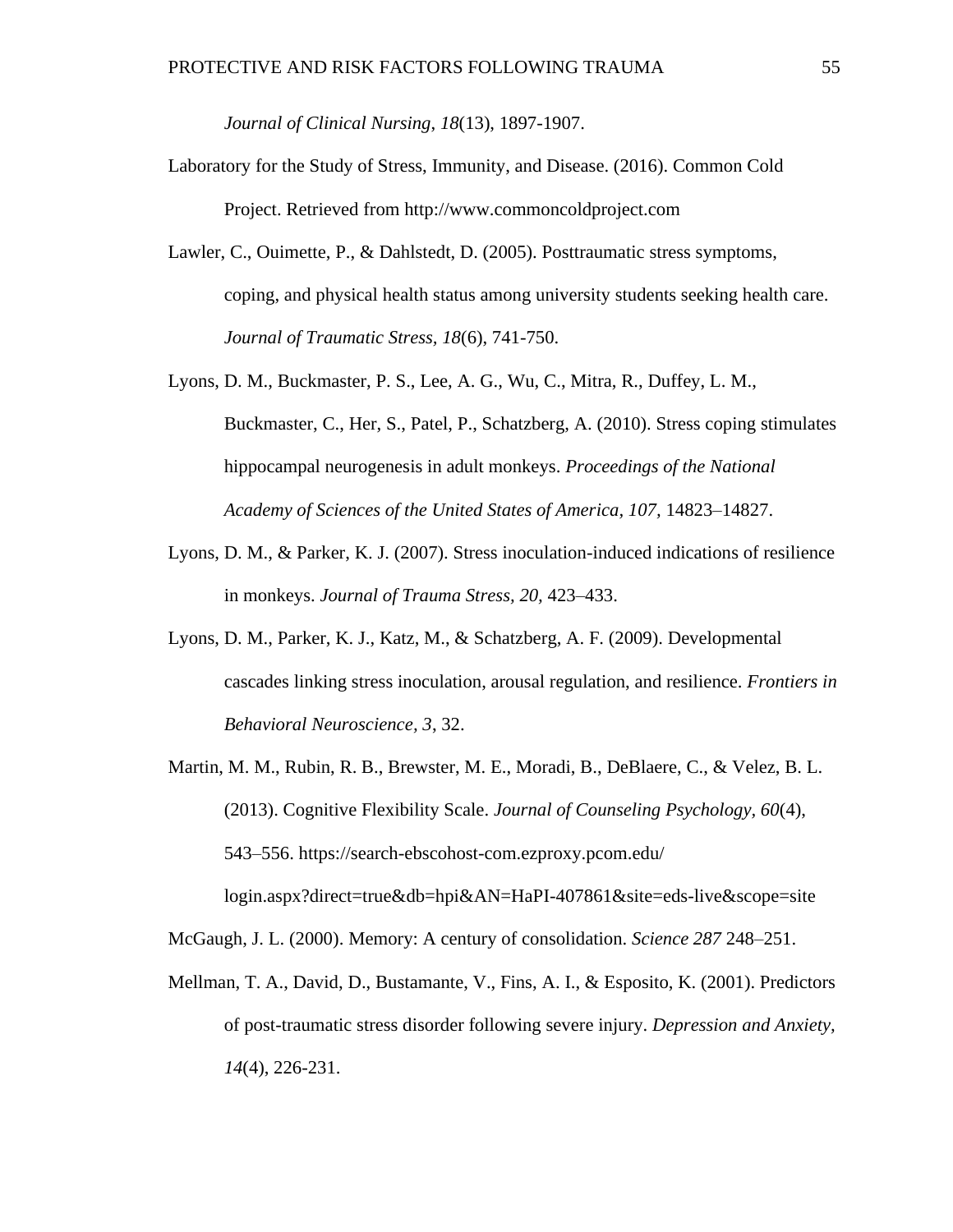- Menard, S. (1995). *Applied logistic regression analysis*. Sage University Paper Series on Quantitative Applications in the Social Sciences, 07-106. Sage.
- Miller, M. W. (2003). Personality and the etiology and expression of PTSD: A threefactor model perspective. *Clinical Psychology: Science and Practice, 10*(4), 373– 393. https://doi-org.ezproxy.pcom.edu/10.1093/clipsy/bpg040
- Myers, R. (1990). *Classical and modern regression with applications* (2<sup>nd</sup> ed.). Duxbury.
- Ouimette, P., Finney, J. W., & Moos, R. H. (1999). Two-year posttreatment functioning and coping of substance abuse patients with posttraumatic stress disorder. *Psychology of Addictive Behaviors, 13*(2), 105-114.
- Park, C., Frazier, P., Tennen, H., Mills, M., & Tomich, P. (2013). Prospective risk factors for subsequent exposure to potentially traumatic events. *Anxiety, Stress & Coping, 26*(3), 254–269. https://doi-

org.ezproxy.pcom.edu/10.1080/10615806.2012.671302

Pedrosa, I., Celis-Atenas, K., Suárez-Álvarez, J., García-Cueto, E., & Muñiz, J. (2015). Cuestionario para la evaluación del optimismo: Fiabilidad y evidencias de validez. *Terapia Psicológica, 33*(2), 127–138. http://doi.org/10.4067/S071848082015000200007

Romano, J. L. (2015). Protective factors: Promoting strengths and building positive behaviors. In *Prevention psychology: Enhancing personal and social well-being* (pp. 47–63). American Psychological Association. https://doiorg.ezproxy.pcom.edu/10.1037/14442-004

Rothbaum, B. O., Kearns, M. C., Price, M., Malcoun, E., Davis, M., Ressler, K. J., Lang,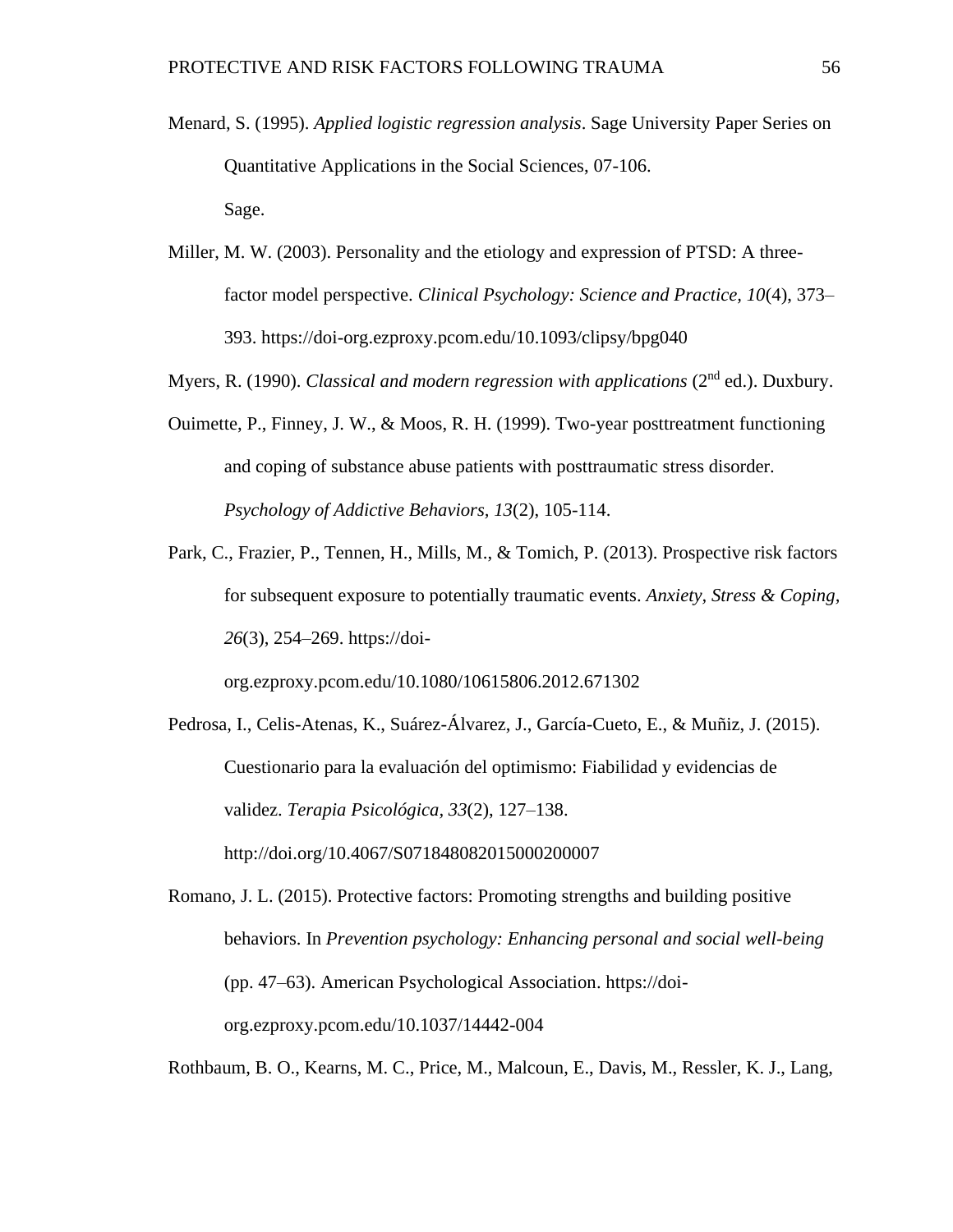D., & Houry, D. (2012). Early intervention may prevent the development of posttraumatic stress disorder: A randomized pilot civilian study with modified prolonged exposure. *Biological Psychiatry, 72*(11), 957–963. https://doi.org/10.1016/j.biopsych.2012.06.002

- Rutter, M. (2012). Resilience as a dynamic concept. *Development and Psychopathology, 24*(2), 335-344. doi:10.1017/S0954579412000028
- Sadeh, N., Lusk, J., & Marx, B. P. (2017). Military trauma. In APA handbook of trauma psychology: Foundations in knowledge., Vol. 1. (pp. 133–144). Washington, DC: American Psychological Association. https://doiorg.ezproxy.pcom.edu/10.1037/0000019-008
- Sattler, D. N., Boyd, B., & Kirsch, J. (2014). Traumaexposed firefighters: Relationships among posttraumatic growth, posttraumatic stress, resource availability, coping and critical incident stress debriefing experience. *Stress and Health: Journal of the International Society for the Investigation of Stress, 30*(5), 356-365. doi:10.1002/smi.2608
- Shannon, C., Douse, K., McCusker, C., Feeney, L., Barrett, S., & Mulholland, C. (2011). The association between childhood trauma and memory functioning in schizophrenia. *Schizophrenia Bulletin, 37*(3), 531-537.
- Sidran Institute. (2016). *Traumatic stress education & advocacy: Post traumatic stress disorder fact sheet*. http://www.sidran.org/resources/for-survivors-and-lovedones/post-traumatic-stress-disorder-fact-sheet/
- Sijbrandij, M., Kleiboer, A., Bisson, J. I., Barbui, C., & Cuijpers, P. (2015). Pharmacological prevention of post-traumatic stress disorder and acute stress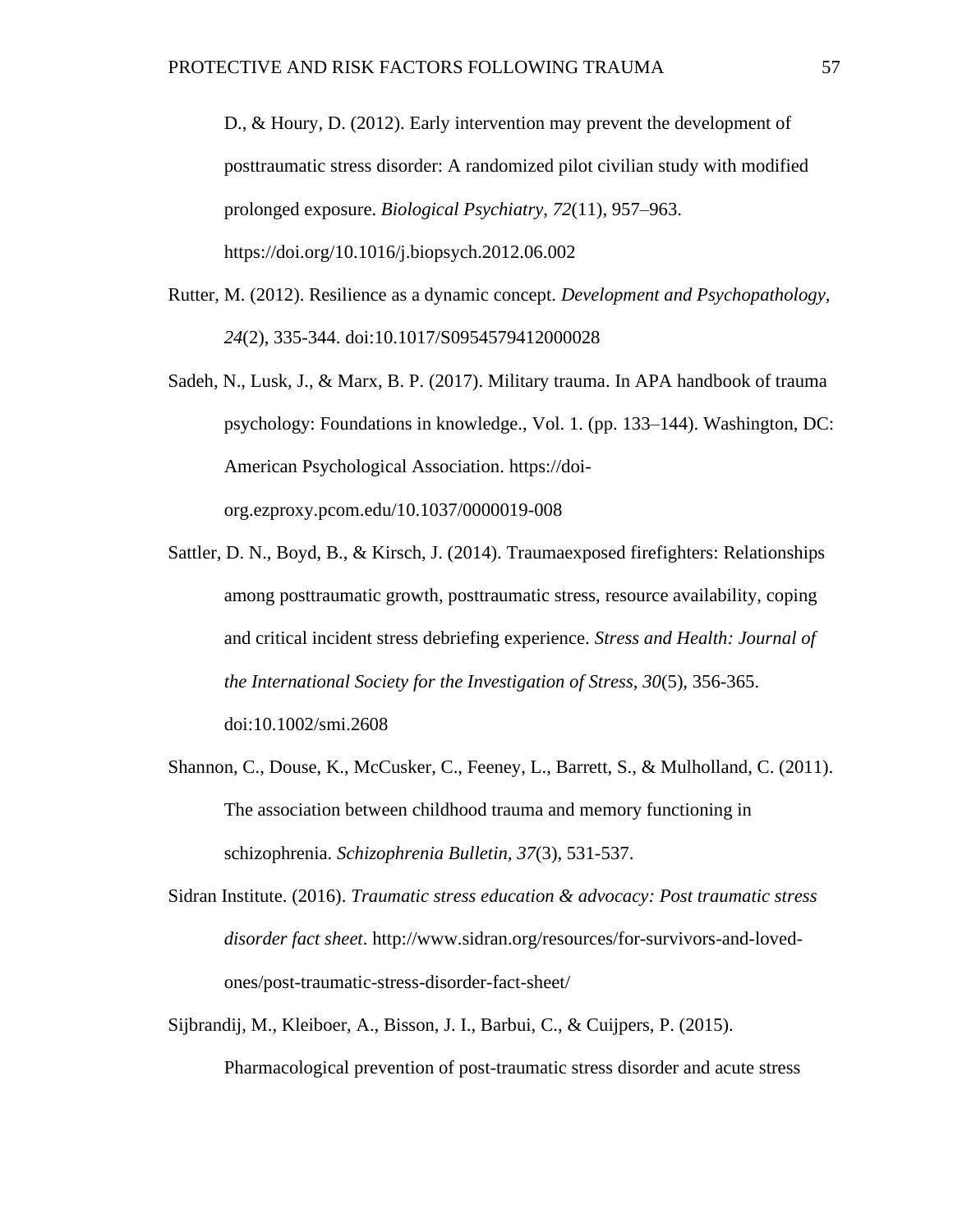disorder: A systematic review and meta-analysis. *The Lancet Psychiatry, 2,* 413- 421. doi:10.1016/S2215-0366(14)00121-

Taleb, N. N., & Geddes, L. (2012). Lift weights, avoid debt, drink the water. *New Scientist, 216*(2891), 30–31.

https://ezproxy.pcom.edu/login?url=https://search.ebscohost.com/login.aspx?direc t=true&db=aph&AN=83702764&site=eds-live&scope=site

- Tedeschi, R., & Calhoun, L. (1996). The posttraumatic growth inventory: Measure the positive legacy of trauma. *Journal of Traumatic Stress.* 455-471.
- U.S. Preventative Services Task Force (2018). Draft recommendation statement: Perinatal depression: Preventative interventions. https://www.uspreventiveservicestaskforce.org/Page/Document/draftrecommendation-statement/perinatal-depression-preventive-interventions
- Venta, A., Kenkel-Mikelonis, R., & Sharp, C. (2012). A preliminary study of the relation between trauma symptoms and emerging BPD in adolescent inpatients. *Bulletin of the Menninger Clinic*, *76*(2), 130-146.
- Vogt, D. S., Dutra, L., Reardon, A., Zisserson, R., & Miller, M. W. (2011). Assessment of trauma, posttraumatic stress disorder, and related mental health outcomes. In J. I. Ruzek, P. P. Schnurr, J. J. Vasterling, & M. J. Friedman (Eds.), *Caring for veterans with deployment-related stress disorders* (p. 59–85). American Psychological Association. doi:10.1037/12323-003
- Walker, L. A. (2017). Trauma practice: Historical overview. In S. N. Gold & S. N. Gold (Eds.), *APA handbook of trauma psychology: Trauma practice* (pp. 1-27). American Psychological Association. doi:10.1037/0000020-001